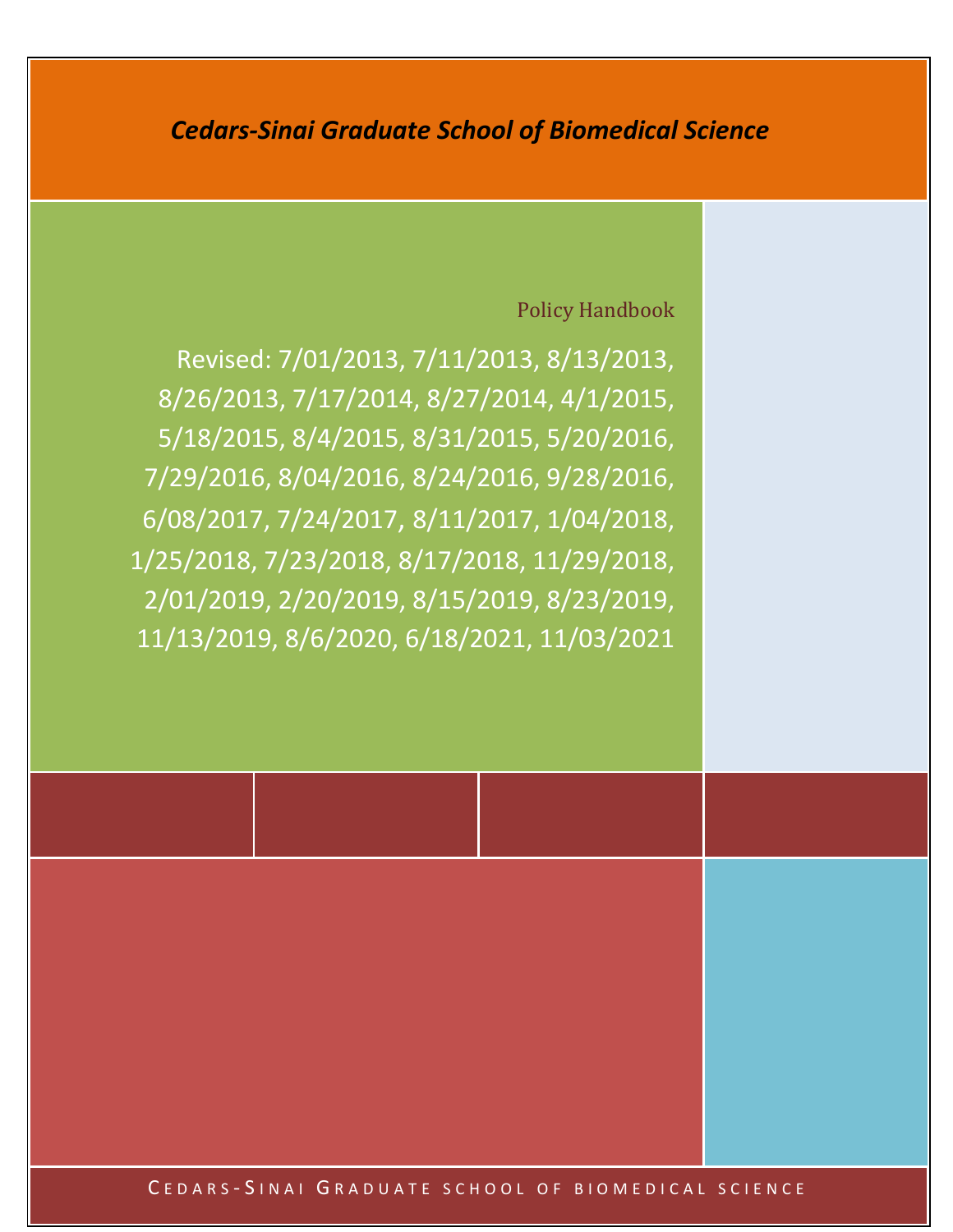

# **Contents**

| <b>ARTICLE 1.</b> |  |  |
|-------------------|--|--|
| 1.1               |  |  |
| 1.1.1             |  |  |
| 1.1.2             |  |  |
| 1.2               |  |  |
| 1.3               |  |  |
| 1.4               |  |  |
| 1.4.1             |  |  |
| 1.4.2             |  |  |
| 1.5.4             |  |  |
| 1.5.5             |  |  |
| <b>ARTICLE 2.</b> |  |  |
|                   |  |  |
| 2.2               |  |  |
| 2.3               |  |  |
| 2.4               |  |  |
| 2.9               |  |  |
| 2.10              |  |  |
| 2.11              |  |  |
|                   |  |  |
| <b>ARTICLE 3.</b> |  |  |
|                   |  |  |
|                   |  |  |
|                   |  |  |
| <b>ARTICLE 4.</b> |  |  |
|                   |  |  |
|                   |  |  |
|                   |  |  |
|                   |  |  |
|                   |  |  |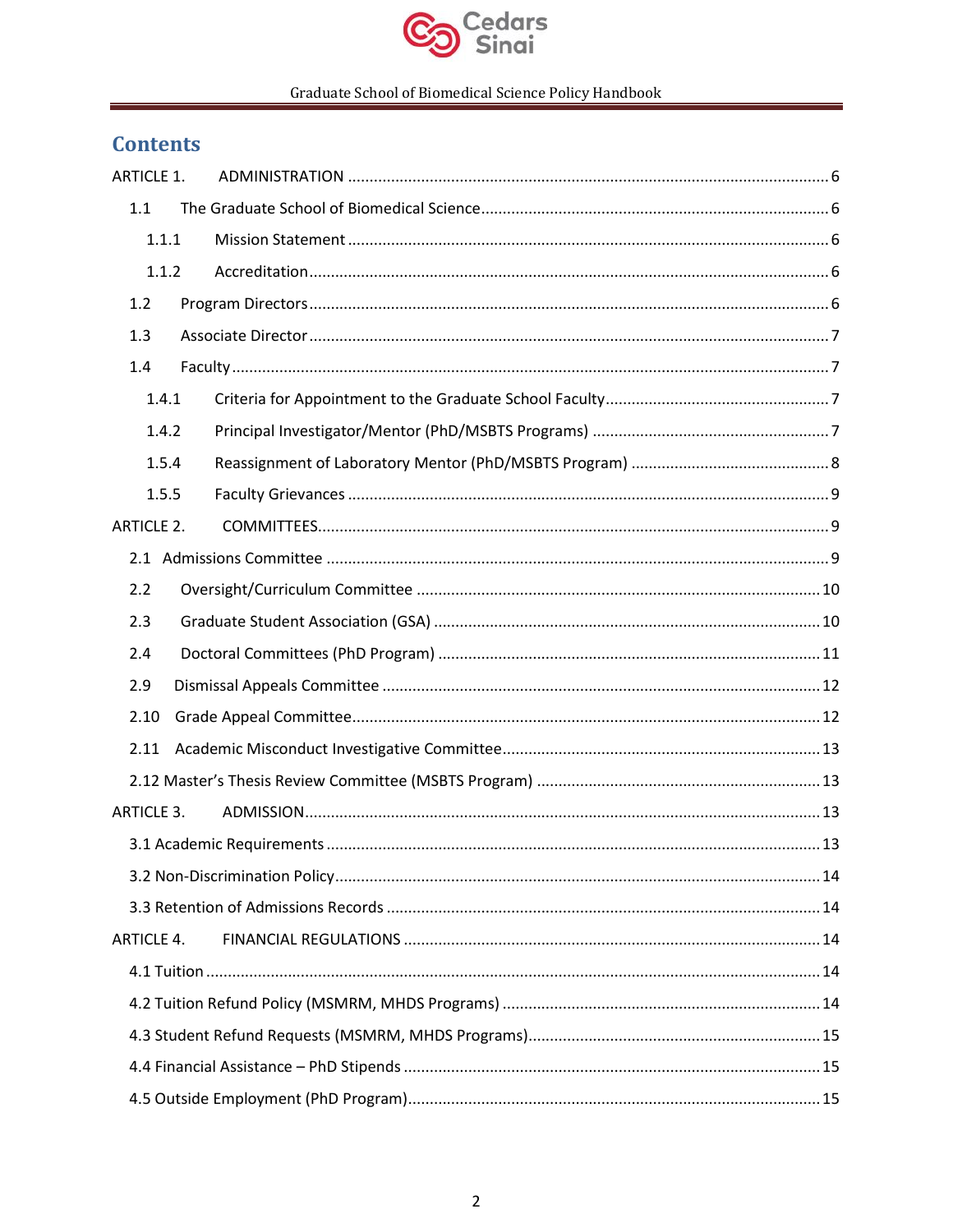

| <b>ARTICLE 5.</b> |  |
|-------------------|--|
|                   |  |
|                   |  |
|                   |  |
|                   |  |
| 1.5.4             |  |
|                   |  |
|                   |  |
|                   |  |
|                   |  |
|                   |  |
|                   |  |
|                   |  |
|                   |  |
| ARTICLE 6.        |  |
|                   |  |
|                   |  |
|                   |  |
|                   |  |
|                   |  |
|                   |  |
|                   |  |
|                   |  |
|                   |  |
|                   |  |
|                   |  |
|                   |  |
|                   |  |
|                   |  |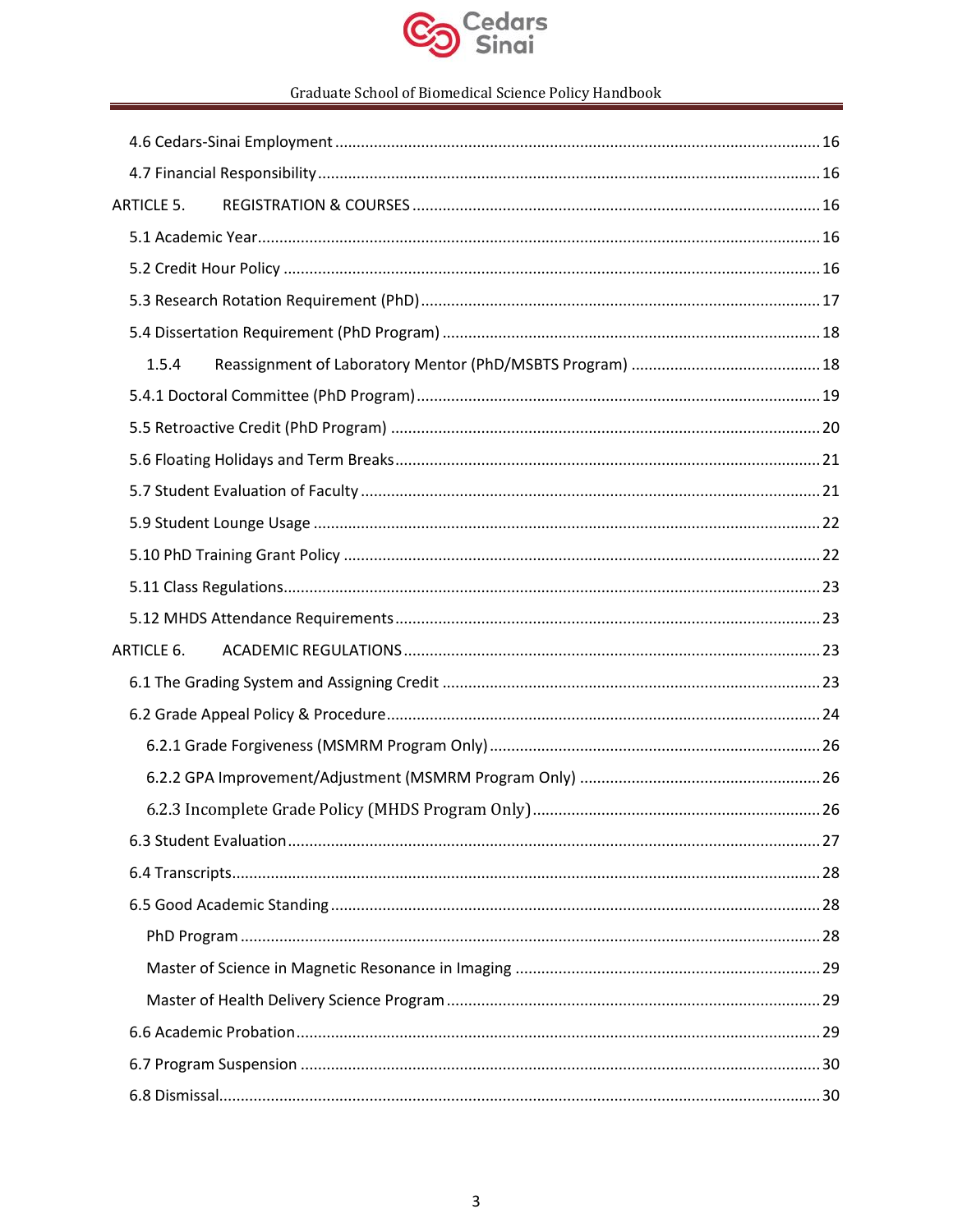

| <b>ARTICLE 7.</b> |  |
|-------------------|--|
|                   |  |
|                   |  |
|                   |  |
|                   |  |
|                   |  |
|                   |  |
|                   |  |
|                   |  |
|                   |  |
|                   |  |
| 8.7               |  |
| <b>ARTICLE 9.</b> |  |
|                   |  |
|                   |  |
|                   |  |
|                   |  |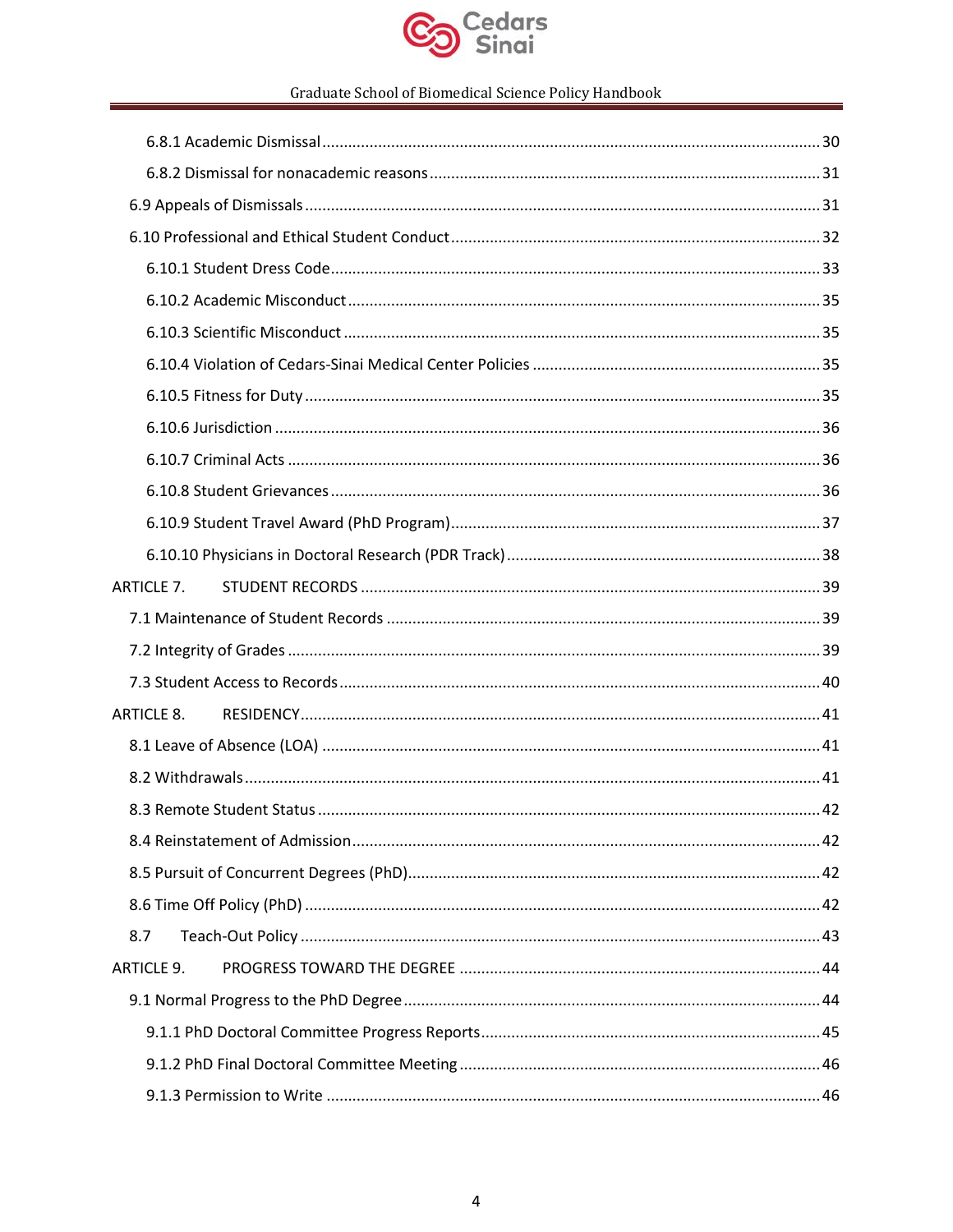

| ARTICLE 10. |
|-------------|
|             |
|             |
|             |
|             |
|             |
|             |
|             |
|             |
|             |
|             |

**The Graduate School in Biomedical Science Policy Handbook may not cover every situation which may arise during your education, but is a general guide to the goals, policies, practices, benefits and expectations of the Graduate School. These policies are in addition to, and do not supersede those of Cedars-Sinai. Each student is responsible to be aware of all policies that govern education and training. Academic leadership, staff, and human resources are available to answer any questions concerning the contents of this handbook as well as Cedars-Sinai policies.**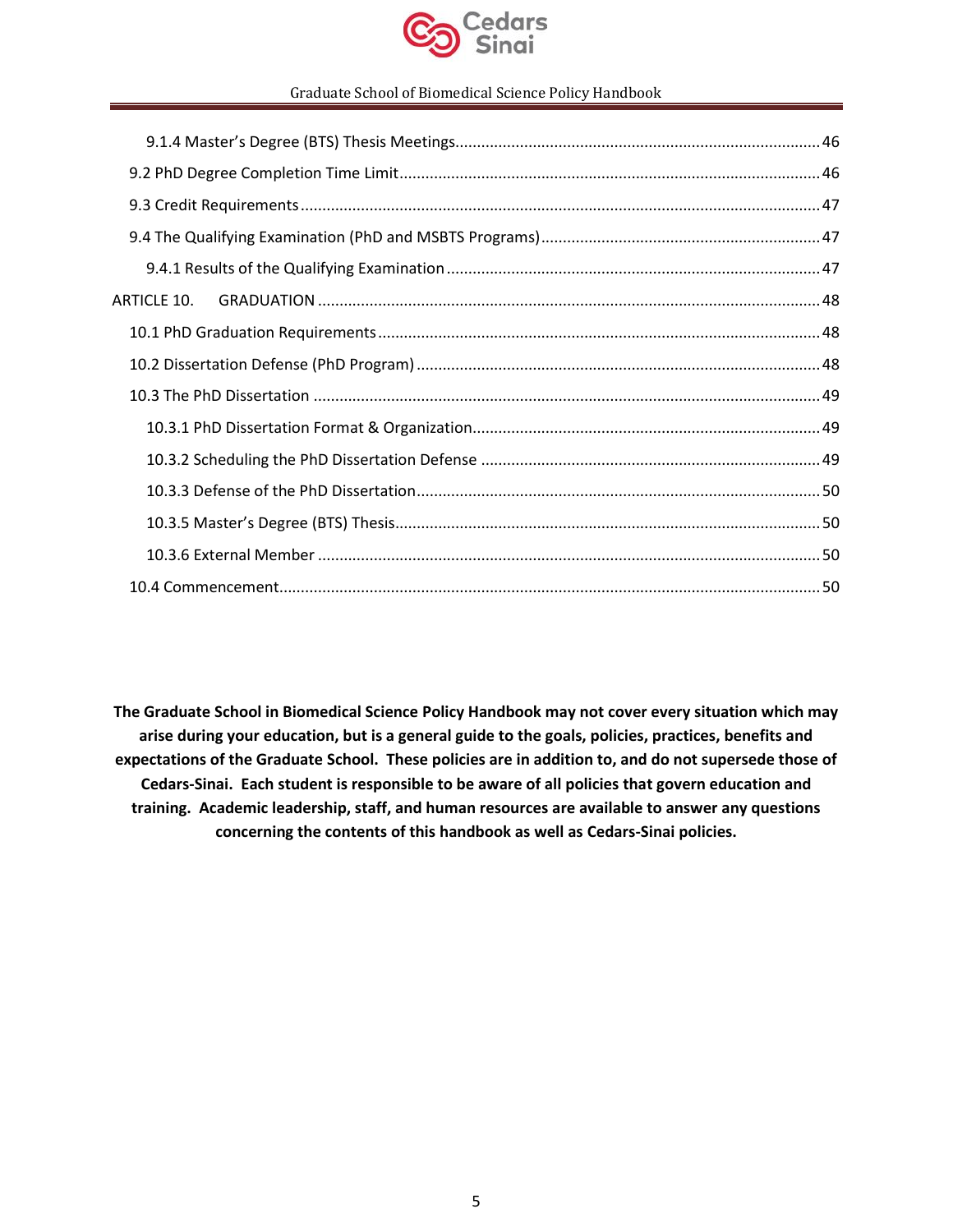

# <span id="page-5-1"></span><span id="page-5-0"></span>**ARTICLE 1. ADMINISTRATION**

# **1.1The Graduate School of Biomedical Science**

The Cedars-Sinai Graduate School of Biomedical Science are unique graduate programs focusing on translating laboratory discoveries into therapies, treatment, and cures, and located in one of the country's most distinguished clinical settings, Cedars-Sinai Medical Center in Los Angeles, California.

### <span id="page-5-2"></span>**1.1.1 Mission Statement**

It is the Graduate School's mission to:

- Educate biomedical science students in a spirit of self-learning, creativity and independence, so as to optimize their opportunities and success in their chosen career pathways.
- Provide an understanding of the relevance of basic biomedical science to human disease through an exploration of the foundations of translational and clinical research and through interactions with medical practitioners.
- Instill the ability to communicate scientific information accurately and effectively to professional and non-professional audiences, in both written and verbal formats.

### <span id="page-5-3"></span>**1.1.2 Accreditation**

Cedars-Sinai is accredited by the Accrediting Commission for Senior Colleges and Universities of the Western Association of Schools and Colleges (WASC), 985 Atlantic Avenue, #100, Alameda, CA 94501, 510-748-9001.

### **1.2Program Directors**

<span id="page-5-4"></span>The Program Directors of each degree program oversee and manage their respective program within an operational level and provides leadership at the levels of recruitment and curriculum development. Each Program Director reports to the Director of Graduate Research Education and works with the Director and faculty members of each Program to establish educational principles, standards and program objectives. In addition, the Program Director will:

- 1. Act as a "senior" mentor to all students in each program as well as advise and assist students in all aspects of their educational experience.
- 2. Appoint a Chair of the Admissions Committee.
- 3. Chair the Curriculum Committee.
- 4. Serve as an advisor to student and research supervisors in selection of laboratory rotations and dissertation research laboratories (PhD/MSBTS programs).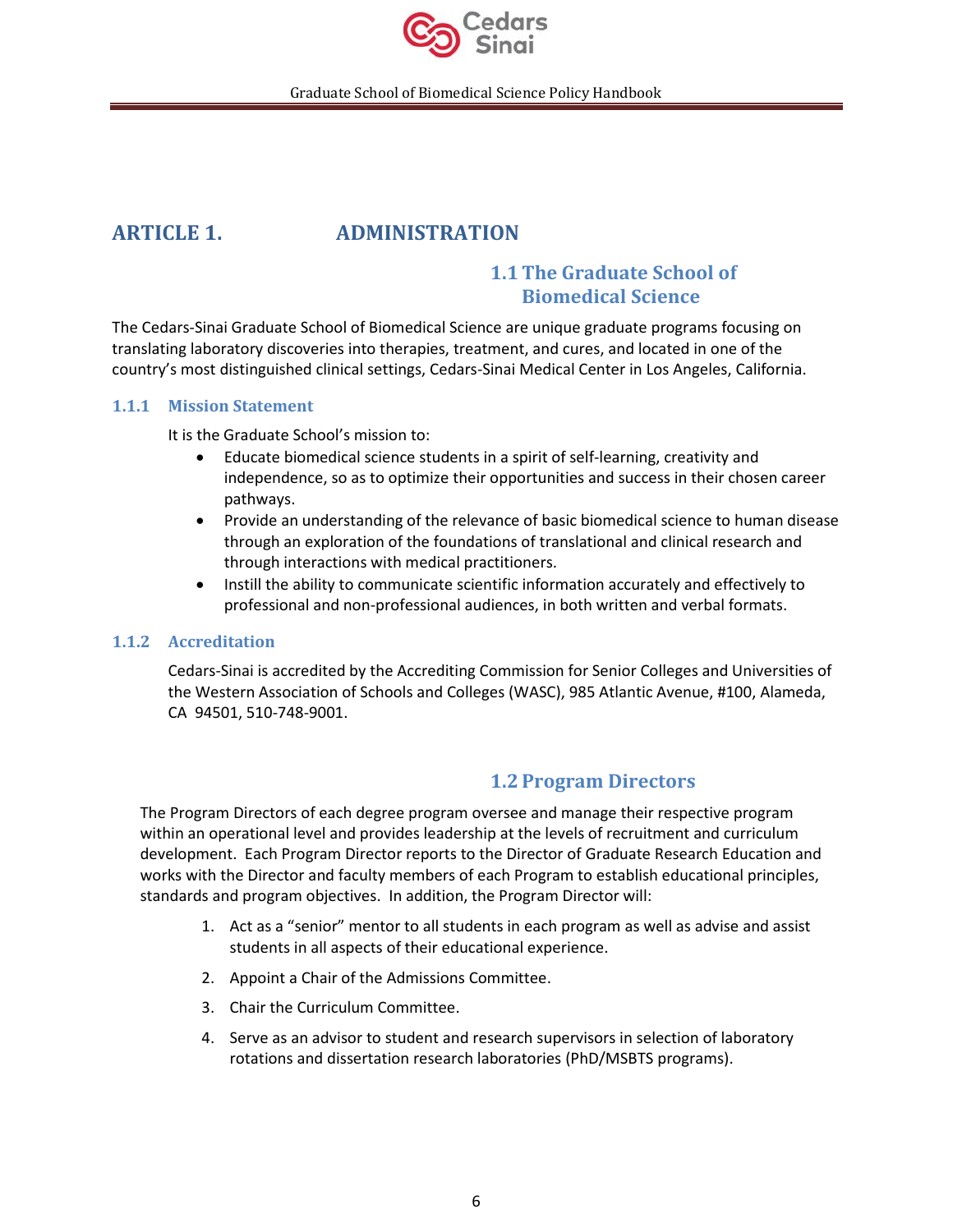

- 5. Work with the Graduate School staff to streamline student management and to act as an advocate for students in the Office of Graduate Research Education with respect to their cultural and educational backgrounds.
- 6. Monitor student learning patterns and responses to stressful circumstances.
- 7. Provide input into evaluation of student success in attaining learning objectives.

# **1.3Associate Director**

<span id="page-6-0"></span>The Associate Director, or Co-director of each Graduate Program assists the Program Director in the management of each Program, is appointed by each Program Director and approved by the Director of Graduate Research Education.

# **1.4 Faculty**

<span id="page-6-1"></span>The Graduate School Faculty shall consist of members of Cedars-Sinai Medical Center who play an active role in the education and training of graduate students through teaching, supervision of research, and other supporting activities, including recruitment, evaluation and committee participation.

### <span id="page-6-2"></span>**1.4.1 Criteria for Appointment to the Graduate School Faculty**

All faculty members functioning as mentors/principal investigators, full-time instructors, or committee members of the PhD Program must be eligible for an academic appointment in the Professorial or Clinical Professorial Series of Cedars-Sinai Medical Center. Appointment to the PhD Program faculty is made by the PhD Program Director.

For the master's degree programs, faculty are selected by the respective Program Director and approved by the Director of GRE. Criteria for appointment include expertise in the area of teaching, teaching experience and overall knowledge of the program's educational objectives.

Application for initial appointment to the Graduate School faculty must be accompanied by a current CV. The request for appointment to the Graduate School faculty and subsequent membership into the Graduate School denotes the faculty's consent to abide by the policies established by the Graduate School.

Faculty members are expected to perform specialized duties unique to graduate training. These include teaching and co-curricular activities. Teaching experience may include activities such as formal classroom participation, research seminars, serving as a member of committees pertaining to the Graduate Programs, participating in journal clubs and discussion groups.

### <span id="page-6-3"></span>**1.4.2 Principal Investigator/Mentor (PhD/MSBTS Programs)**

A mentor/principal investigator (PI) must take an active role in the education, growth, and wellbeing of a student throughout his/her education in the PhD and MSBTS Programs. To provide students with the most qualified and suitable mentor/PI and to broaden each student's experience and knowledge the following is required:

1. A mentor/PI must have suitable assigned laboratory space.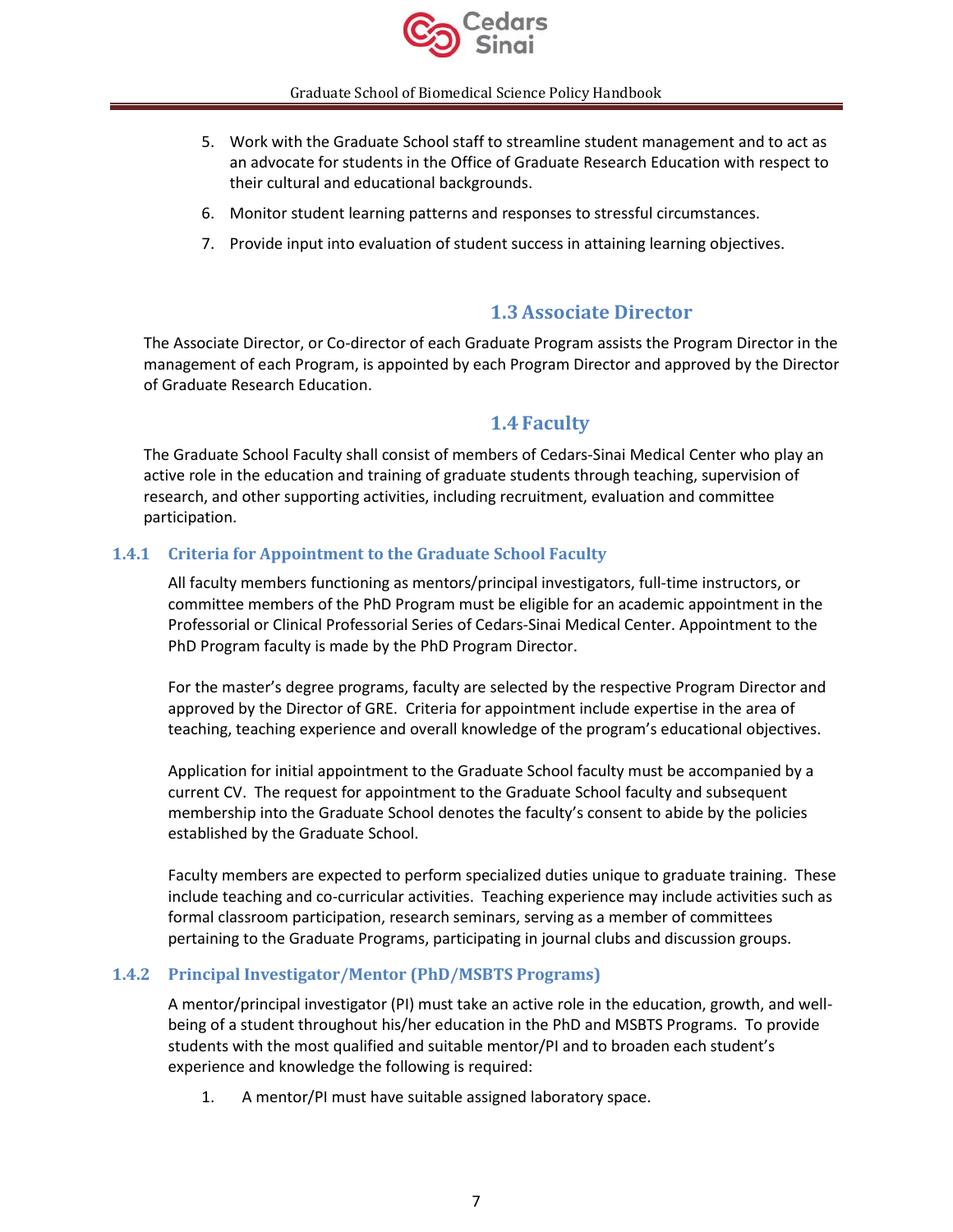

- 2. A mentor/PI must conduct and/or oversee laboratory research projects that are amendable to developing a 4-year project suitable for a PhD candidate or a 1-year project suitable for a MS student.
- 3. A mentor/PI must have existing NIH and/or other significant funding extending to at least 2 years from the entrance of a PhD student into the lab.
- 4. There must be reliable assurance that continued support of funds needed for a PhD student's project will be maintained throughout a student's training period in the lab.
- 5. A mentor/PI must be able to provide an environment of additional laboratory members and community such that the student can be immersed in a group of people from which to learn.
- 6. A "Mentor & Student Agreement" must be completed each time a student rotates in a laboratory and when they select their thesis laboratory.
- 7. Mentor/PI must agree to the Financial Commitment Agreement that stipulates their annual contribution to the student's stipend.
- 8. All Mentors must adhere to the AAMC guidelines: "Compact Between Biomedical Graduate Students and Their Research Advisors." <https://services.aamc.org/Publications/showfile.cfm?file=version127.pdf>

### <span id="page-7-0"></span>**1.5.4 Reassignment of Laboratory Mentor (PhD/MSBTS Program)**

Should a student and/or mentor decide to sever their professional relationship, the PhD Program provides a provision for the reassignment of a laboratory mentor and/or research area for valid reasons or for incompatibility, although it is the student's responsibility to procure a new mentor. Neither the PhD Program, nor Cedars-Sinai can coerce professional relations between persons who are incompatible.

Once the selection of a laboratory mentor has been agreed to by the student and mentor, both parties have the obligation to work in good faith to accomplish the student's educational goals and the research required for the degree.

When a change of mentor and terms of severance of the relationship are agreed to, both parties must abide by the agreement. Retaliation by either party would constitute a violation of Cedars-Sinai human resource policy on retaliation or other applicable policies and could constitute the basis for a grievance procedure.

If a student wishes to request a mentor reassignment, the following guidelines are suggested:

- Attempt to work out any differences prior to making the decision to change mentors.
- Seek advice from the Program Director to determine if switching mentors would be advisable for your educational goals.
- On the basis of advice received, communicate your wish to change mentors in a meeting with the mentor and the Program Director.
- If the agreement of the existing mentor is obtained, complete the necessary paperwork to request a mentor change.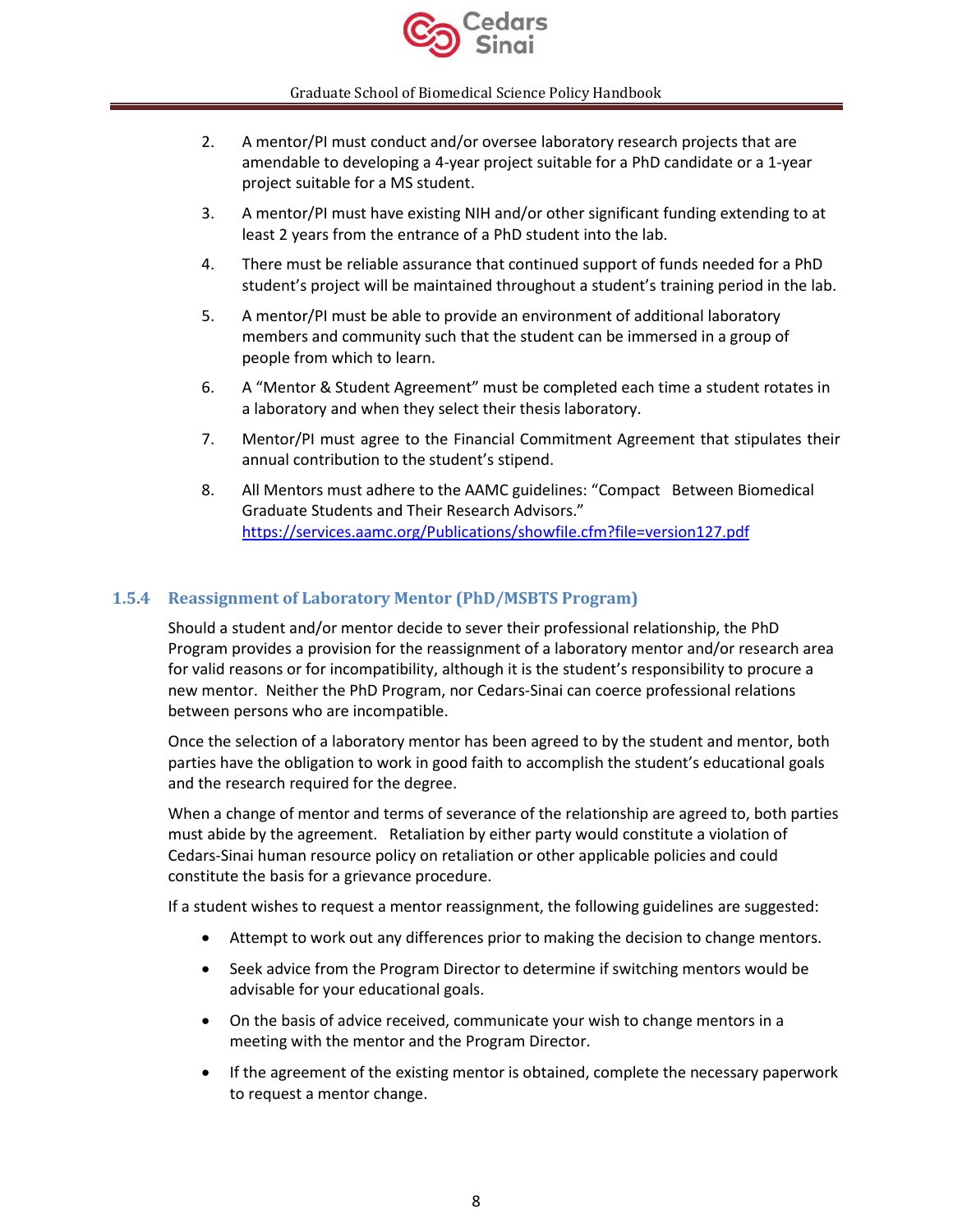

If issues with the laboratory mentor cannot be resolved informally, then the following formal procedure must be followed:

- The student must notify the Program Director, in writing, of a request to change mentors. This written request must state the reasons for requesting a change.
- The Program Director will then meet with all individuals involved in an effort to determine if a change is warranted.
- If a student proposes a new mentor, the Program Director must approve the mentor's ability to support the student for the duration of his/her research.
- Formal approval for change will be given in writing by the Program Director and distributed to the mentor, student and Graduate School office.
- Once a formal change is made, it must be clear to the student that this change may lengthen the time it takes to complete his/her graduate degree requirements.
- If a mutually agreeable new mentor cannot be identified, the student may be dismissed from the program.

### <span id="page-8-0"></span>**1.5.5 Faculty Grievances**

Faculty is responsible for bringing problems, issues, or concerns to each Program Director. If satisfaction if not obtained, faculty should then use the Chain of Command by contacting the Vice-Dean for GRE, VP of Research and/or Senior Vice President of Academic Affairs.

# <span id="page-8-1"></span>**ARTICLE 2. COMMITTEES**

Each degree program has both standing committees and ad hoc committees to carry out governance of each Program. Members of the standing committees of each program are either appointed by the Vice President for Academic Affairs, Dean of the Medical Faculty or by the Program Directors, with the exception of the Doctoral Committees for each PhD student. Those members are selected by each graduate student with the approval of their mentor/Principal Investigator and the PhD Program Director. The committees are the Admission Committee, the Oversight/Curriculum Committee, the Doctoral Committees and the Qualifying Examination Committee.

Ad hoc committees are convened for a specific purpose or to evaluate a specific student's progress. Members of ad hoc committees are either appointed or in the case of Doctoral Committees, members are selected by each graduate student with the approval of their mentor/Principal Investigator and the Program Director. Ad hoc committees are the: Doctoral Committee, the Grade Appeal Committee, the Dismissal Appeals Committee and the Academic Misconduct Investigative Committee.

# <span id="page-8-2"></span>**2.1 Admissions Committee**

Each program's Admissions Committee's mission is to matriculate the brightest and most qualified applicants to each program.

Each prospective candidate's complete admission file is carefully reviewed by the Admissions Committee. The prospect is evaluated based on the following criteria: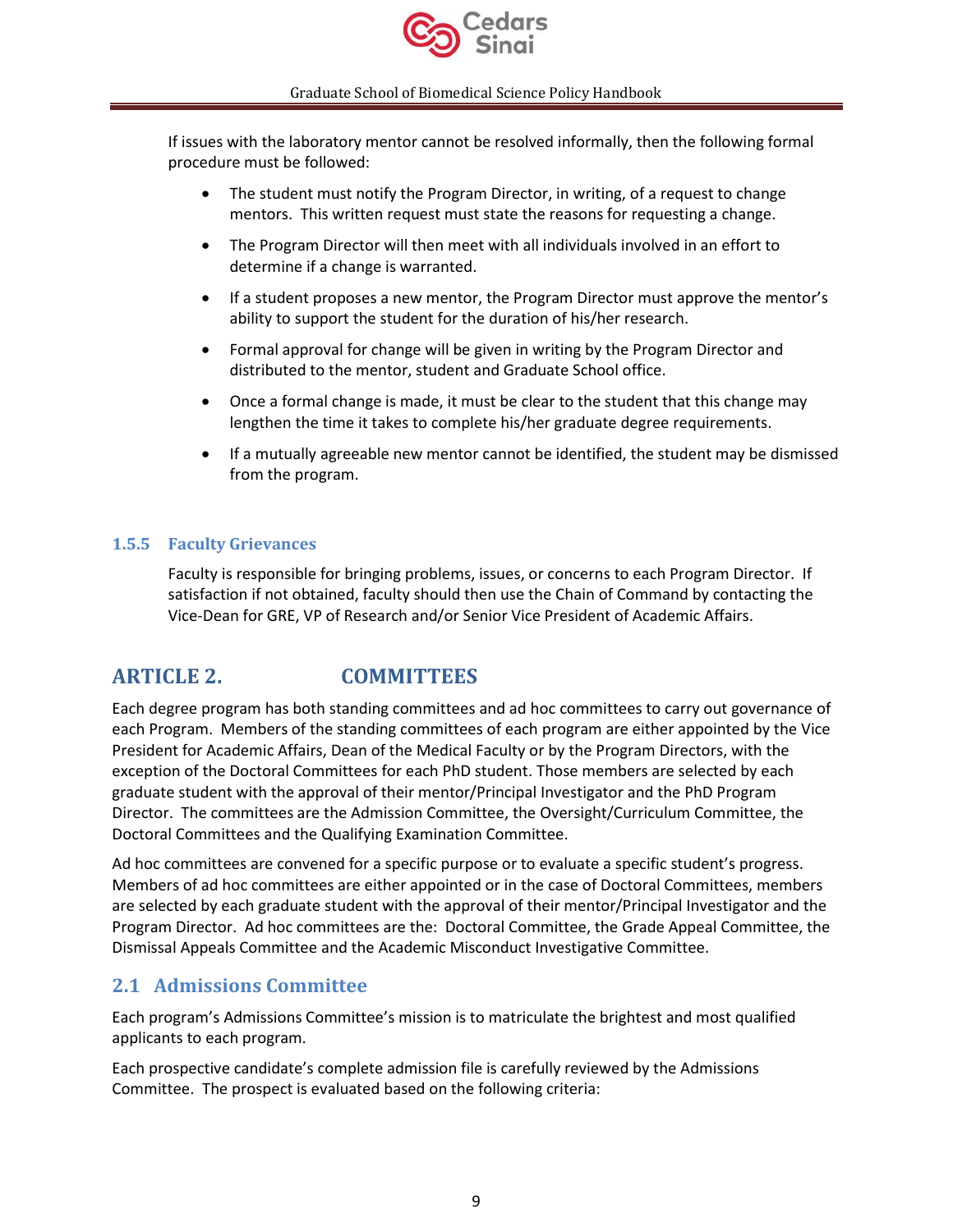

- Undergraduate degree
- Graduate Record Examination (GRE), if required
- Strength of personal essay
- Strength of personal recommendation letters
- Personal interview, if required

The Admissions Committee convenes annually following the admission application deadline and selects applicants to extend invitations for either an interview or for enrollment. Upon evaluation of applicants' files and interviews, the committee also makes the final selection of students to admit to the program. All admissions decisions are communicated by the Committee Chair to each Program Director.

# <span id="page-9-0"></span>**2.2 Oversight/Curriculum Committee**

The mission of each program's Oversight/ Curriculum Committee is to provide the guidance, advocacy and supervision to each program by ensuring that the curriculum is academically sound, comprehensive and responsive to the evolving needs of the students. It serves the Graduate School's mission, goals and educational needs of our students.

The Committee will:

- 1. Plan and deliver the curriculum.
- 2. Determine the principles and the process of the student's learning experiences (e.g. laboratory rotations, capstone projects, dissertation and thesis development etc.).
- 3. Assist in the development of educational programs in accordance with the Graduate School's mission and educational objectives.
- 4. Consider every action possible to encourage creativity and innovation in curriculum development.
- 5. Recommend changes and new directions based upon feedback from students, faculty and staff.
- 6. Provide pedagogic support for faculty by formal meetings with teaching staff both prior to and at the end of academic year.
- 7. Determine educational policies regarding teaching and evaluation.
- 8. Determine program tuition and set students fees.
- 9. Develop faculty support by providing additional pedagogical training opportunities through the Office of Faculty Development.

# <span id="page-9-1"></span>**2.3 Graduate Student Association (GSA)**

The mission of the Cedars-Sinai Graduate Student Association (GSA) is to represent and support the interests of the current and future graduate student community by supporting scholarly activities and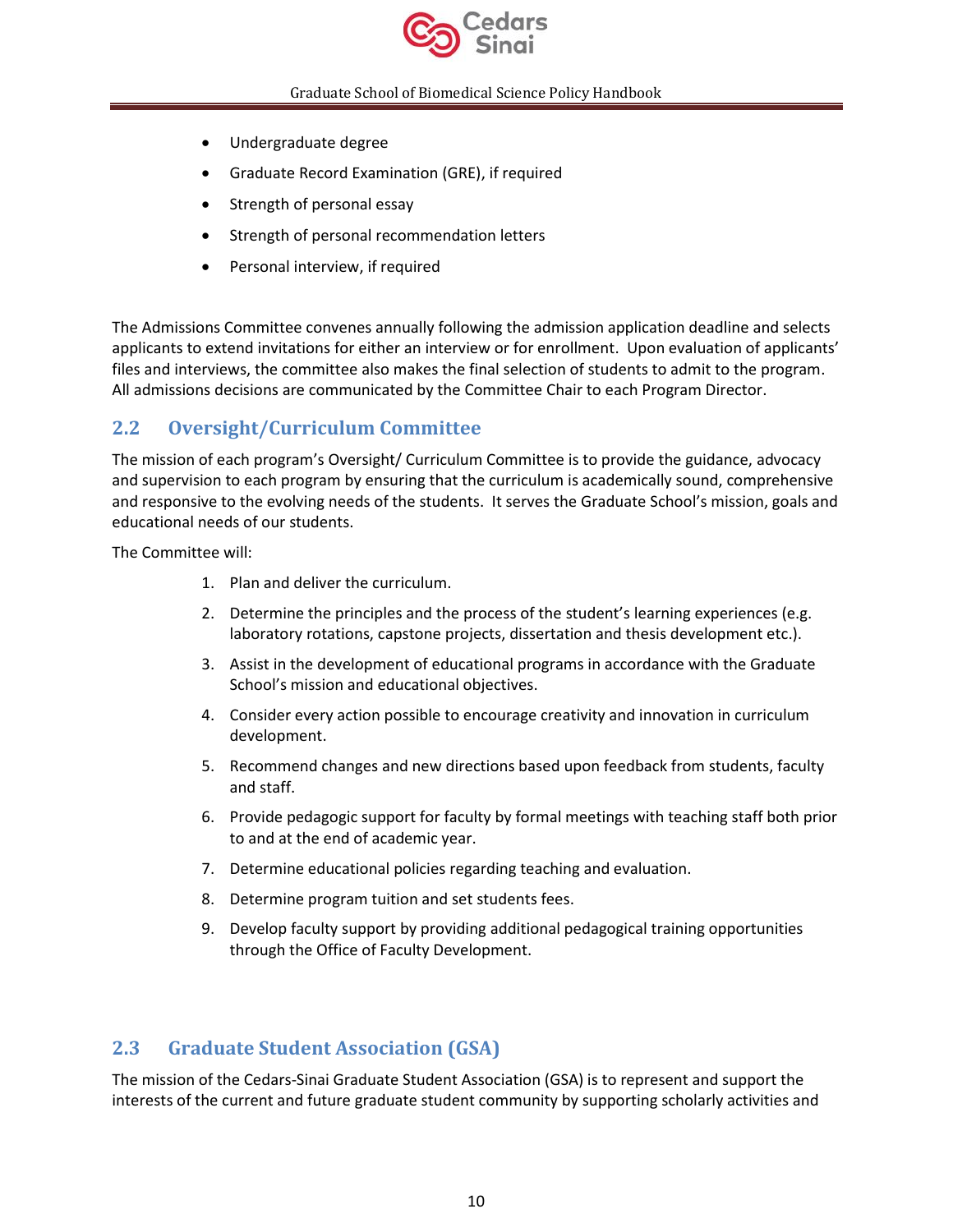

providing leadership, service and social opportunities. GSA exists to enrich the experience of all students at Cedars-Sinai and accomplishes these objectives by flexibly responding to the changing collective needs of our primary constituents, graduate students. GSA is organized to accomplish the following functions:

- Further the academic experience of all Cedars-Sinai graduate students.
- Promote a sense of community among graduate students.
- Furnish useful information to current and prospective graduate students for both academic and personal matters.
- Represent the interests of graduate students to the broader Cedars-Sinai community.
- Provide a forum for interaction among an extraordinary diverse graduate student population.
- Encourage and facilitate communication with and interaction among other graduate student organizations.

# <span id="page-10-0"></span>**2.4 Doctoral Committees (PhD Program)**

The mission of the Doctoral Committee is to:

- Assess each student's ability to progress towards PhD candidacy.
- Each student's Dissertation Research progress.
- Award the PhD in Biomedical and Translational Sciences to qualified students.

**First Meeting; QE.** The Doctoral Committee is chosen once a student joins their dissertation laboratory and will convene for the first time no later than the end of February during the student's second year in the program. This first meeting of the Doctoral Committee functions as the student's QE. Successful competition is the QE is required to progress towards PhD candidacy.

Each student will present a written NIH-style grant proposal outlining the background and the proposed goals of their project. The committee will evaluate the student's command of their chosen dissertation research project and will, by unanimous agreement, accept the plan or instruct the student to revise the plan.

**Subsequent Meetings.** The Doctoral Committee will then meet once per year to evaluate student progress and student plans – additional meetings may be required based on student progress. The Committee will then evaluate the completed dissertation, conduct the oral defense, and vote to certify the dissertation. Of the five (5) members of the Doctoral Committee, no more than one (1) may vote "not pass" to certify the dissertation.

Doctoral Committees will be comprised of **four to five (4-5) faculty members**; an additional, external member is added to the final Doctoral Committee for the student's defense. The selection of Doctoral Committee member should adhere to the following criteria:

- The student's advisor is one (1) member but does not chair the committee.
- Three to four (3-4) additional Doctoral Committee members must be members of the Cedars-Sinai faculty and be on the Physician/Scientist Investigator Professorial track.
- At least two (2) members of the Doctoral Committee must hold the rank of associate or full professor.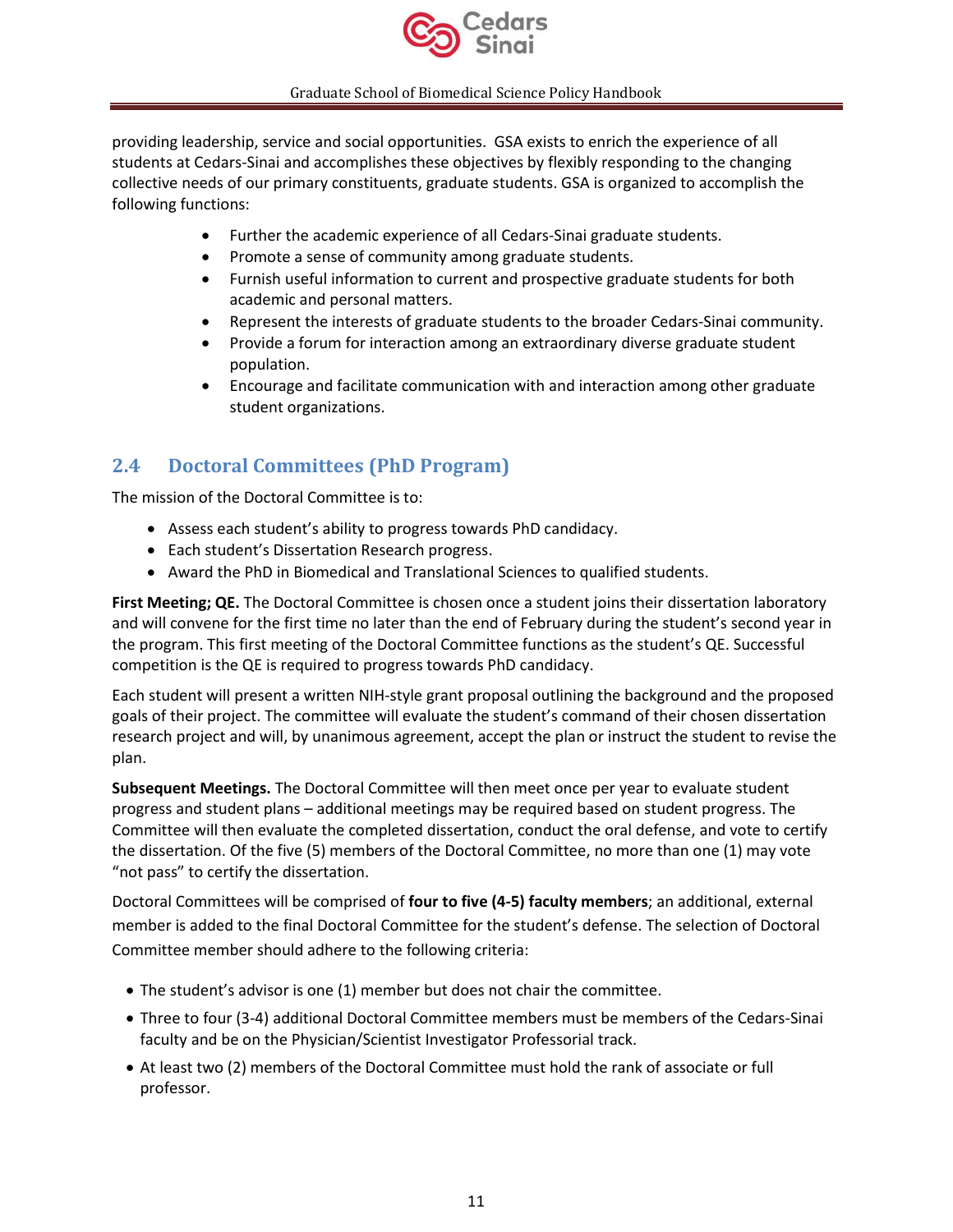

- At least one (1) member must be from a department/institute that is different from the primary affiliation of the student's thesis lab.
- One (1) committee member other than the primary faculty advisor will be designated as chair of the committee. *The Committee Chair should have previous experience in serving on a Doctoral Committee.*
- Additional members may be added to the committee at the discretion of the student and faculty advisor, provided they meet the above requirements. Additional members will have the same voting rights in the committee as other members.
- The final External Committee Member, who ideally is a renowned investigator, must be identified and approved by the Program Director *no later than eight (8) weeks before the dissertation defense*.

**Doctoral Committee Approval.** The Committee Chair and the other members of the student's Doctoral Committee must be approved by the PhD Program Director.

Once a Doctoral Committee has been chosen, should issues arise between the student and any Doctoral Committee member, the student should follow the procedures found under the Student Grievances Policy.

The student must provide a copy of these guidelines and a copy of the **Doctoral Committee Member Agreement Form** to all members of her/his Doctoral Committee. The student is then responsible to complete the Doctoral Committee Approval Form and submit it for approval to the PhD Program Director and submit to the PhD Program Coordinator no later than one (1) week after receiving approval of his/her Doctoral Committee membership.

# <span id="page-11-0"></span>**2.9 Dismissal Appeals Committee**

The mission of the Dismissal Appeals Committee is to provide due process to dismissed students and to ensure fairness in the dismissal decision. The committee will review and evaluate the dismissal circumstances and decision and consider additional information. The committee will deliberate and vote to uphold or reverse the dismissal decision.

The committee shall be composed of at least three Cedars-Sinai faculty members. Members are appointed by the Program Director. Faculty who serve on a graduate student's Qualifying Examination Committee or Doctoral Committee may not serve on a Dismissal Appeals Committee for the same student.

# <span id="page-11-1"></span>**2.10 Grade Appeal Committee**

The mission of the Grade Appeal Committee is to ensure the integrity of the grading process. The committee will review and evaluate grade assignments after a student and instructor have unsuccessfully come to agreement on a perceived grade injustice.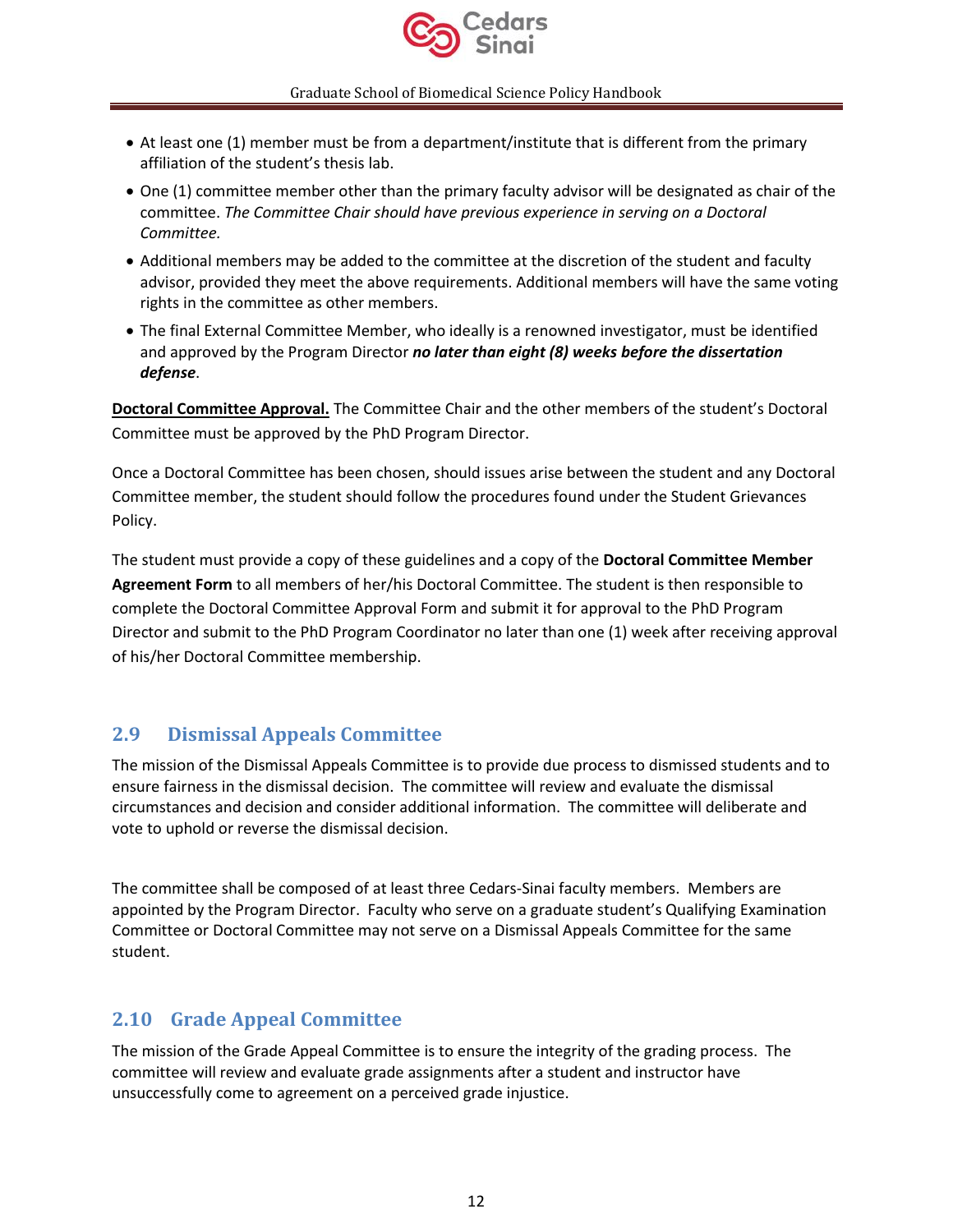

The committee shall be composed of at least three Cedars-Sinai faculty members appointed by the Program Director.

# <span id="page-12-0"></span>**2.11 Academic Misconduct Investigative Committee**

The mission of the Academic Misconduct Investigative Committee is to provide an investigative process into allegations of student academic misconduct. The committee is appointed by the Program Director at the request of the student. The committee consists of a minimum of 2 faculty members.

# <span id="page-12-1"></span>**2.12 Master's Thesis Review Committee (MSBTS Program)**

Students enrolled in the MSBTS program must generate a Master's Thesis, based on their research subject area as well as orally defend this thesis to the student's program committee. The committee is made up of the student's mentor, the Program Director, 1 faculty member and 1 external member (from the institution) for specialty input as required. Members are chosen by the student with input from the Program Director.

# <span id="page-12-2"></span>**ARTICLE 3. ADMISSION**

# <span id="page-12-3"></span>**3.1 Academic Requirements**

Prospective students are required to have a Bachelor's degree (BA or BS). The Graduate Record Examination (GRE) general test is required unless applicants meet GRE waiver standards. In the case of individuals possessing post-graduate degrees such as a MD, the GRE requirement may be waived if there is evidence that the required skills have been acquired prior to or during the course of the post-graduate degree. Applicants are advised to take the GRE early enough in the academic year to have scores reported in support of their applications.

All applicants whose native language is not English are required to submit either a TOEFL or IELTS requirement. To be considered for admission, applicants are required to achieve the minimum score of 213 (CBT), 80 (iBT), or 550 (PBT) on the TOEFL exam.

University of Cambridge's International English Language Testing System (IELTS) score may be considered in lieu of a TOEFL score. Applicants are required to achieve a minimum score of 6.5 or higher.

International students are required to submit official transcripts from undergraduate and/or graduate school in the original. In addition, all transcripts must be evaluated by an outside agency for U.S. equivalency.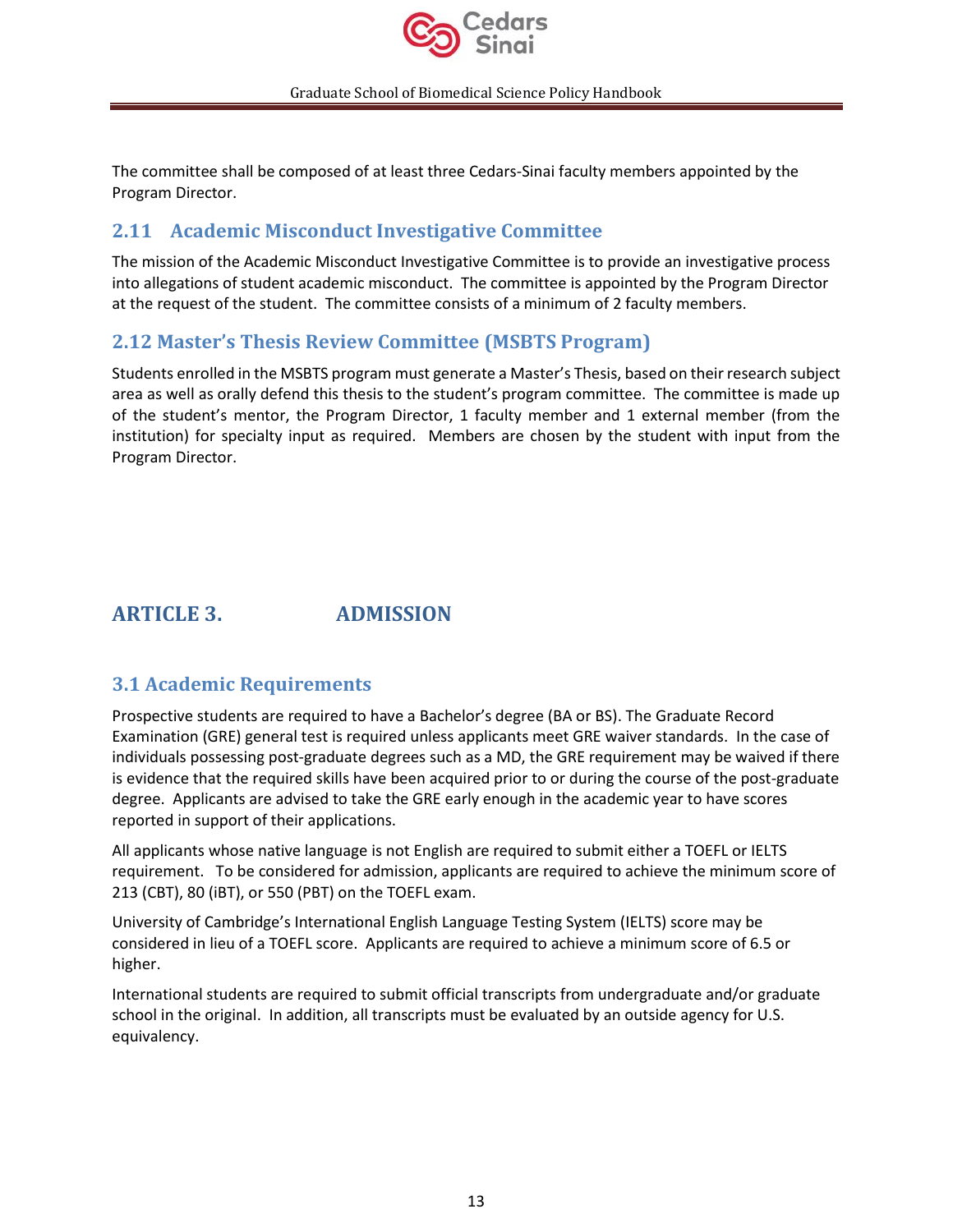

# <span id="page-13-0"></span>**3.2 Non-Discrimination Policy**

At Cedars-Sinai, we solicit and encourage applicants who will strengthen our diversity. Cedars-Sinai does not unlawfully discriminate on the basis of race, religion, color, national origin, citizenship, ancestry, physical or mental disability, legally protected medical condition (cancer-related or genetic characteristics), marital status, sex, pregnancy, age (40 or older), veteran status, sexual orientation, or any other basis protected by federal or state law.

# <span id="page-13-1"></span>**3.3 Retention of Admissions Records**

In accordance with Federal Policy (IRS), the Graduate School will retain admissions records for a period of three years for all applicants. The admission records of matriculated applicants will become part of the students' permanent file maintained by the Graduate School Office.

# <span id="page-13-2"></span>**ARTICLE 4. FINANCIAL REGULATIONS**

# <span id="page-13-3"></span>**4.1 Tuition**

Tuition for a full-time course of study for one academic year (3 trimesters) is set by each program's Oversight/Curriculum Committee and approved by Academic Affairs. All students will be charged full tuition during their entire graduate school career. Students who are enrolled for less than the entire academic year are charged on a proportional basis. Those students pursuing a PhD Degree are given a stipend by Cedars-Sinai for the full amount of tuition.

# <span id="page-13-4"></span>**4.2 Tuition Refund Policy (MSMRM, MHDS Programs)**

Tuition is refunded on a prorated basis starting with the first week through the end of the fourth week of the term for each trimester. **Please note the all institutional related fees (e.g., student fees) are nonrefundable to MHDS students once the trimester starts**. Students allowed to drop enrollment for the term will be granted a refund according to the schedule below. The approval to drop any course or withdraw from a program, including the date on which the action takes effect, must be certified by the Program Director.

Students wishing to withdraw from a Master's program must meet with the Program Director or Associate Director prior to submitting a Tuition Refund Request Form to the Program Coordinator/Advisor. Tuition refunds can take up to four weeks to process.

| Date of<br><b>Withdrawal</b>    | <b>Refund of Tuition and Fees</b> |
|---------------------------------|-----------------------------------|
| $1st$ week of<br><b>classes</b> | 100%                              |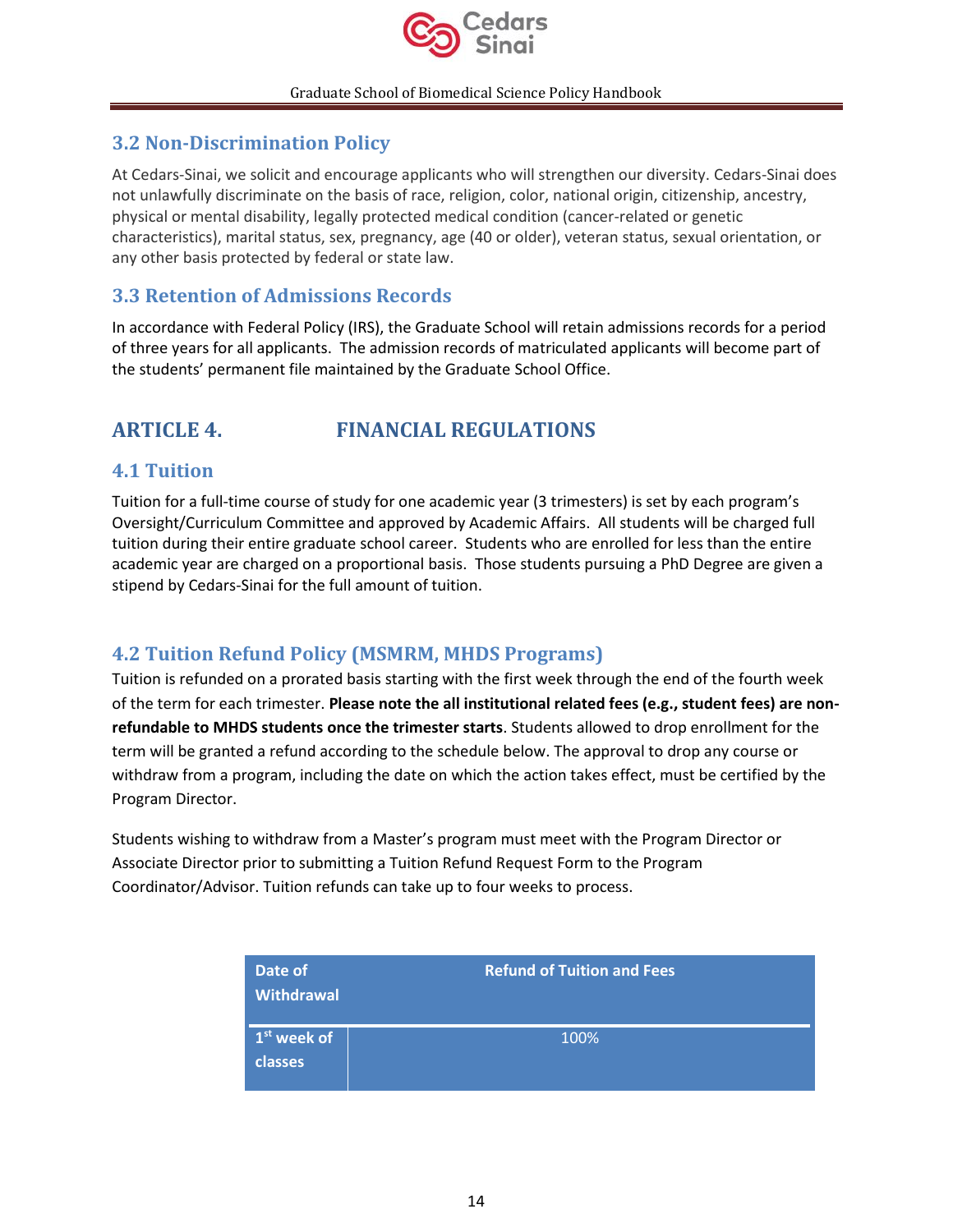

| 2 <sup>nd</sup> week of<br>classes | 75% |
|------------------------------------|-----|
| 3rd week of<br>classes             | 50% |
| 4 <sup>th</sup> week of<br>classes | 25% |
| <b>Thereafter</b>                  | 0%  |

# <span id="page-14-0"></span>**4.3 Student Refund Requests (MSMRM, MHDS Programs)**

To request a student refund, a student must submit a Student Refund Request form to the Student Financial Services Administrator. A student must verify that a valid credit exists on their student account before submitting their request. If the credit balance on a student account is a result of funding from Cedars-Sinai or its affiliates, that credit is not subject to a student refund. Once all charges and aid have been posted, refunds can be requested and processed.

Student refund request will be processed within 10 business days of receipt of the Student Refund Request form. Once processed, it could take up to 30 business days before the refund is issued to the student.

# <span id="page-14-1"></span>**4.4 Financial Assistance – PhD Stipends**

All PhD students receive an annual stipend while enrolled as full-time students in the Graduate School. The amount of the stipend is established by the Vice President of Academic Affairs, Dean of Medical Faculty. Students who make satisfactory progress toward the degree will be paid the stipend for five years of study. If a student completes the degree requirements prior to five years, the stipend will continue for 30 days following completion of the degree (the date of a successful dissertation defense). If a student does not complete their degree requirements within five years, the student's laboratory will be responsible to fund the stipend for up to two additional years.

# <span id="page-14-2"></span>**4.5 Outside Employment (PhD Program)**

The stipends awarded to PhD students are intended to contribute sufficiently to meeting educational and living costs so that students can devote full time to their studies. It is the expectation of the Graduate School that PhD students holding stipends will not undertake activities, including employment that will interfere with their educational program or delay their progress toward the degree. Any exception must be approved by the PhD Program Director. Those students enrolled in master's degree programs are exempt from this policy.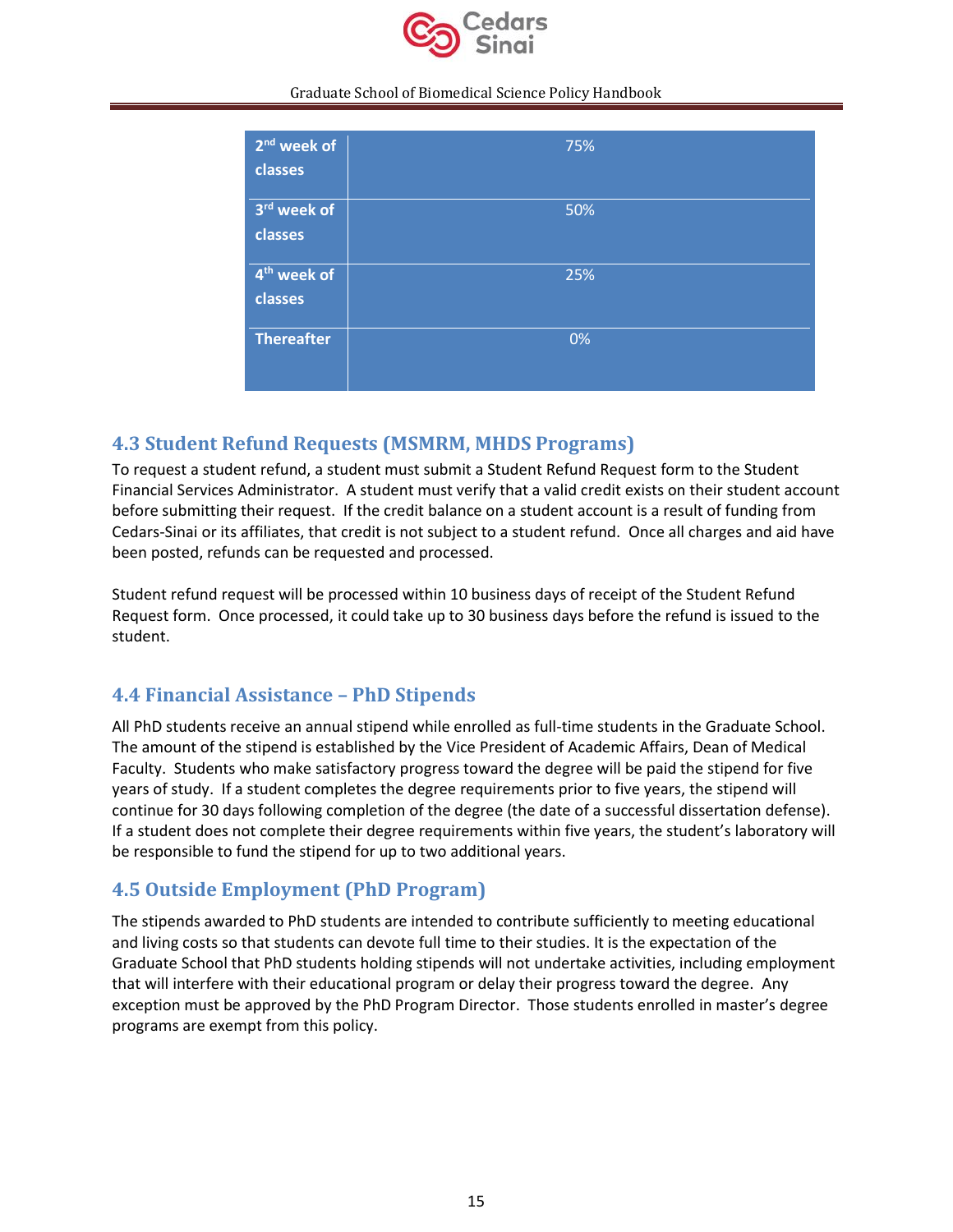

# <span id="page-15-0"></span>**4.6 Cedars-Sinai Employment**

MSMRM and MHDS students may pursue employment within Cedars-Sinai Medical Center contingent on approval from the GRE Manager and each Program Director. To receive approval to work at CSMC, students must have been enrolled in their respective program for at least one year (MSMRM) or for one trimester (MHDS) and must be in Good Academic Standing (see 6.5 Good Academic Standing).

Upon accepting an employment offer, students may have to attend New Employee Orientation and will be under the purview of all CSMC policies.

Students in the MSMRM program may only work limited hours (<30/week), with the exception of academic breaks and holidays, and must still abide by all class attendance policies and program requirements.

F-1 Student Employment is limited to 20 hours per week while school is in session (can be full-time when school is not in session or during annual vacation)

# <span id="page-15-1"></span>**4.7 Financial Responsibility**

Graduate students are expected to conduct their financial affairs in such a manner that their personal accounts and any outstanding loans remain current. Student fees, including tuition, are the responsibility of the student and must be paid by the set deadline of each year. For non-payment of tuition and student fees, the student is charged a late fee and a hold is placed on the individual student records.

# <span id="page-15-2"></span>**ARTICLE 5. REGISTRATION & COURSES**

# <span id="page-15-3"></span>**5.1 Academic Year**

The academic year begins in late August/early September and ends in late August. There are three terms: Fall Trimester, Winter Trimester and Summer Trimester (one trimester = ~16 weeks). Entering students begin their studies in the Fall Trimester.

# <span id="page-15-4"></span>**5.2 Credit Hour Policy**

A credit hour is an amount of work represented in intended learning outcomes and verified by evidence of student achievement that is an institutionally established equivalency that reasonably approximates not less than:

- 1. One hour of classroom or direct faculty instruction and a minimum of two hours of outof-class student work each week for approximately 16 weeks of instruction for one trimester hour of credit.
- 2. At least an equivalent amount of work included in laboratory rotations, clinical rotations and dissertation activity.

A graduate course shall meet for the required number of hours and shall offer an opportunity to prepare, to study, and to cogitate for the required hours as stated in the General Catalog.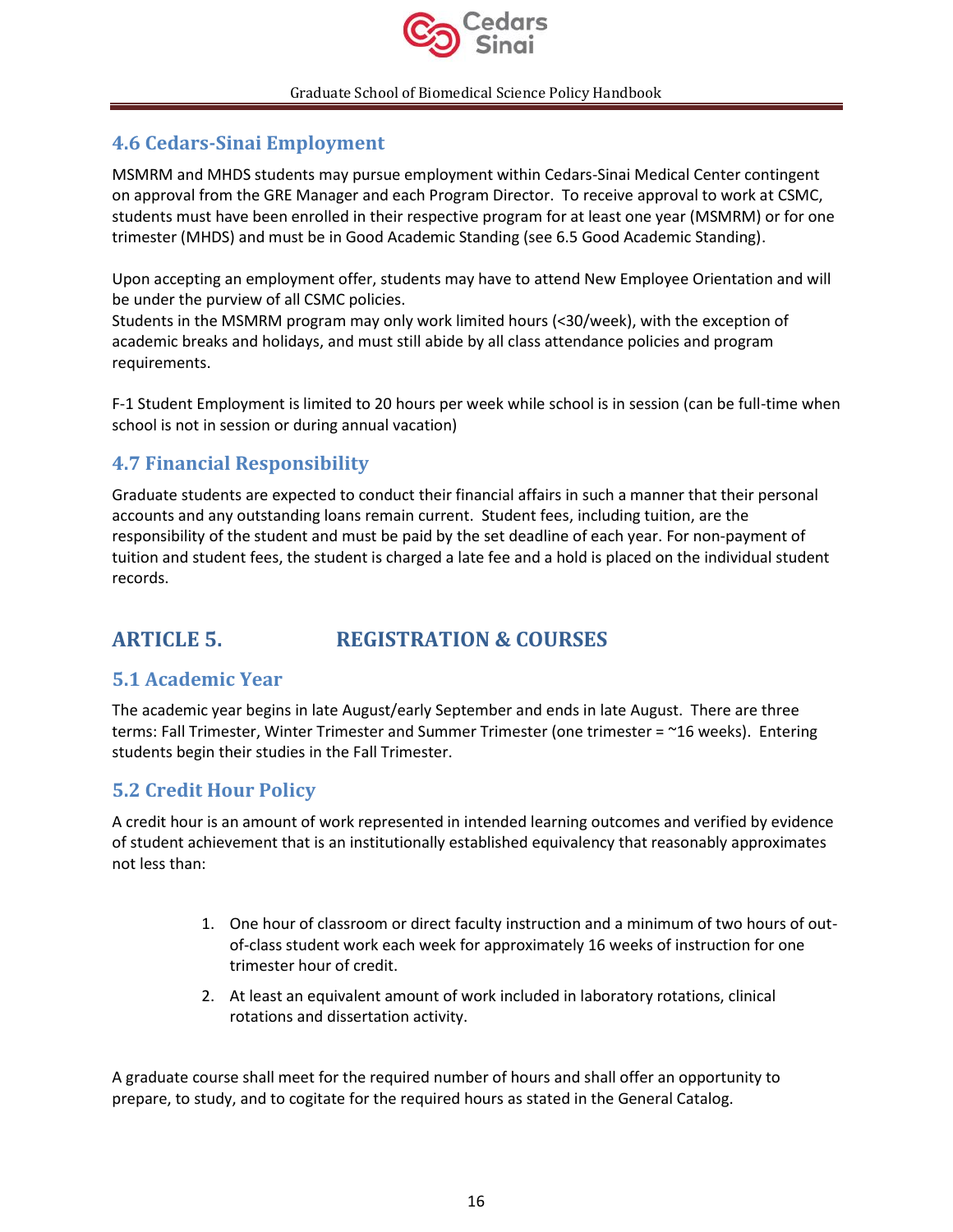

A credit hour shall represent 60 minutes of lecture or recitation combined with two hours of preparation per week throughout one trimester of approximately 16 weeks. One credit hour of activity (i.e. Clinical Rotations), two credit hours of activity (i.e. Laboratory Rotations) shall be considered equivalent to one credit hour of lecture.

A course offered in a term of less than 16 weeks shall contain the same contact hours, preparation time, content and requirements as the same course offered over a 16-week trimester.

The approval of the program and of the Director of the Graduate Program shall be required to schedule all short-term or weekend courses.

# <span id="page-16-0"></span>**5.3 Research Rotation Requirement (PhD)**

PhD students will complete up to 3 laboratory rotations during their first year in the program. Each rotation spans the length of each trimester.

Research rotations are meant to broaden the student's research experience and to provide graduate students an opportunity to experience different research opportunities, investigators, and laboratory environments. In addition, these rotations allow the faculty to evaluate each student's research potential and allow both students and faculty to determine the most appropriate laboratory in which to complete dissertation research. *Students should consider and assess potential rotations carefully. After all, selection of a strong mentor who will provide the training required to master laboratory research is the most important decision they will make in graduate school.* For specific student and mentor expectations, please reference the BMS 600 syllabus.

The outcome of research rotations is that the student will have chosen – along with the consent of the proposed advisor and Program Director – their mentor and outlined the nature of their dissertation project. For some students, arriving at this critical decision may come early, e.g., during their  $2^{nd}$ rotation. In such cases – and again with the full consent of the proposed advisor and Program Director – the need to complete 3 rotations may be waived. Under such circumstances, however, a  $3^{rd}$  rotation would be encouraged to provide training in needed technologies, to establish new collaborative relationships, to firm-up experience with a co-mentor (if planned), or other possible strategic goals related to the student's dissertation plans.

If a student is unable to identify her/his dissertation lab and mentor within 3 rotations, a  $4<sup>th</sup>$  rotation may be granted but only if the inability to identify a dissertation lab was due to circumstances beyond the student's control. Under such circumstances, a  $4<sup>th</sup>$  rotation may be granted but only upon approval by the Program Director. If a student is not able to secure her/his dissertation lab due to her/his performance within one or more of the three 1<sup>st</sup>-year rotations (e.g., receiving poor to failing rotation grades), leading to a loss of Good Academic Standing (see XXX), then the student may be dismissed from the program.

### A. Terms and Conditions – Laboratory Rotations

1. Students are expected to independently arrange their rotations with Cedars-Sinai research faculty who actively participate in the PhD program. Students are expected to look into potential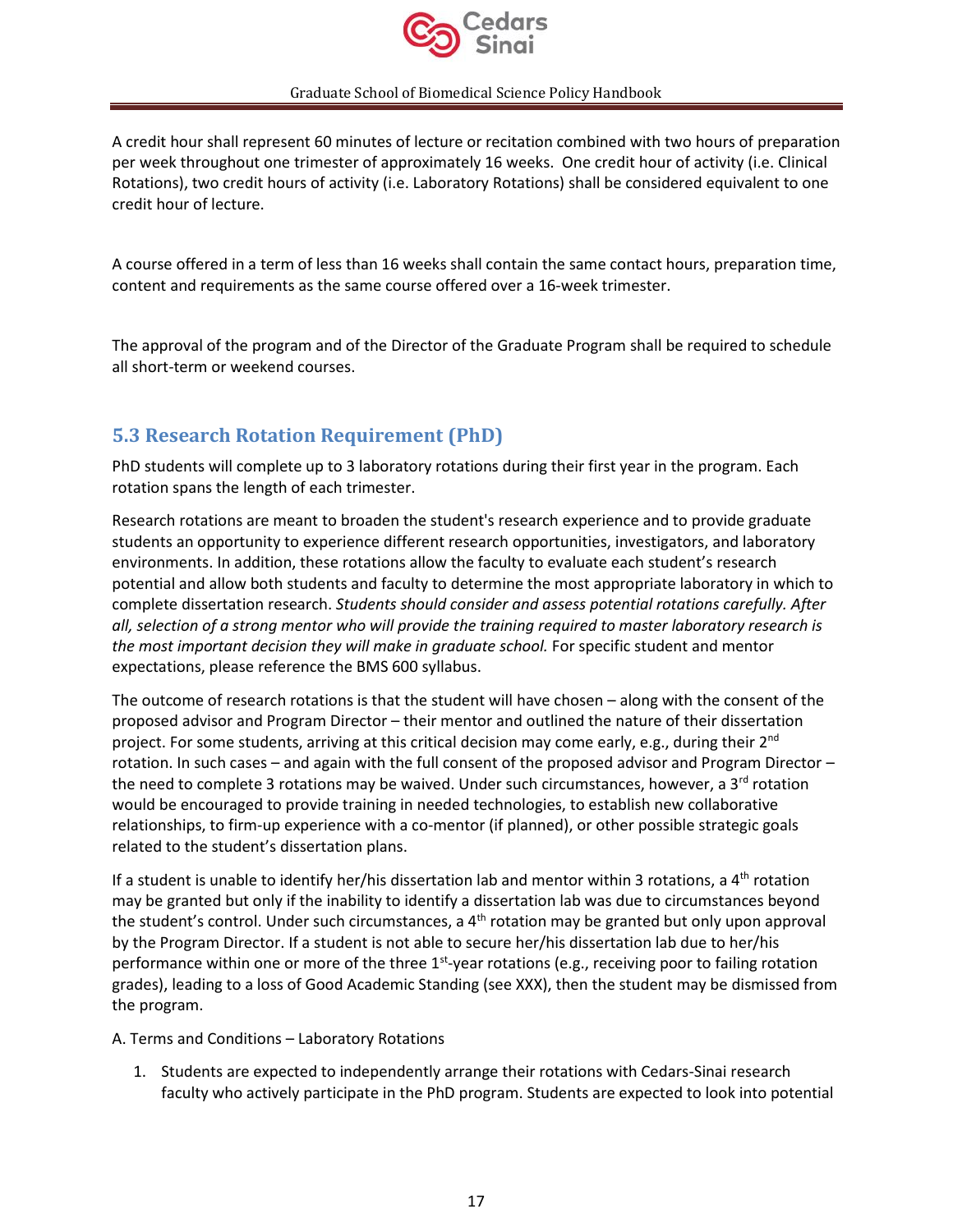

research areas at CSMC, and they should seek guidance from the Program Director, their 1<sup>st</sup>-year mentor, other faculty, and other students. Students will schedule face-to-face meetings with PIs of interest to explore the possibility of a rotation and project scope. Students are encouraged to meet with multiple faculty to expand their awareness of research opportunities.

- 2. Because the principal goal of rotations is to allow a student to get to know the research opportunities and experimental approaches, the laboratory personnel, and the mentoring potential of the supervisor, *it is implicit that rotations should be offered only i) by laboratories willing to take on students for dissertation or thesis research or ii) for students that have decided on their dissertation/thesis mentor, by labs that can provide experimental training needed for the student's project or that may hold some involvement in the student's planned project.*
- 3. Students and lab PI must complete and sign the "Rotation Agreement" form, and the student should meet with the Program Director to sign the form and approve the rotation *at least one week before the start of the new rotation*.
- 4. Laboratory rotations run congruent with the academic trimesters.
- 5. During a rotation, students are expected to partake fully in the laboratory's activities including but not limited to lab and group meetings and journal clubs.
- 6. The student and rotation mentor should recognize that significant research accomplishment is not a requirement for a successful rotation. However, it is fully expected that students will devote the effort and time needed to assure a meaningful experience.
- 7. The rotation mentor will provide a grade for each student's rotation and indicate if she/he is willing to allow the student to join the lab for their dissertation research. If a student receives a failing grade (i.e., B– or less) in any single rotation, they may be placed on Academic Probation and may be dismissed from the program. Once submitted to the Graduate School office, the rotation mentor's grade and evaluation of the student's lab performance during the rotation cannot be changed without an appeal to the Oversight/Curriculum Committee.

# <span id="page-17-0"></span>**5.4 Dissertation Requirement (PhD Program)**

Upon successful completion of the core curriculum (see Policy 6.5, Good Academic Standing) PhD students will choose a dissertation mentor from one of the laboratories in which they successfully rotated. Should a student separate from her or his mentor for any reason, it is the student's responsibility to find another mentor with whom to complete their dissertation research.

### <span id="page-17-1"></span>**1.5.4 Reassignment of Laboratory Mentor (PhD/MSBTS Program)**

Should a student and/or mentor decide to sever their professional relationship, the PhD Program provides a provision for the reassignment of a laboratory mentor and/or research area for valid reasons (e.g., the mentor leaves Cedars-Sinai) or for incompatibility. However, it is the student's responsibility to procure a new mentor. Neither the PhD Program nor the Cedars-Sinai can coerce professional relations between persons who are incompatible. In addition, it is not the responsibility of the PhD Program or the Cedars-Sinai to identify and form specific traineementor relationships.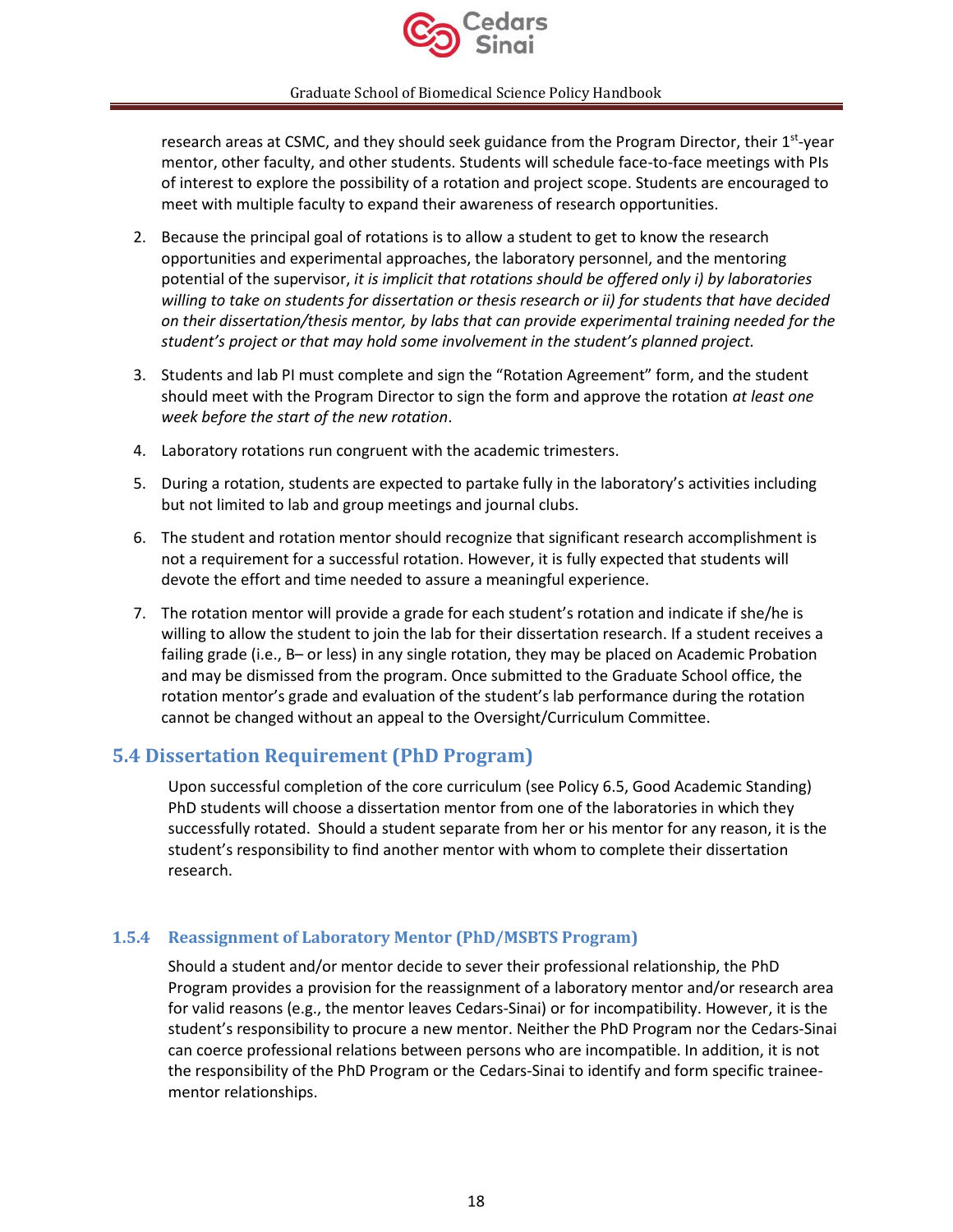

Once the selection of a laboratory mentor has been agreed to by the student and mentor, both parties have the obligation to work in good faith to accomplish the student's educational goals and the research required for the degree.

When a change of mentor and terms of severance of the relationship are agreed to, both parties must abide by the agreement. Retaliation by either party would constitute a violation of Cedars-Sinai human resource policy on retaliation or other applicable policies and could constitute the basis for a grievance procedure.

If a student wishes to request a mentor reassignment, the following guidelines are suggested:

- Attempt to work out any differences prior to making the decision to change mentors.
- Seek advice from the Program Director and the student's Doctoral Committee members to determine if switching mentors would be advisable for your educational goals.
- On the basis of advice received, communicate your wish to change mentors in a meeting with the mentor and the Program Director.
- If the agreement of the existing mentor is obtained, complete the necessary paperwork to request a mentor change.

If issues with the laboratory mentor cannot be resolved informally, then the following formal procedure must be followed:

- The student must notify the Program Director, in writing, of a request to change mentors. This written request must state the reasons for requesting a change.
- The Program Director will then meet with all individuals involved in an effort to determine if a change is warranted.
- If a student proposes a new mentor, the Program Director must approve the mentor's ability to support the student for the duration of his/her research.
- Formal approval for change will be given in writing by the Program Director along with the student, mentor and Graduate School office.
- Once a formal change is made, it must be clear to the student that this change may lengthen the time it takes to complete his/her graduate degree requirements.
- If a mutually agreeable new mentor cannot be identified, the student may be dismissed from the program.

# <span id="page-18-0"></span>**5.4.1 Doctoral Committee (PhD Program)**

Students must assemble a Doctoral Committee whose members will assume responsibility for guiding the dissertation process and conducting the oral defense of the dissertation. Membership of the Doctoral Committee will consist of **5-6 members.** The membership is defined and approved by the Program Director and the Director for Graduate Research Education. The selection is determined by the following criteria: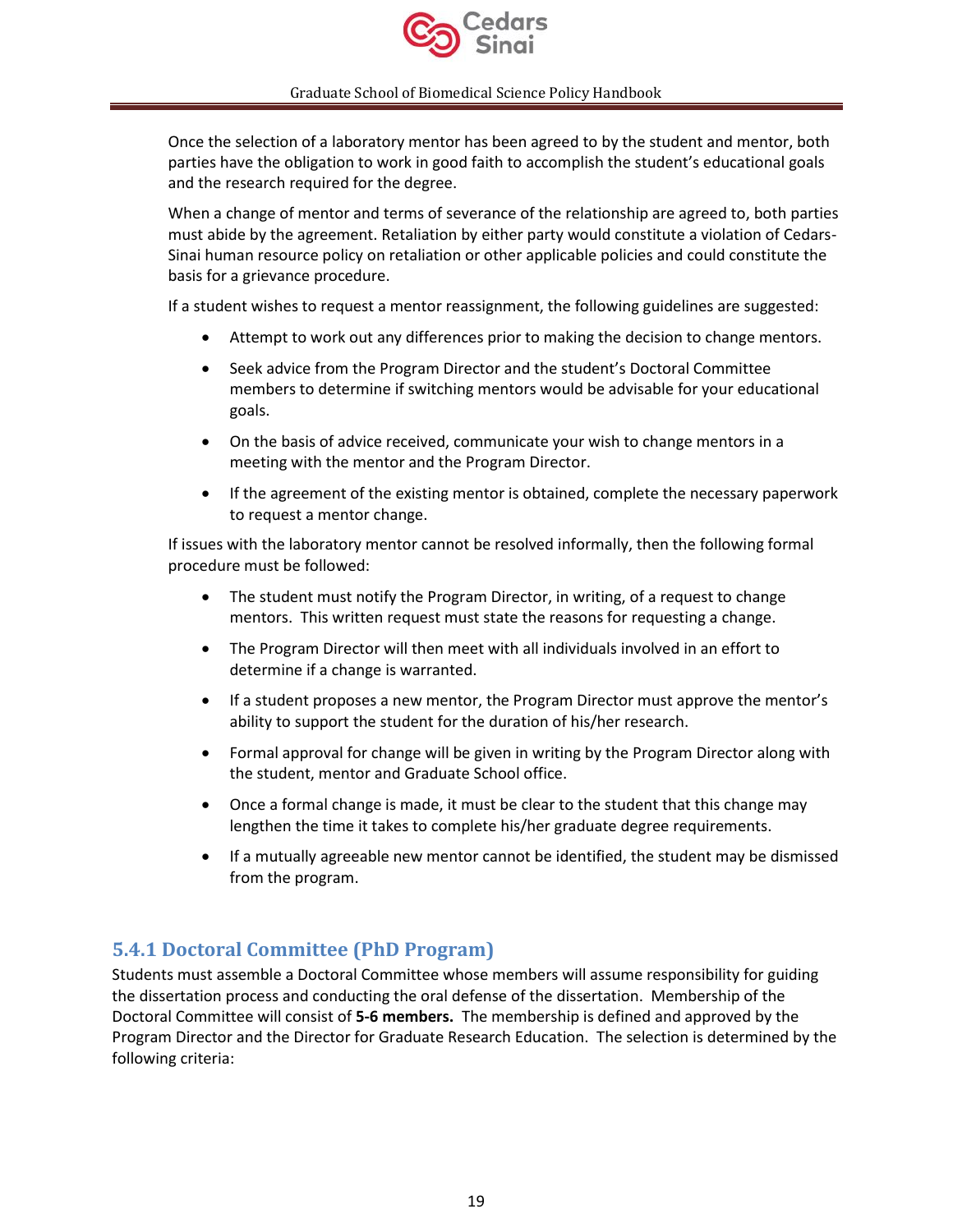

- Three (3) additional regular Doctoral Committee members must be members of the Cedars-Sinai faculty.
- At least two (2) members of the Doctoral Committee must hold the rank of associate or full professor.
- At least two (2) members must be from a department/institute that is different from the primary affiliation of the student's thesis lab.
- One (1) committee member other than the faculty advisor/ principal investigator will be designated as chair of the committee.
- Additional members may be added to the committee at the discretion of the student and faculty advisor, if they all meet the above requirements. Such additional members will have the same voting rights in the committee as other members.
- The final "External Committee Member" must be identified and approved *no later than 8 weeks prior to the dissertation defense*.

The Committee Chair must be a full-time faculty member of Cedars-Sinai. The Committee Chair should have previous experience in serving on a Doctoral Committee.

# <span id="page-19-0"></span>**5.5 Retroactive Credit (PhD Program)**

In **exceptional** cases, students may be accepted into the program and be granted retroactive credit for completed research or education, if the following conditions are met:

### A. Research

- 1. The period of retroactive credit for research does not exceed 1 year.
- 2. The supervisor under whom the student has worked continues to act as supervisor for the full duration of the research project until graduation.
- 3. Evidence is provided by the candidate and the supervisor, which is acceptable to the admissions committee, attesting to the fact that the candidate has contributed to the degree and execution of the research and has played a significant role in determining the direction of the research conducted prior to application to the program.
- 4. The completed research is considered as the first laboratory rotation. The candidate agrees to complete one or two additional laboratory rotations before rejoining the original supervisor. (The program director will determine the required number of rotations appropriate for the candidate prior to acceptance into the program)
- A. Education
	- 1. The candidate will provide evidence of course material completed while studying for another degree to obtain retroactive educational credits and commits to obtain any additional educational credits required by Program Director.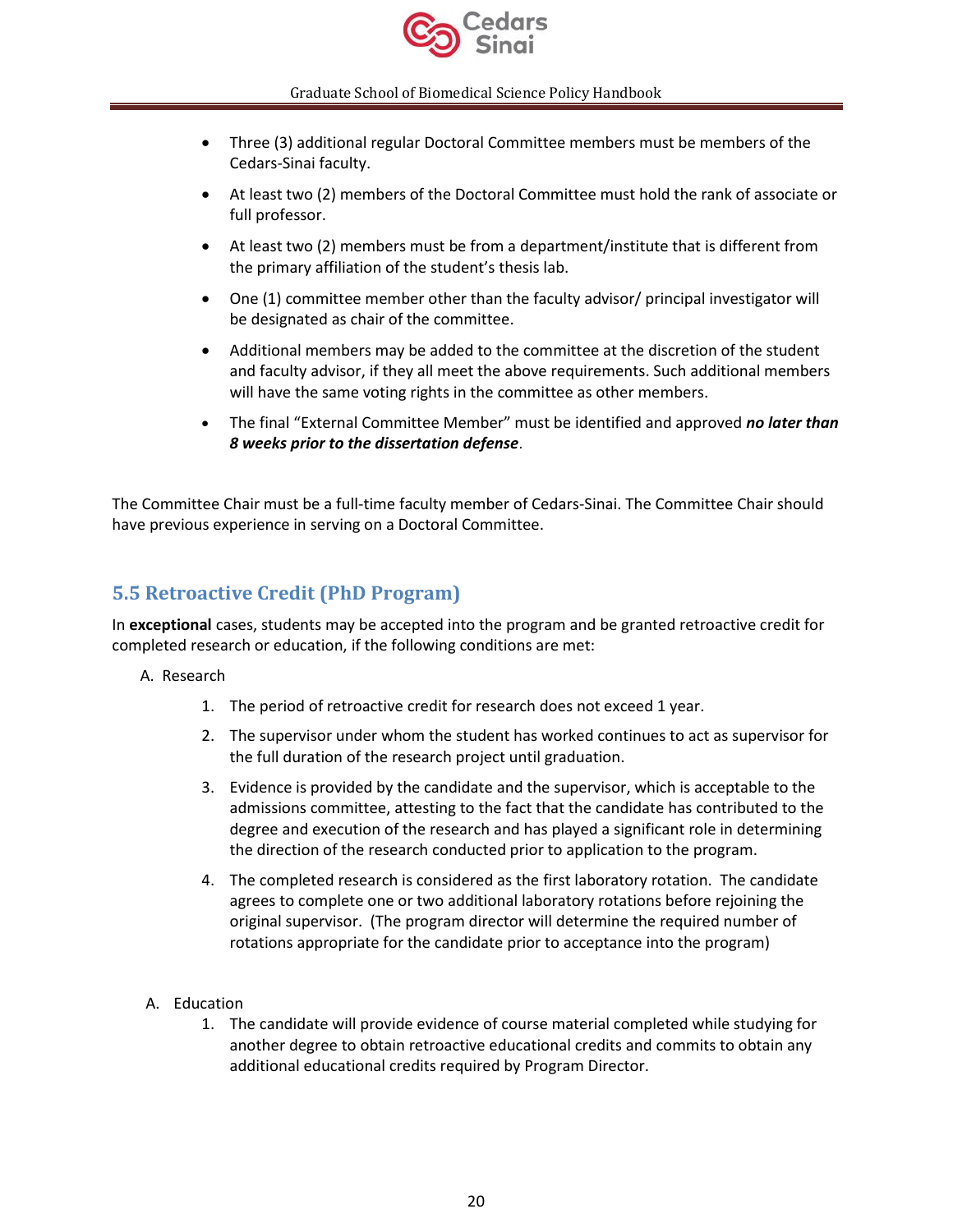

Retroactive credit can only be granted in during the admissions process and not after the student has been enrolled in the Graduate School.

## <span id="page-20-0"></span>**5.6 Floating Holidays and Term Breaks**

Courses, exams and other required activities will not be scheduled on the five Cedars-Sinai floating holidays (Labor Day, Thanksgiving Holiday, Christmas Day, Memorial Day and Independence Day) or during graduate school term breaks. For PhD students in their dissertation laboratories, arrangements for floating holidays or other time off must be discussed with the student's mentor/Principal Investigator.

# <span id="page-20-1"></span>**5.7 Student Evaluation of Faculty**

The evaluation of teaching has three primary goals:

- 1. To provide information to teachers about how effectively their teaching is encouraging student learning.
- 2. To assist teachers in improving their teaching.
- 3. To provide information about the overall quality of the courses.

The policy for student evaluation of faculty is based on the following assumptions:

- 1. Students have the responsibility of maintaining maturity and objectivity and providing constructive criticism.
- 2. Faculty has the responsibility of seriously considering student input and implementing changes as appropriate.
- 3. Administration must recognize that summative evaluations are useful as only one measure of teaching performance.

### **EVALUATION PROCEDURES**

- 1. Each course and lecture that is given in each degree program undergoes anonymous student evaluations of teaching.
- 2. Evaluations will be administered and collected by the Graduate School Office in a manner that assures their confidentiality.
- 3. Core Module Coordinators/Course Directors receive the original evaluation of each lecturer within the module. Core module coordinator/Course Directors are then responsible to execute the following:
	- a. Review evaluations for each lecturer in their course.
	- b. Distribute the evaluations to each individual lecturer.
	- c. Determine lecturer(s) that merit a discussion with regards to their evaluations and schedule individual meetings with such individuals.
	- d. Document the discussion and decisions concluded from the meeting.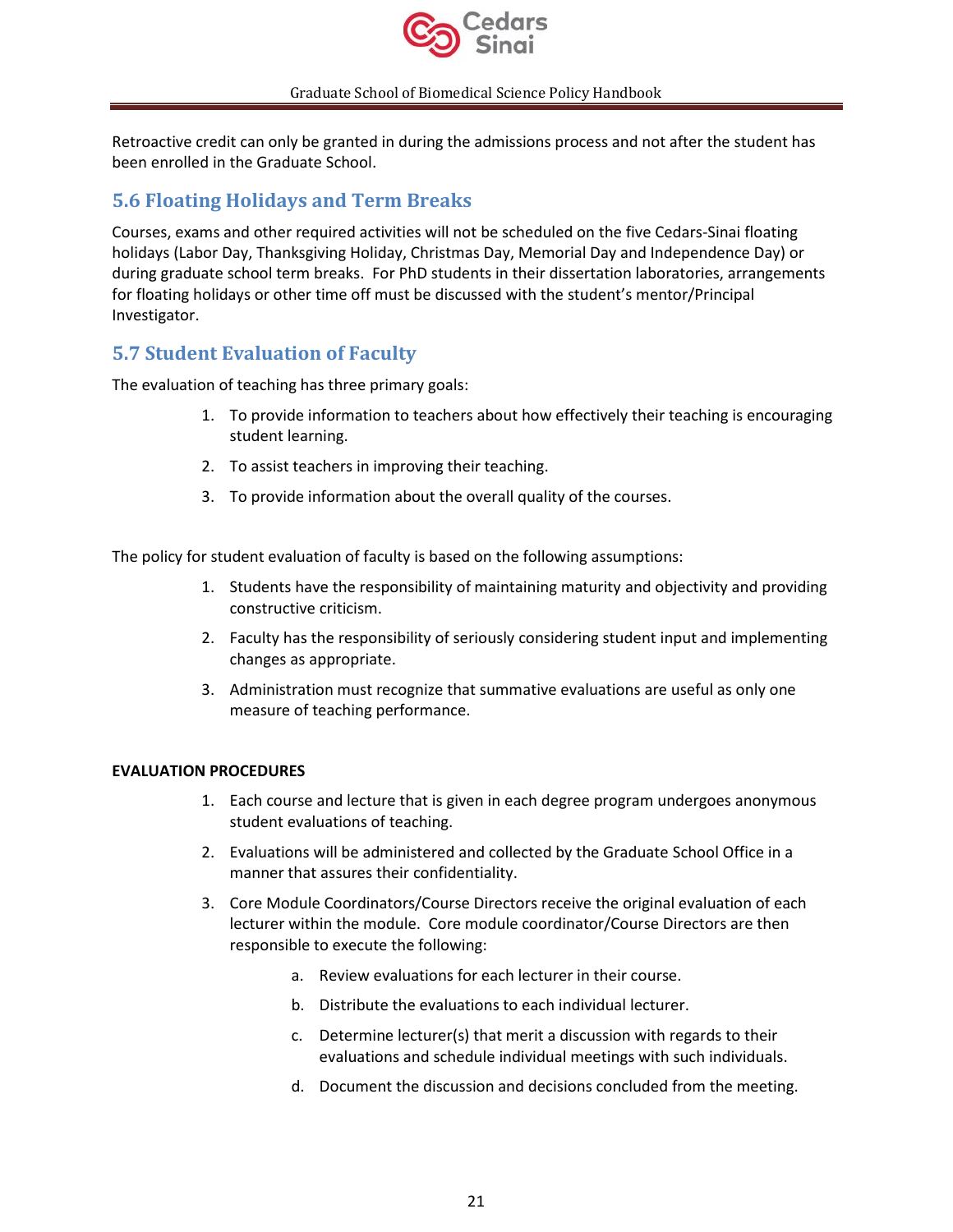

4. All original evaluations are kept on file in the Graduate School Office.

### <span id="page-21-0"></span>**5.9 Student Lounge Usage**

The student lounge located in Pacific Design Center is for the *students use only*. It provides a quiet place for students to study, read, and use their laptops. The following terms and conditions apply:

- 1. The student lounge is for the use of current & enrolled *students only.*
- 2. Students must respect the furniture and equipment in the student lounge always.
- 3. Students must be respectful to other students while in the lounge and keep noise to a minimum.
- 4. Students should not use their cell phones in the student lounge; they should step outside if they need to make a phone call.
- 5. Students should report any problems with equipment and/or lounge to the Graduate Office immediately.
- 6. Graduate School reference books and journals should not be removed from the student lounge at any time; they are to be available to all students always.

# <span id="page-21-1"></span>**5.10 PhD Training Grant Policy**

The PhD Program aims to introduce students to the rigors of grant and research funding early in their careers. After the first year of study, PhD students are expected to apply for support that is competitively awarded from sources such as the National Institutes of Health (NIH), National Science Foundation (NSF), or other government / private funding opportunities. This includes pre-doctoral fellowships as well as supplements specifically written to support the student stipend (currently about \$50,000/year including fringe benefits).

To be prepared to apply for a grant a student must be:

- 1. In good academic standing
- 2. Have completed their first year of studies
- 3. Taken and passed the Qualifying Exam.
- 4. Chosen their dissertation lab and started working on their project.

The first 6 months in the dissertation lab consists of determining the thesis project by the student and Principal Investigator (PI). At this time the PI will be charged a \$25,000 contribution to the respective graduate student's stipend. Within the next 12 months the PI and student are required to prepare and submit a grant. If this is not completed within the 18-month period, the PI's stipend contribution will be increased to \$35,000 annually until an application is submitted; thereafter the stipend contribution from the PI will decrease to \$25,000 annually. Note that this decrease is not dependent on successfully being awarded a grant or supplement; it is only dependent on completing and applying.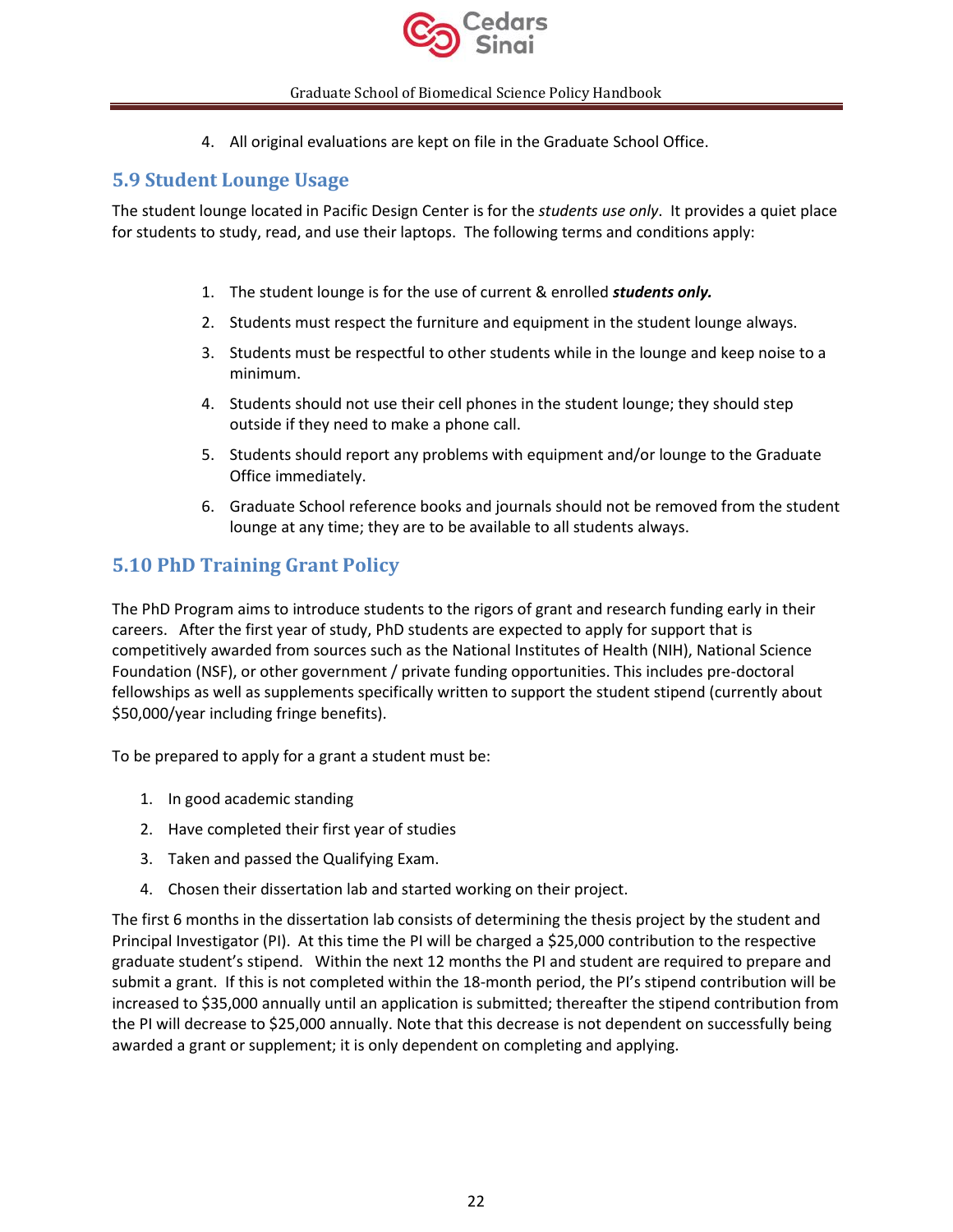

# <span id="page-22-0"></span>**5.11 Class Regulations**

Graduate students are expected to conduct themselves in a professional manner in the classroom always. The following applies to all graduate students:

- 1. Instructors may exclude latecomers from their classes at their discretion. Exclusion is considered an absence.
- 2. Visitors are permitted in the classroom at the discretion of the instructor(s). Children are not permitted in the classroom during lectures.
- 3. Any student who misses a final exam because of illness, family emergency or unforeseen event must receive approval from their instructor to take a make-up exam at a time designated by the instructor. A student who misses the make-up exam will not be given further opportunity for a make-up exam.
- 4. Any student who gives or receives help on a quiz or examination or is involved in unethical practices in fulfilling the required assignments of a course, will receive an "F" for that exam or assignment.
- 5. All students are responsible for their attendance in class.

# <span id="page-22-1"></span>**5.12 MHDS Attendance Requirements**

The MHDS will allow one class absence per trimester, although attending all classes is strongly encouraged. If students need to miss one or two additional classes for **important** personal or work reasons, accommodations will try to be made. Students are required to let the course director know, **in advance**, if they plan to miss one or more classes to ensure make-up assignments may be scheduled. It is advised to ask a classmate to prepare an audio or video recording of the missed class, if the instructor allows this (it is the student's responsibility to ensure this is acceptable). If a student is absent for more than three classes per trimester, per course, they may be required to re-take the course.

# <span id="page-22-2"></span>**ARTICLE 6. ACADEMIC REGULATIONS**

# <span id="page-22-3"></span>**6.1 The Grading System and Assigning Credit**

The following is conferred as the grading system:

| A | Excellent      |           | Failure             |
|---|----------------|-----------|---------------------|
| B | Good           |           | Incomplete          |
| C | Average        | P         | Passing Work        |
| D | Barely passing | <b>NP</b> | <b>Failing Work</b> |

### **PhD Program**

A grade of "F", "I" or "NP" does not confer credit toward graduate degree requirements. An Incomplete (I) grade is to be used only to represent incomplete work; no other use of the grade is to be accepted. The grade may be carried no longer than three trimesters. After the third trimester has elapsed, the grade becomes an "F". Course numbers 501-507 and Course 510 will be graded on letters grades A through F. All other courses are Pass/No Pass, unless otherwise indicated by the instructor.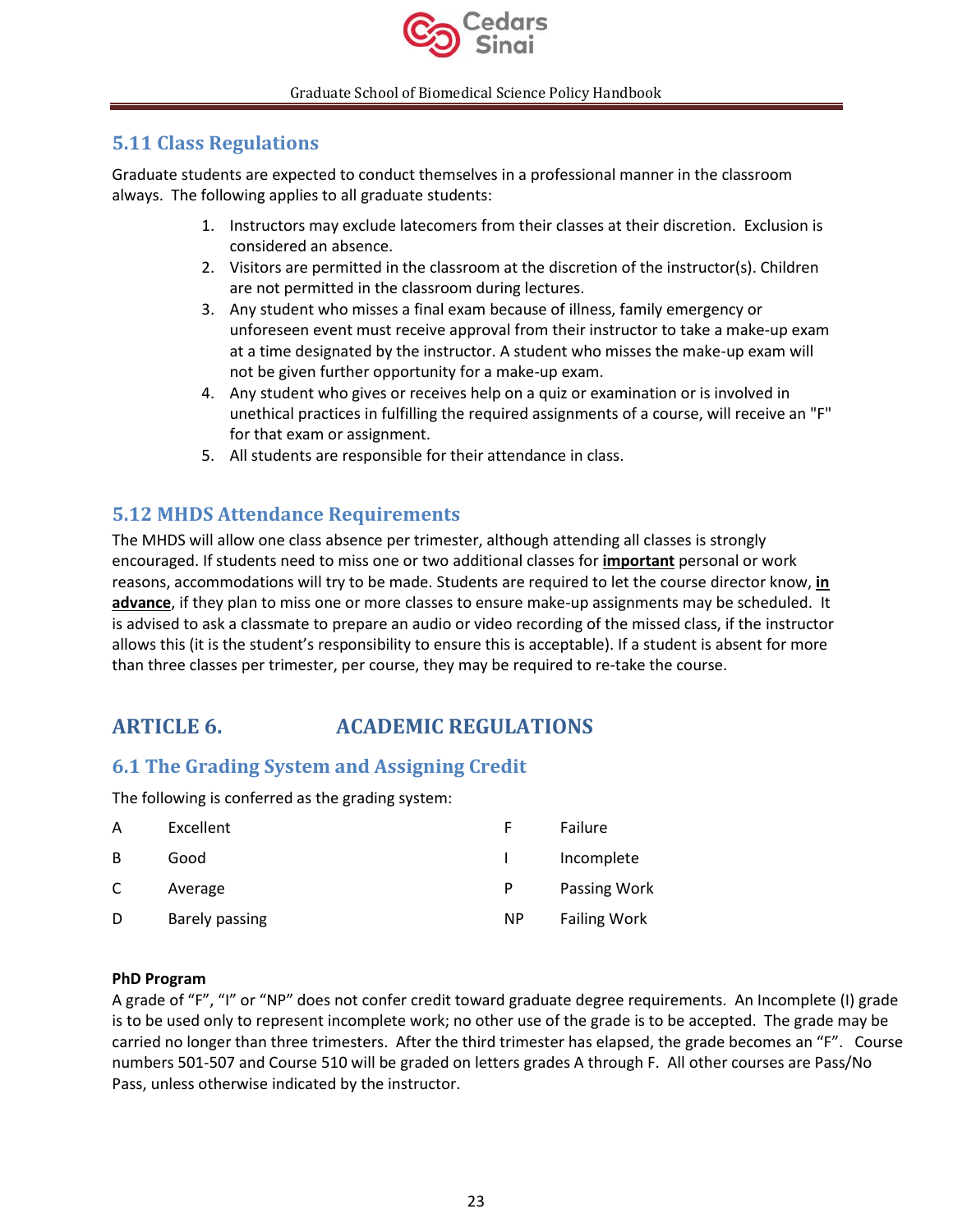

### **MHDS Program**

A student will receive a grade of 'I' (incomplete) when his/her work is of passing quality but is incomplete for a good cause. A student may remove the Incomplete and receive credit(s) and a grade if he/she satisfactorily completes the work of the course by the end of the next trimester in which the student is enrolled. If the student fails to complete the appropriate course work by the end of the next trimester, the 'I' grade will automatically be replaced with the grade 'F' or 'U' (unsatisfactory) as appropriate.

In cases where the work for a course was not completed and the student's 'I' was replaced with an 'F' or 'U', with permission from the instructor, the student may complete the course in a subsequent trimester and the appropriate earned grade will be assigned to the record. Until that time the 'F' or 'U' will appear on the student record and the 'F' will be calculated into the grade‐point average. Once the student completes the course during the subsequent trimester and the grade has been assigned by the instructor, the 'F' or 'U' will be replaced with the earned grade.

# <span id="page-23-0"></span>**6.2 Grade Appeal Policy & Procedure**

Faculty members are vested with the authority to establish course requirements and standards of performance.

- a. It is the responsibility of faculty to articulate and communicate course requirements and standards of performance to students at the beginning of each course and apply all grading criteria uniformly and in a timely manner.
- b. It is the responsibility of the faculty to communicate with any student whose performance is sub-par as soon as possible during the course to assess the problem.

A student, who has questions about a grade received in a course, should first seek to resolve the issue by consulting with the instructor. If the issue has not been resolved after consultation, and the student believes there are grounds for appealing the grade the student may invoke the grade appeal procedure outlined below.

The grade appeal procedure is designed to give the student the opportunity to correct a perceived grade injustice. It should be utilized only when the student contends that the final course grade assigned by the teacher is arbitrary or capricious. It is not used to challenge grades on individual assignments. "Arbitrary or capricious" implies that:

- 1. The student has been assigned a grade based on something other than his/her performance in the course.
- 2. Standards utilized in the determination of the student's grade are more exacting or demanding than those applied to other students in the course.
- 3. The grade is based upon standards that are significant, unannounced and unreasonable from those articulated in the course syllabus distributed at the beginning of the course.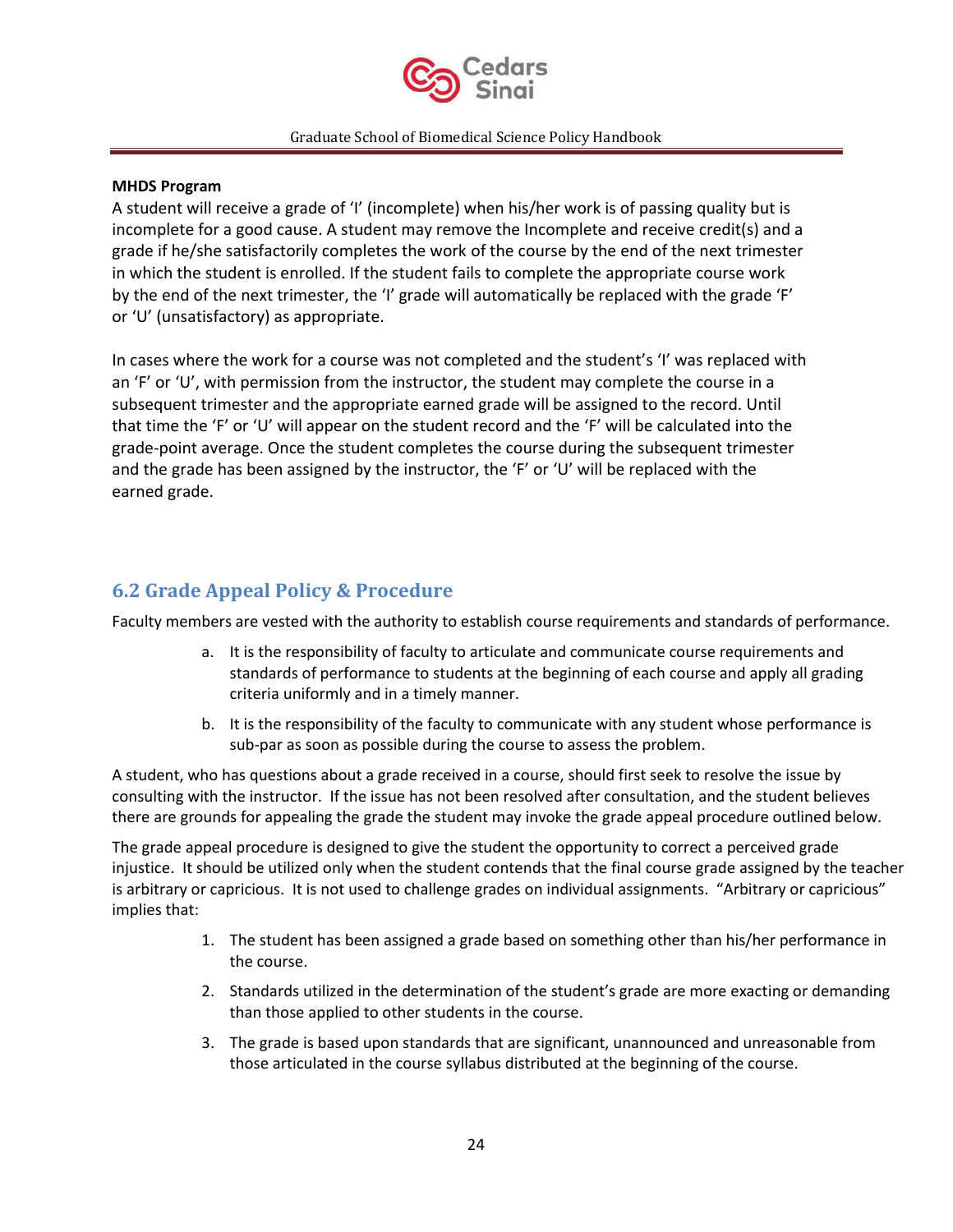

The grade appeals policy is not applicable when it is the instructor's judgment about the quality of the student's work that is at issue. The assessment of the quality of the student's academic performance is one of the major responsibilities of Cedars-Sinai faculty members. A student who is uncertain about whether a grade should be appealed or who needs additional information about the grade appeals process should contact the Graduate School Office.

The student must begin the grade appeals process by contacting the instructor to resolve the disagreement in an informal and cooperative atmosphere. This discussion should take place as soon as possible but no later than the  $10<sup>th</sup>$  class day after the grade has been assigned.

If the student and faculty member cannot, after consultation, reach a satisfactory resolution within the designated time period, the student may begin the formal grade appeals process.

**Formal Grade Appeals Process:** The student requests, in writing, that the Program Director initiate a formal appeal procedure involving the presentation of the case to the Grade Appeal Committee.

If a formal grade appeal is requested, the committee shall commence deliberations within ten (10) days after submission of this request. In initiating the formal appeal procedure, the Program Director shall take the following actions:

- 1. Solicit formal written statements from the student and faculty member, specifying the details of their respective viewpoints, along with any pertinent supporting documents
- 2. If necessary, clarify procedures for either or both parties in the preparation of the formal written statements to be presented to the committee.
- 3. Distribute the written presentations from both parties to the committee.

The committee shall conduct one or more meetings, at which time the committee shall take one of the following actions:

- 1. May request that one or both parties write a more definitive statement when the language in the original statement is vague and/or ambiguous and the committee cannot make a determination concerning the allegation of unfair treatment compared to the standard applied to the remainder of the class
- 2. May decline to hold a hearing because the information presented in the student's statement fails to meet the criteria specified in Section II, "Procedure"
- 3. May conduct a hearing with both the student and faculty member present (unless the committee goes into executive session to discuss procedural issues), whereby, both parties will be allowed to call witnesses as approved by the committee chair, and the committee members may ask questions of any individuals involved.

After the formal review, the committee shall meet in executive session to deliberate, under the following conditions:

- a. The committee shall limit its concern to the specific issues of unfairness specified in the complaint as detailed in the student's written statement; and
- b. The committee shall reach a final decision (by majority vote of those present) that will either support the original course grade or designate an alternative grade.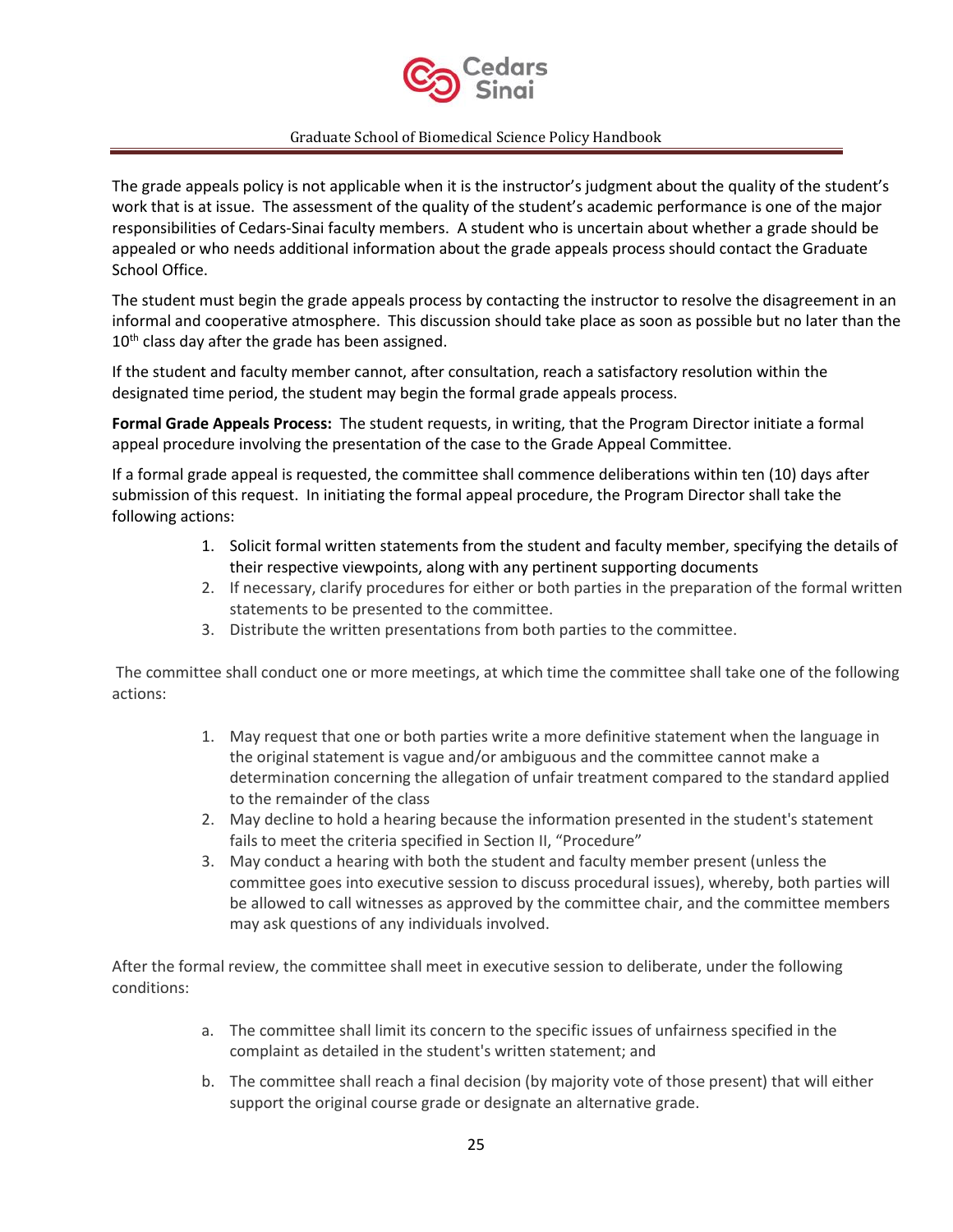

Within five (5) class days of the committee's decision, the committee chair shall forward the committee's decision (and written justification) to the student and teacher concerned. If the committee recommends a change of grade, the Program Director shall submit a Request for Change of Grade.

### <span id="page-25-0"></span>**6.2.1 Grade Forgiveness (MSMRM Program Only)**

If a grade forgiveness form is submitted before a student receives their final grade, the course grade will be recorded as "I" to indicate an incomplete. An incomplete agreement form must also be submitted to program director/coordinator for record purposes.

A student may remove the Incomplete and receive credit(s) and a grade if he/she satisfactorily completes the work of the course by the end of the next trimester in which the student is enrolled. For additional information on incomplete grades, please refer to the **Graduate Research Education Course Catalog**.

### <span id="page-25-1"></span>**6.2.2 GPA Improvement/Adjustment (MSMRM Program Only)**

**MSMRM 2nd year students** may repeat a course one time for purposes of GPA improvement if the grade of record is below a B (3.0 grade points).

All attempts for the course will be recorded on the student's transcript and will be part of the GPA calculation.

Grade replacement shall not be applicable to courses for which the original grade was a result of a finding of academic dishonesty.

**Students repeating courses in these must consult with Program Director.** 

### <span id="page-25-2"></span>**6.2.3 Incomplete Grade Policy (MHDS Program Only)**

An Incomplete ("I") grade is temporary and exceptional and can be given only to students whose completed coursework has been qualitatively satisfactory but who have been unable to complete all course requirements because of illness or other circumstances beyond their control. An "I" grade is not to be awarded in place of a failing grade or when the student is expected to attend additional class meetings or to re-register to complete the course requirements. Additionally, an "I" grade is not a means for the student to raise his/her grade by doing additional work.

A request for an "I" grade must be made by the student to the faculty member before the last official day of the semester or term. The faculty member retains the right to make the final decision on granting a student's request for an "I" providing the student meets the provisions above, even though the student may meet the eligibility requirements for this grade. Students must abide by the faculty member's deadline for submission of work in order to remove the "I" grade. It is the responsibility of the student to complete and submit the remaining coursework before the assigned deadline.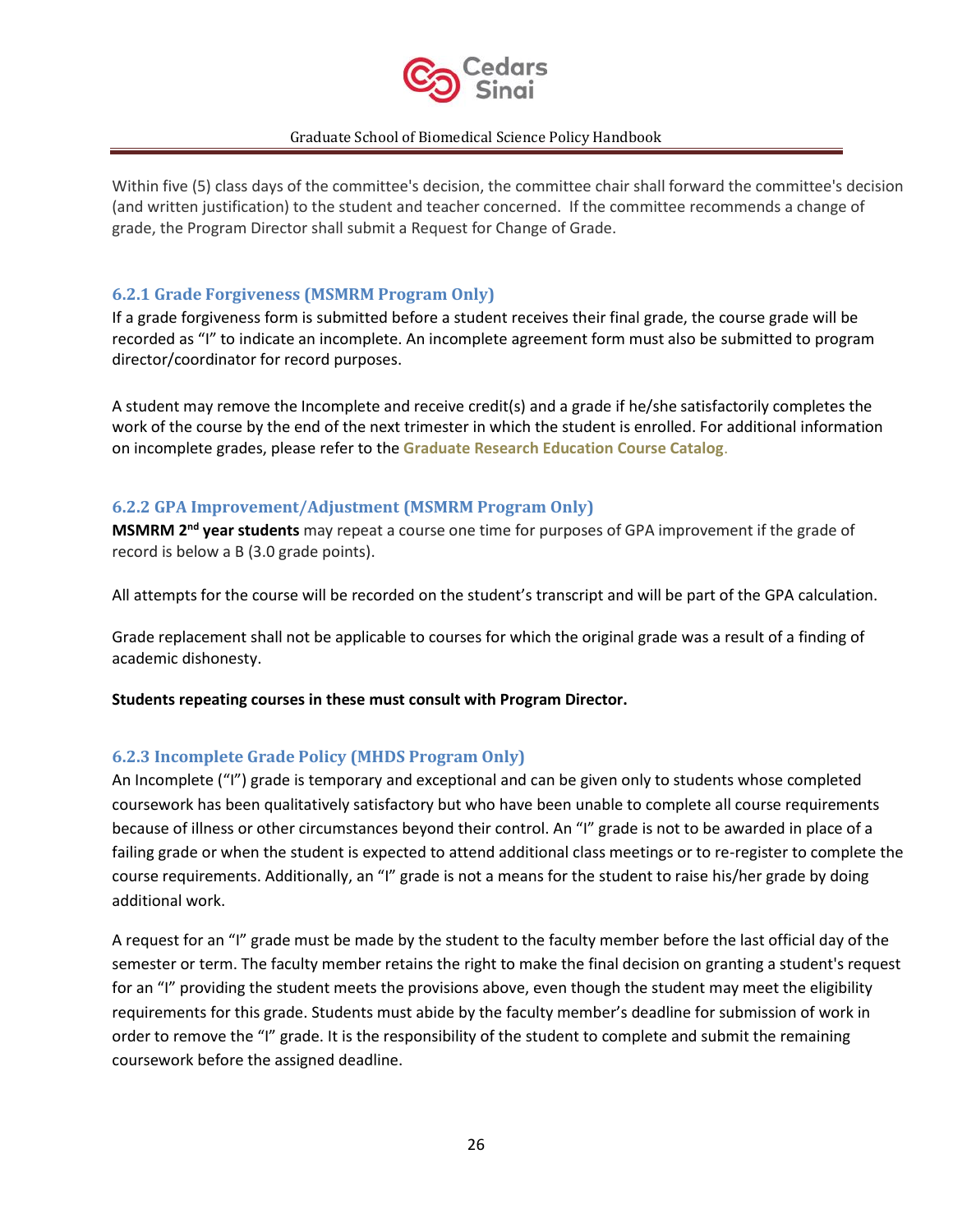

The faculty member will submit a Change of Grade form changing the "I" to a letter grade. Upon receipt of the grade change, the Registrar's Office will post the grade to the student's record and recalculate the GPA.

Students will not be allowed to graduate with "I" grades on their records. Students will only be allowed to enroll in a course a maximum of 2 times.

# <span id="page-26-0"></span>**6.3 Student Evaluation**

The evaluation of teaching has three primary goals:

- 4. To provide information to faculty about how effectively their teaching is encouraging student learning.
- 5. To assist faculty in improving their teaching.
- 6. To provide information about the overall quality of the courses.

### **PHILOSOPHY**

The policy for student evaluation of faculty is based on the following assumptions:

- 4. Students have the responsibility of maintaining maturity and objectivity and providing constructive criticism.
- 5. Faculty has the responsibility of seriously considering student input and implementing changes as appropriate.
- 6. Administration must recognize that summative evaluations are useful as only one measure of teaching performance.

### **EVALUATION PROCEDURES**

- 5. Each course and lecture that is given in the Graduate School undergoes anonymous student evaluations of teaching.
- 6. Evaluations will be administered and collected by the Graduate School Office in a manner that assures their confidentiality.
- 7. Core Module Coordinators/Course Directors receive the original evaluation of each lecturer within the course. They are then responsible to execute the following:
	- a. Review evaluations for each lecturer in their course.
	- b. Distribute the evaluations to each individual lecturer.
	- c. Determine lecturer(s) that merit a discussion with regards to their evaluations and schedule individual meetings with such individuals.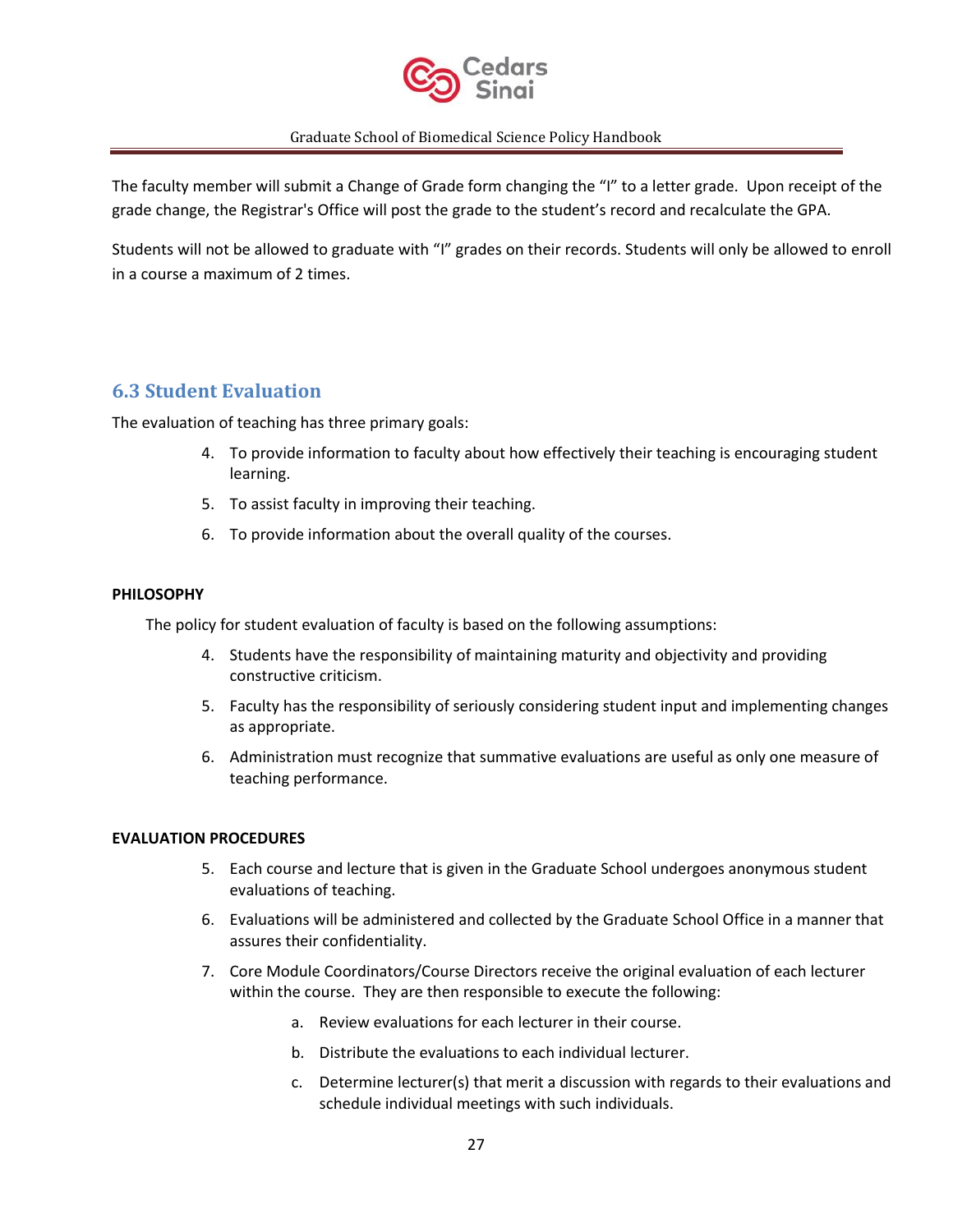

- d. Document the discussion and decisions concluded from the meeting.
- 8. All original evaluations are kept on file in the Graduate School Office.

# <span id="page-27-0"></span>**6.4 Transcripts**

The Graduate School Office maintains a transcript for each student. This document is a cumulative academic record of all course work taken at, and accepted by, the Graduate School in Biomedical Science. To obtain official copies of the transcript, a written request containing the student's signature must be submitted to the Graduate SChool Office. Federal law prohibits the release of a transcript without the student's signature. Should a student wish to pick up a copy personally, minimum advance notice of 24 hours is requested for processing. Currently, there is no fee charged for a single copy of the student's transcript, however, a fee may be assessed for multiple copies.

# <span id="page-27-1"></span>**6.5 Good Academic Standing**

### <span id="page-27-2"></span>**PhD Program**

Students in the PhD Program are expected to remain in Good Academic Standing for the duration of their education and training. Should any student not retain Good Academic Standing, they will retain their stipend and benefits.

Good academic standing at Cedars-Sinai requires that PhD students meet all the requirements listed below:

- − Maintain a cumulative GPA of 3.0 or better for all graded, required coursework.
- − A passing grade for all laboratory rotations.
- − A passing grade for all classes that are Pass/Fail.
- − During the thesis years (i.e., years 2 and beyond), students must have formal meetings with their dissertation committee at least once per year (unless modified by the committee and approved by the Program Director).
- − Student must achieve a 70% attendance rate per trimester in Journal Club and attend all other required Graduate School events (exceptions for health, family issues, etc. are permitted and need to be approved the Program staff or Director).
- − All students are expected to conduct themselves professionally and ethically (section 6.10).

Hence, PhD students may lose their good academic standing and be placed on academic probation if they meet one of the following:

- − Fails to maintain a cumulative GPA of 3.0 or better for all graded, required coursework.
- − A student receives a "Fail" grade for one or more laboratory rotations.
- − A student receives a "Fail" grade for any class that is Pass/Fail.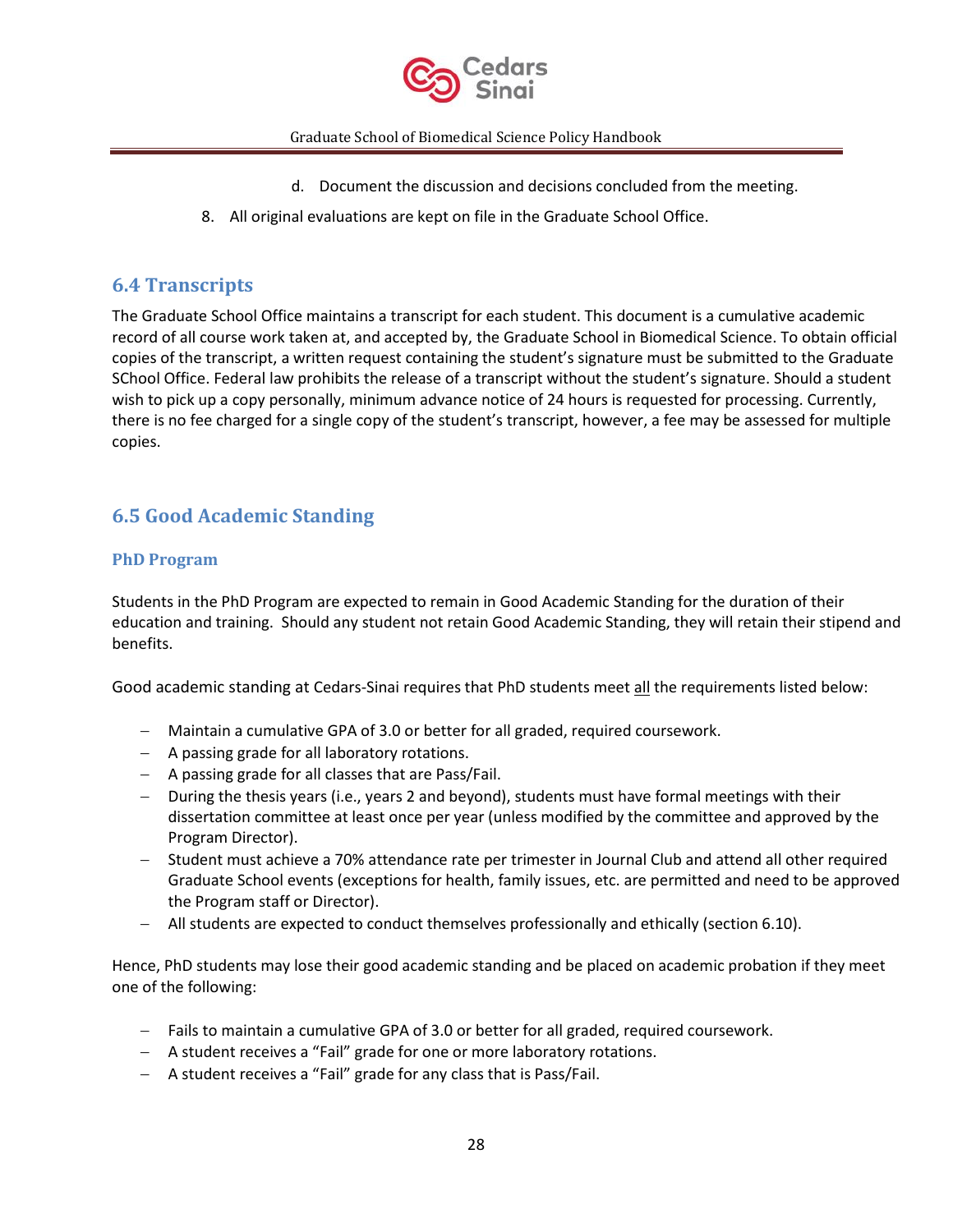

- − During the thesis years, a student fails to hold the required dissertation committee meetings per years, as determined by the committee.
- − A PhD student does not achieve a 70% attendance rate per trimester in Journal Club or attend other Graduate School events.
- − A student seriously violates the expectations of professional and ethical behavior (section 6.10).

A student who does not achieve good academic standing will be **ineligible for student travel stipends and will not be allowed to defend their thesis (i.e., earn their PhD) suspended** until they improve their status and are deemed in good academic standing. If the student does not make substantial progress towards improvement as indicated by the Program Director, the student may be subject to dismissal from the program. In addition, students who fail to meet two or more of the above-mentioned items may be subject to dismissal from the program (see 6.6 Academic Probation).

### <span id="page-28-0"></span>**Master of Science in Magnetic Resonance in Imaging**

Master of Science students in the MSMRM program are required to maintain at least a 'B' (3.0) average in all courses taken during their 1<sup>st</sup> year of the MS program to remain in "good academic standing." Students may be placed on probation if their work in any two consecutive terms falls below a 'B' (3.0) average (see 6.6 Academic Probation).

Master's students may also not be in "good academic standing" if:

- During the 2<sup>nd</sup> year, a student fails to hold the required number of progress meetings, as determined by the Program Director.
- A MSMRM student does not achieve the required attendance rate in all classes or attend other required MS program events.

### <span id="page-28-1"></span>**Master of Health Delivery Science Program**

Master of Health Delivery Science students are required to maintain at least a 'C+' (2.3) in every course to remain in "good academic standing." Students will not receive course credit(s) for grade lower than C+. Students may be placed on probation if their work in any two courses below a 'C+' (2.3) (see 6.6 Academic Probation).

### <span id="page-28-2"></span>**6.6 Academic Probation**

PhD graduate students are expected to maintain satisfactory progress toward the degree. PhD and MSMRM students are required to maintain at least a "B" (3.0) average in all required courses taken during their graduate status in the program, as well as successfully complete laboratory rotations and all Pass/Fail classes with a "Pass." If a student's GPA falls below a "B" (3.0) average, at any time, they will be put on Academic Probation until their GPA has returned to above a 3.0. The Program Director will determine a student's eligibility to continue graduate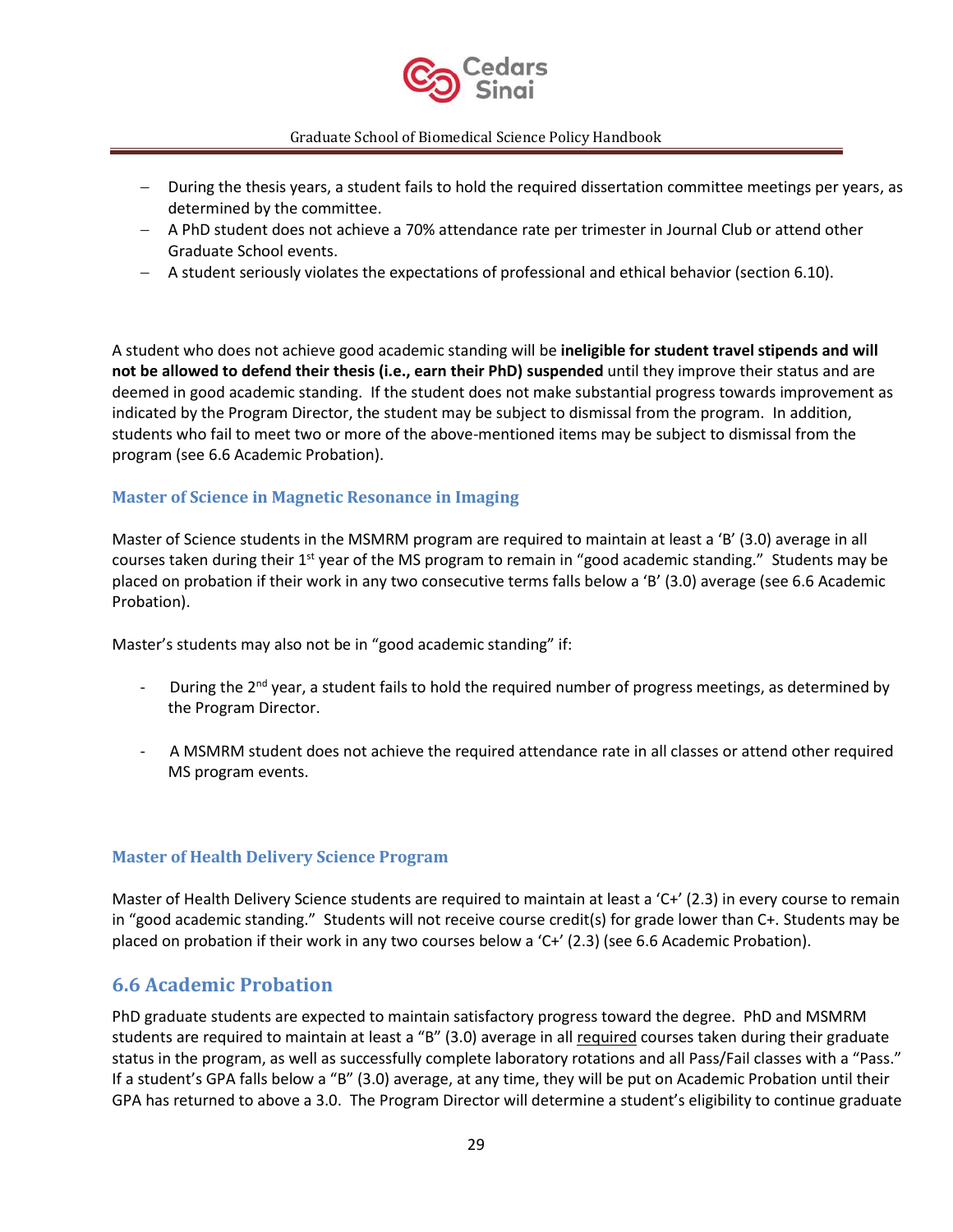

study. If granted the ability to continue in probationary status, the student is required to make expeditious progress in improving their scholastic status. If the student does not make substantial progress towards improvement, the student may be subject to dismissal from the program. This will be determined by the Program Director.

MHDS students are expected to maintain a C+ or above in all courses taken during their graduate status in the program. If a students' GPA falls below a 'C+' (2.3) for two courses, at any time, they will be put on Academic Probation. The Program Director will determine a student's eligibility to continue graduate study. If granted the ability to continue in probationary status, the student is required to make expeditious progress in improving their scholastic status. If the student does not make substantial progress towards improvement, the student may be subject to dismissal from the program. This will be determined by the Program Director.

MSMRM graduate students are expected to maintain satisfactory progress toward the degree. Students are required to maintain at least a "B" (3.0) average in all required courses taken during their graduate status in the program, as well as successfully complete laboratory rotations and all Pass/Fail classes with a "Pass." If a student's GPA falls below a "B" (3.0) average, at any time, they will be put on Academic Probation until their GPA has returned to above a 3.0. The Program Director will determine a student's eligibility to continue graduate study. If granted the ability to continue in probationary status, the student is required to make expeditious progress in improving their scholastic status. If the student does not make substantial progress towards improvement, the student may be subject to dismissal from the program. This will be determined by the Program Director.

# <span id="page-29-0"></span>**6.7 Program Suspension**

A graduate student may be placed on program suspension when a student's performance indicates a need to interrupt his/her enrollment status and reassess his/her goals, plans and ability to be successful. Students who are on program suspension will not have use of the Graduate School facilities or faculty time, nor will PhD students receive their stipend. Each Program Director, along with academic leadership, will determine the appropriate length of the suspension, not to exceed one academic year.

Time spent on program suspension will not be counted in the seven-year time limit to complete the PhD degree, and the two-year time limit to complete the MSBTS degree. Once the suspension has ended, the student will meet with their respective Program Director to assess the student's re-admission to the Program. If the Graduate Program Director allows the student to re-enter the program, the student may be required to provide a health clearance, if appropriate. If following the assessment, the Program Director determines it is not appropriate for the student to continue in the program, the student may be dismissed from the program, or withdraw.

# <span id="page-29-1"></span>**6.8 Dismissal**

### <span id="page-29-2"></span>**6.8.1 Academic Dismissal**

A student who fails any course (i.e., earns a D+ or lower grade) may be dismissed from the Graduate School.

A PhD student who is not making substantial progress – as determined by their mentor and Doctoral Committee – towards their degree may be dismissed from the program. A student may be placed on probation if they exhibit gross failure to progress towards the PhD degree. In event of probation, an individualized plan of progression will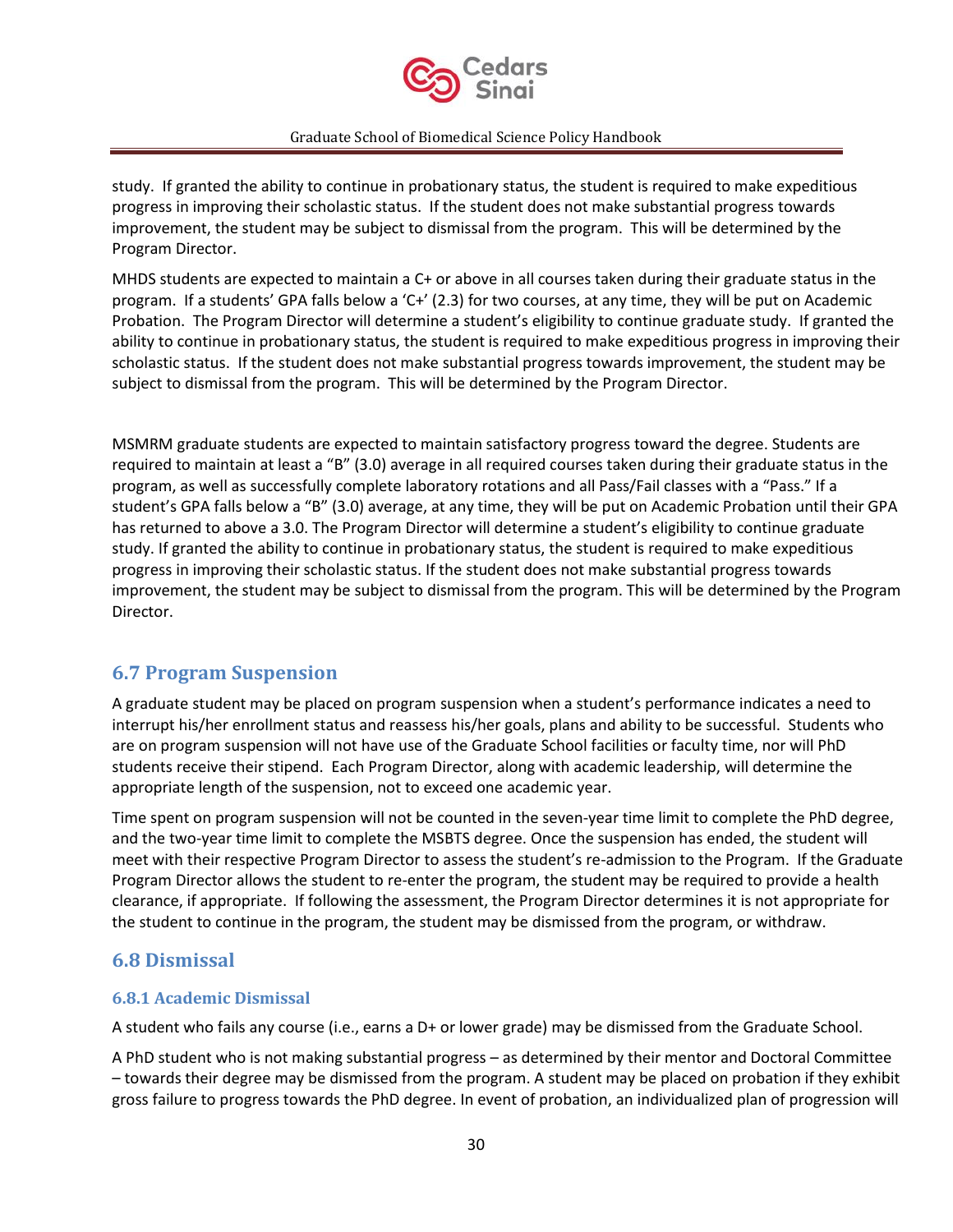

be developed, indicating the terms for probation. Failure to adhere to the probation plan will result in dismissal from the program.

A student who fails to pass the Qualifying Examination will be dismissed from the PhD Program. The Director will notify the student in writing of the decision for dismissal. If the dismissal is upheld during the appeal, dismissal is entered into the student's permanent transcript, along with the student's academic status at the time of dismissal. Outstanding grades of Incomplete (I) at the time of dismissal will remain incomplete.

The student will have the right to appeal the dismissal as outlined in Section 6.9 and must notify the Program Director of the intent to appeal, in writing, within **one week** of receipt of notification of dismissal action.

### <span id="page-30-0"></span>**6.8.2 Dismissal for nonacademic reasons**

A student also may be dismissed for non-academic reasons that seriously violate the expectations of professional and ethical behavior (section 6.10). After investigation of any allegations, any finding of non-professional conduct will be forwarded to the Program Director to assign a committee for review and action. After its review, this committee may impose appropriate sanctions or penalties, including a recommendation for dismissal for nonacademic reasons to the Director. The Director will notify the student, in writing, of the recommendations of the committee. If the committee recommends a dismissal, the student will have the right to appeal the dismissal as outlined in Section 6.9. The request for an appeal of a decision must be made in writing to the Director within one week of the receipt of the notification of the dismissal action.

# <span id="page-30-1"></span>**6.9 Appeals of Dismissals**

A student who disagrees with the decision for dismissal may appeal that judgment. Within one week of a dismissal, a student can appeal the decision, in writing, to the Director. The Director will assign a Dismissal Appeals Committee. If a formal dismissal appeal is requested by the student, the Committee shall commence deliberations within 10 days after submission of this request. In initiating the formal appeal procedure, the Program Director shall take the following actions:

- 1. Solicit formal written statements from the student and any participating faculty member, specifying the details of their respective viewpoints, along with any pertinent supporting documents.
- 2. If necessary, clarify procedures for either or both parties in the preparation of the formal written statements to be presented to the committee.
- 3. Distribute the written presentations from both parties to the committee.

The committee shall conduct one or more meetings, at which time the committee shall take one of the following actions:

- 1. May request that one or both parties write a more definitive statement when the language in the original statement is vague and/or ambiguous and the committee cannot make a determination concerning the allegation of unfair treatment compared to the standard applied to the remainder of the class.
- 2. May decline to hold a hearing because the information presented in the student's statement fails to meet the criteria specified.
- 3. May decline to hold a hearing on the basis that an appeal is unnecessary to take action.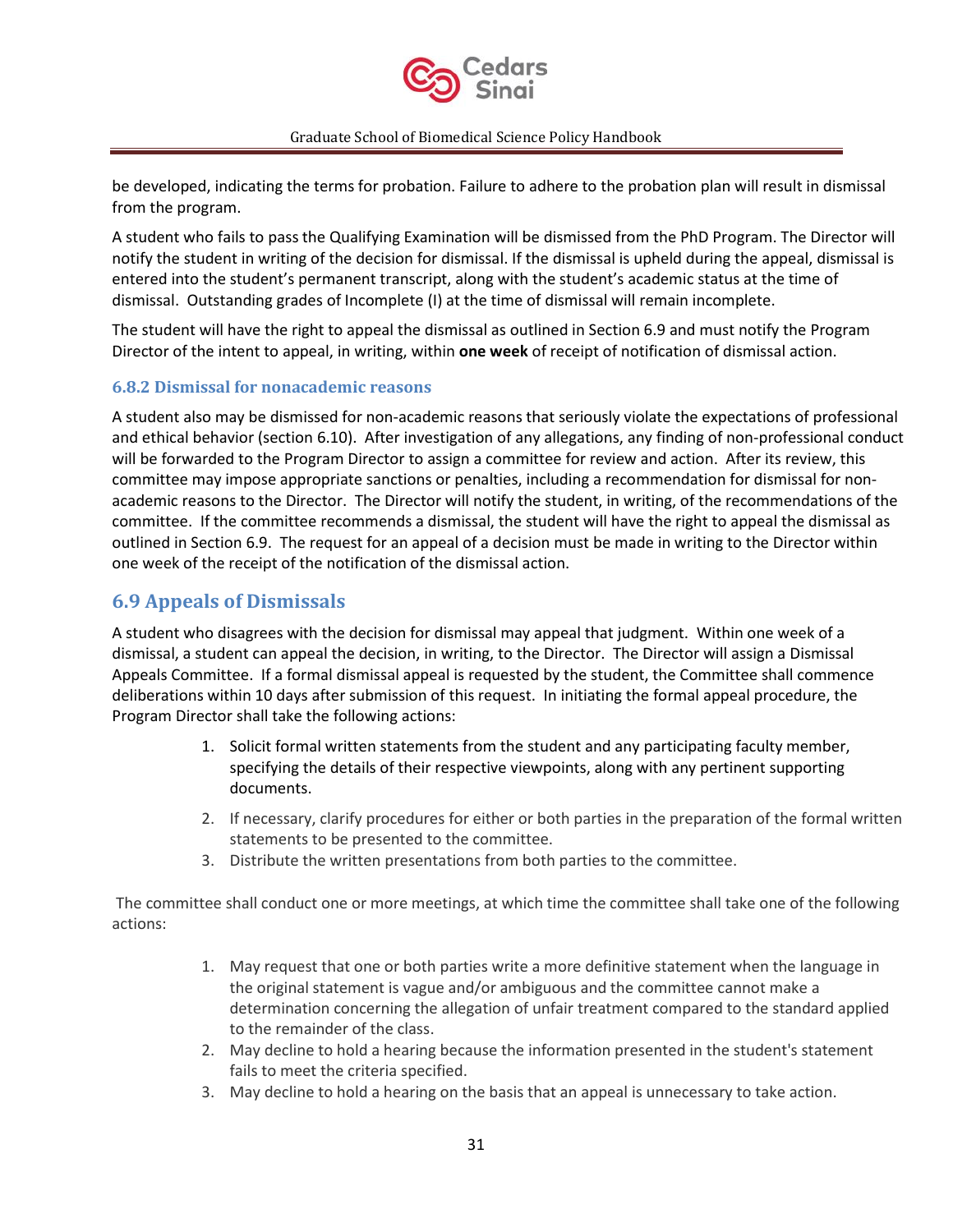

4. May conduct a hearing with the student present (unless the committee goes into executive session to discuss procedural issues), whereby, the student will be allowed to call witnesses as approved by the committee chair, and the committee members may ask questions of any individuals involved.

At the conclusion of the formal review, the committee shall meet in executive session to deliberate, under the following conditions:

- a. The committee shall limit its concern to the specific issues of unfairness specified in the complaint as detailed in the student's written statement; and
- b. The committee shall reach a final decision (by majority vote of those present) that will either uphold or overturn the original dismissal.

Based on the recommendation of the Dismissal Appeals Committee, the Program Director will make the final decision regarding the appeal. If the dismissal is overturned by the Appeals Committee, the Program Director, together with the Appeals Committee, must make definite recommendations of how the student is to progress. The action of the Program Director is final.

Within 5 class days of the committee's decision, the committee chair shall forward the committee's decision (and written justification) to the student.

# <span id="page-31-0"></span>**6.10 Professional and Ethical Student Conduct**

Students in the Graduate School must behave in a courteous and ethical manner at all times. The attitudes and habits developed as a student form the core of future professional behavior. As such, each student will set an example of the highest caliber for those who work with them.

To promote these behaviors within the student body, students will use the principles of honesty, integrity, respect and professionalism as a personal, academic, and professional guide.

### **HONESTY:**

- Understand the Cedars-Sinai Graduate Program policies on academic integrity and practice them as a part of my student life.
- Honor personal obligations to be sincere and forthright by dealing fairly and truthfully with others.

### **INTEGRITY:**

- Maintain personal beliefs and values despite changing circumstances and challenging environments.
- Respect their own reputation and that of Cedars-Sinai Medical Center and the Graduate Program by avoiding unethical behaviors and the circumstances that encourage them.

#### **RESPECT:**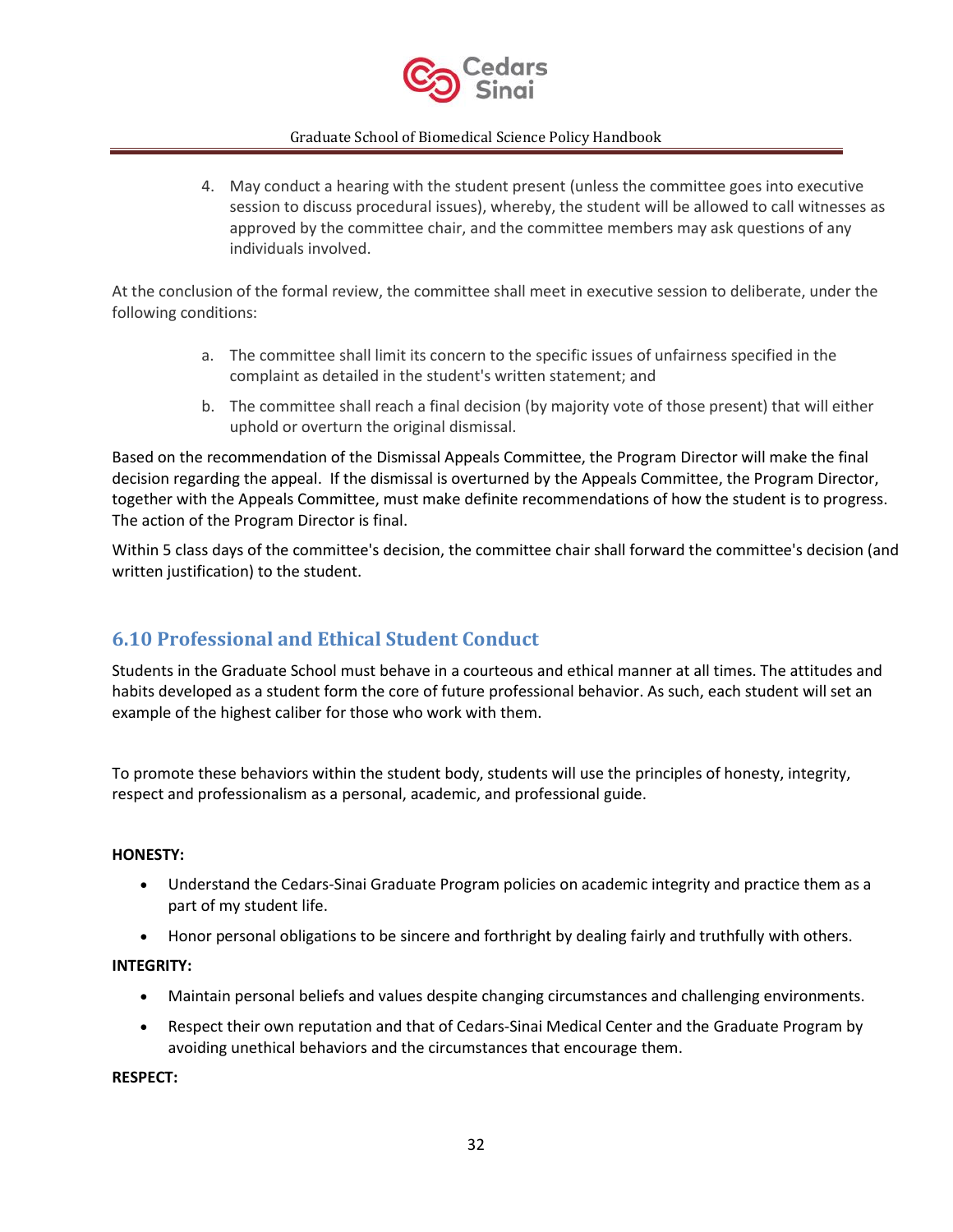

- Embrace the diverse perspectives and accomplishments of others, knowing that it is the personal and cultural variations among people that enrich us individually and as a society.
- Take pride in Cedars-Sinai Medical Center and Graduate Program by protecting the facilities and their surroundings.

#### **PROFESSIONALISM**:

- Maintain the highest standards of performance, conduct, and cooperation with fellow students, faculty, staff, and co-workers.
- Perform duties with due diligence and make a continuous effort towards improvement.

Students are expected to perform their duties in a professional manner and abide by all the policies of the Graduate School and Cedars-Sinai. Any conduct that is not in keeping with the ethical or professional standards of Cedars-Sinai is defined as professional misconduct. This includes, but is not limited to, actions of academic misconduct that occur in the context of meeting academic requirements (courses and qualifying examinations), scientific misconduct as defined by Cedars-Sinai, violation of Graduate School policies, and acts of a criminal nature.

### <span id="page-32-0"></span>**6.10.1 Student Dress Code**

The perception of the quality of our student programs is influenced by personal appearance. It is therefore of the utmost importance that each student's personal appearance be professional and consistent with our business atmosphere and the unique aspects of an educational environment within the Medical Center, instilling confidence in our leadership, faculty, patients and the community in which we serve. This policy articulates expectations and guidelines that will meet this objective.

This policy applies to all students studying and performing work at Cedars-Sinai Medical Center ("Cedars-Sinai").

#### **General Requirements**

Compliance with the Student Dress and Personal Appearance policy is expected at all times. All clothing must be consistent with the community standard for an Academic Medical Center, and not attract undue attention or serve as a distraction to others. It must also be appropriate to the research environment and take into account the expectations of faculty and management.

Hair on the head or face shall be clean and trimmed; controlled in an appropriate manner in order not to interfere with performance. Color and style shall remain conservative. Hats shall not be worn unless required for safety.

Shoes shall be clean and in good repair.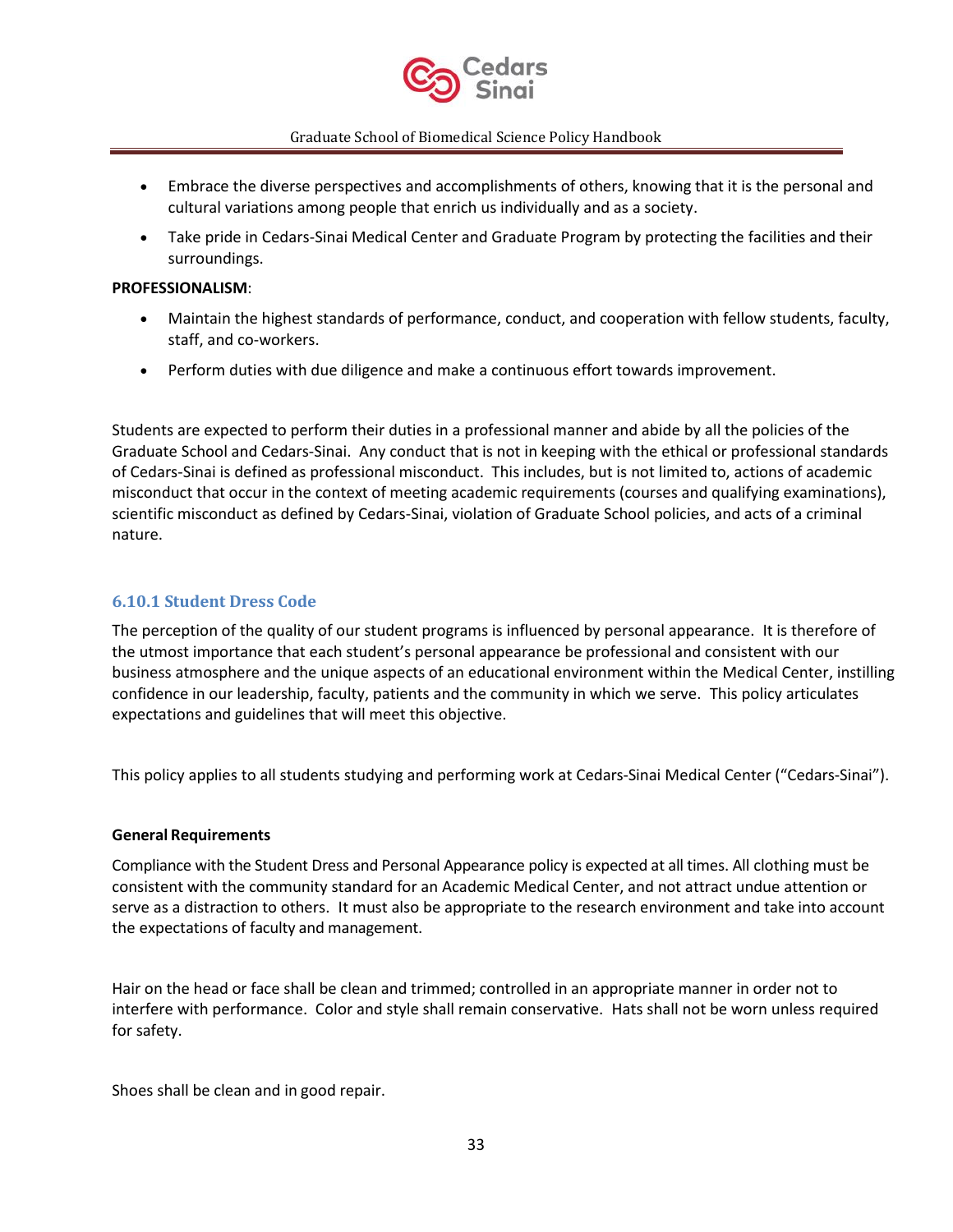

Jewelry and other accessories shall be minimized and may not be worn where safety or health standards would be compromised. No more than two earrings per ear shall be worn. Body piercing anywhere other than the ear shall not be displayed. Accessories, including badge holders with non- CSMC insignias should not be worn. Departmental dress code standards, where they exist, must be observed.

Specifically prohibited are casual, recreational and provocative clothing. Examples of such clothing include, but are not limited to the following:

- Exercise clothes
- Shorts
- Short skirts
- Spaghetti strap or tank tops
- Clothing that exposes bare midriffs or shoulders
- Clothing that may be deemed provocative
- Clothing with unprofessional, offensive or suggestive wordings or images
- Stereo headphones also may not be worn while on duty if it poses a safety issue

#### **Students Wearing Lab Coats or Working in Patient Care Areas**

Students wearing lab coats or non-uniformed students working in patient care areas are expected to comply with the general requirements indicated above. This includes standards for clothing under lab coats. Lab coats must be clean, neatly pressed and in good repair.

#### **Religious Attire**

Religious garments may be worn in lieu of business attire, but must be clean, neatly pressed, and in good repair.

#### **Shoes**

Shoes are to be clean and polished at all times. Dress or street shoes, closed toe, heel, and sling-back shoes are acceptable footwear. For safety reasons while on campus, all students are prohibited from wearing beach sandals or flip-flops, clogs, platform shoes, and other similar footwear. Exceptions to this policy may be made with the approval of the Graduate Program. However, no exception shall be made that may pose a safety hazard.

#### **Grooming Standards**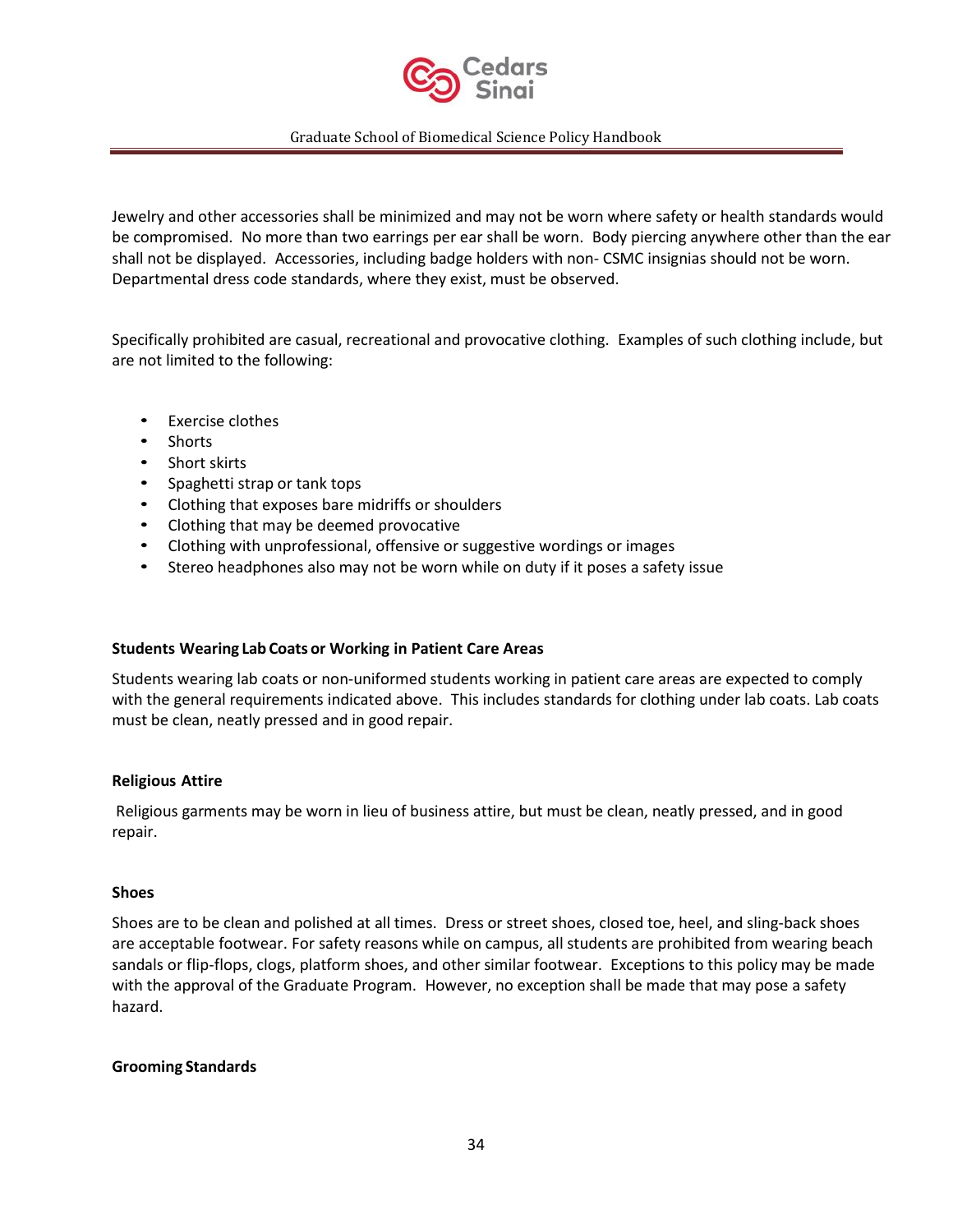

Excellent grooming standards are to be maintained at all times while on campus. Hair must be neat, clean, and well-trimmed. Hair styles may not be extreme or serve as a distraction to others. Hair nets or scrub caps, for either health or safety reasons, are to be worn when necessary or prescribed by law. Cosmetics are acceptable; however, heavily scented colognes, perfumes and deodorants are to be avoided, particularly in research labs and patient care areas.

Fingernails are to be kept neat in appearance and clean. Nail length should not be so excessive as to cause frequent breaking or possible injury, or serve as a distraction to others. Facial hair is acceptable but must be neat, clean and well-trimmed. Tattoos with slogans, graphics or offensive wording should be covered.

### <span id="page-34-0"></span>**6.10.2 Academic Misconduct**

Academic misconduct may include but is not limited to: cheating, plagiarism, multiple submissions, and facilitating academic dishonesty. Allegations of academic misconduct should be made by faculty to the Program Director. In cases of alleged misconduct, the Director will, within one week, appoint an investigative committee consisting of 2 faculty members to investigate the allegations and report their findings and recommendations. The student has a right to respond to the committee concerning any allegations if he or she chooses.

### <span id="page-34-1"></span>**6.10.3 Scientific Misconduct**

Scientific misconduct is defined as "fabrication, falsification, plagiarism or other acts that deviate from commonly accepted practices within the scientific community for proposing, conducting or reporting research" (US Public Health Service Regulations).

Allegations of scientific misconduct should be reported to the Program Director who will then follow the policies of Cedars-Sinai (please see Research Compliance and Quality Improvement policies in Policy and Procedure Documents). The findings will be reported back to the Program Director for review.

### <span id="page-34-2"></span>**6.10.4 Violation of Cedars-Sinai Medical Center Policies**

Graduate students are expected to abide by all Graduate School policies, including Cedars-Sinai Medical Center policies. These policies include those found on the Policy and Procedure Documents on the Cedars-Sinai internal Intranet.

Allegations of violation of any Cedars-Sinai Medical Center Policy by graduate students will follow standard Medical Center processes. The Program Director as well as the GRE Manager will be informed of any allegations involving graduate student violation of Medical Center policy.

If after an investigation an allegation is substantiated, the Director or GRE Manager will inform the student in writing of the investigation outcome. The Director may recommend the matter to a Graduate Program committee if it is sufficiently serious to serve as grounds for dismissal (section 6.7.2).

### <span id="page-34-3"></span>**6.10.5 Fitness for Duty**

Students will be required to undergo a Fitness for Duty evaluation if and when a faculty member, supervisor, PI or instructor suspects the student is unable to perform his/her job responsibilities without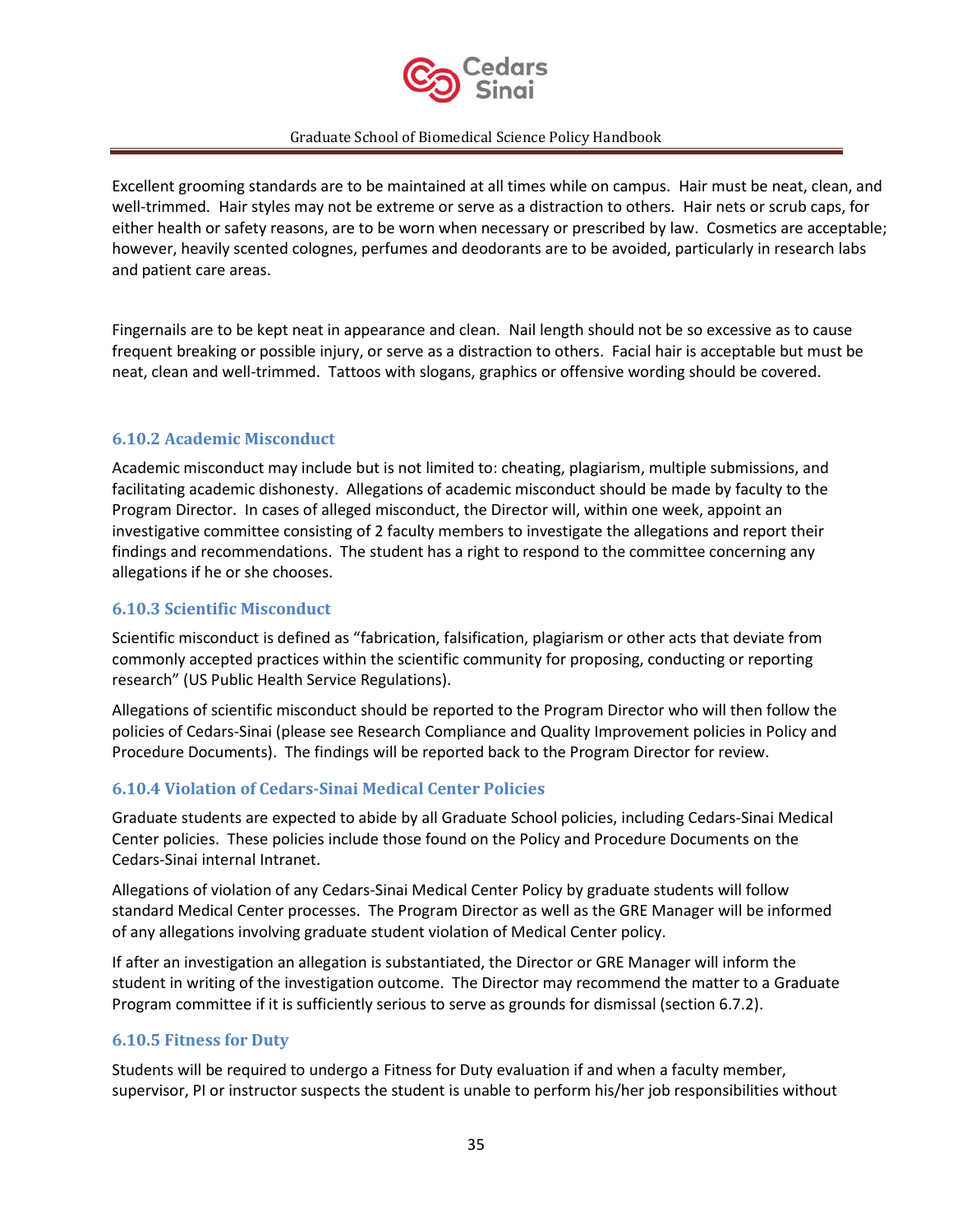

endangering the health and safety of self or others, and/or if and when the student has the appearance of being under the influence of alcohol or a controlled substance (including if and when the student's breath has the odor of alcohol, even if other signs of being under the influence are not present.)

In such cases, the faculty member will discuss his/her concerns and the reason for them with the student prior to requiring the student to take a Fitness for Duty evaluation.

- The student is expected to immediately comply with the request including signing the necessary consent form.
- If the student refuses or fails to immediately comply with the request, he/she will be:
	- Immediately suspended pending investigation
	- Subject to discipline at the discretion of the Program Director
- Subsequent to the Fitness for Duty evaluation, the student may be suspended from the program pending review of the circumstances that led to the request for the Fitness for Duty evaluation and pending results of the evaluation. The Program Director will determine the circumstances under which and when the student may return to the Graduate School. At a minimum, the student will be required to present to the Program Director a clearance from Employee Health Services. However, even with a clearance form, the student may be suspended pending conclusion of the investigation. (If the Fitness for Duty evaluation is conducted by the Emergency Department, the student must return to Employee Health Services for clearance at another time and may not return to the Graduate School until that clearance is obtained).

### <span id="page-35-0"></span>**6.10.6 Jurisdiction**

Cedars-Sinai has jurisdiction over student conduct that occurs on Medical Center property, or in connection with official Graduate School functions whether on or off Medical Center property.

Although the Medical Center will not routinely invoke its disciplinary processes over student conduct that occurs off campus except in connection with an official Graduate School function, the Medical Center has discretion to exercise jurisdiction over conduct that occurs off campus and that would violate student conduct and discipline policies or regulations if the conduct had occurred on campus when (1) the alleged misconduct indicates the student poses a threat to the safety or security of any member(s) of the Medical Center community or (2) the alleged misconduct involves academic work or the forgery, alteration, or misuse of any Medical Center document, record, key, electronic device, or identification.

### <span id="page-35-1"></span>**6.10.7 Criminal Acts**

The Program Director may recommend review of the status of a graduate student convicted of a criminal offense. If the criminal act is judged to be of a serious nature, the Program Director may forward the case to committee for review and recommendations concerning dismissal (section 6.7.2)

### <span id="page-35-2"></span>**6.10.8 Student Grievances**

The student is encouraged to seek resolution of complaints and other concerns relating to his/her appointment or responsibilities.

The student is urged to first discuss complaints and similar concerns with his/her mentors, instructors or other faculty members wherever possible and appropriate. Issues can best be resolved at an early stage and every effort should be made to achieve a mutually agreeable solution.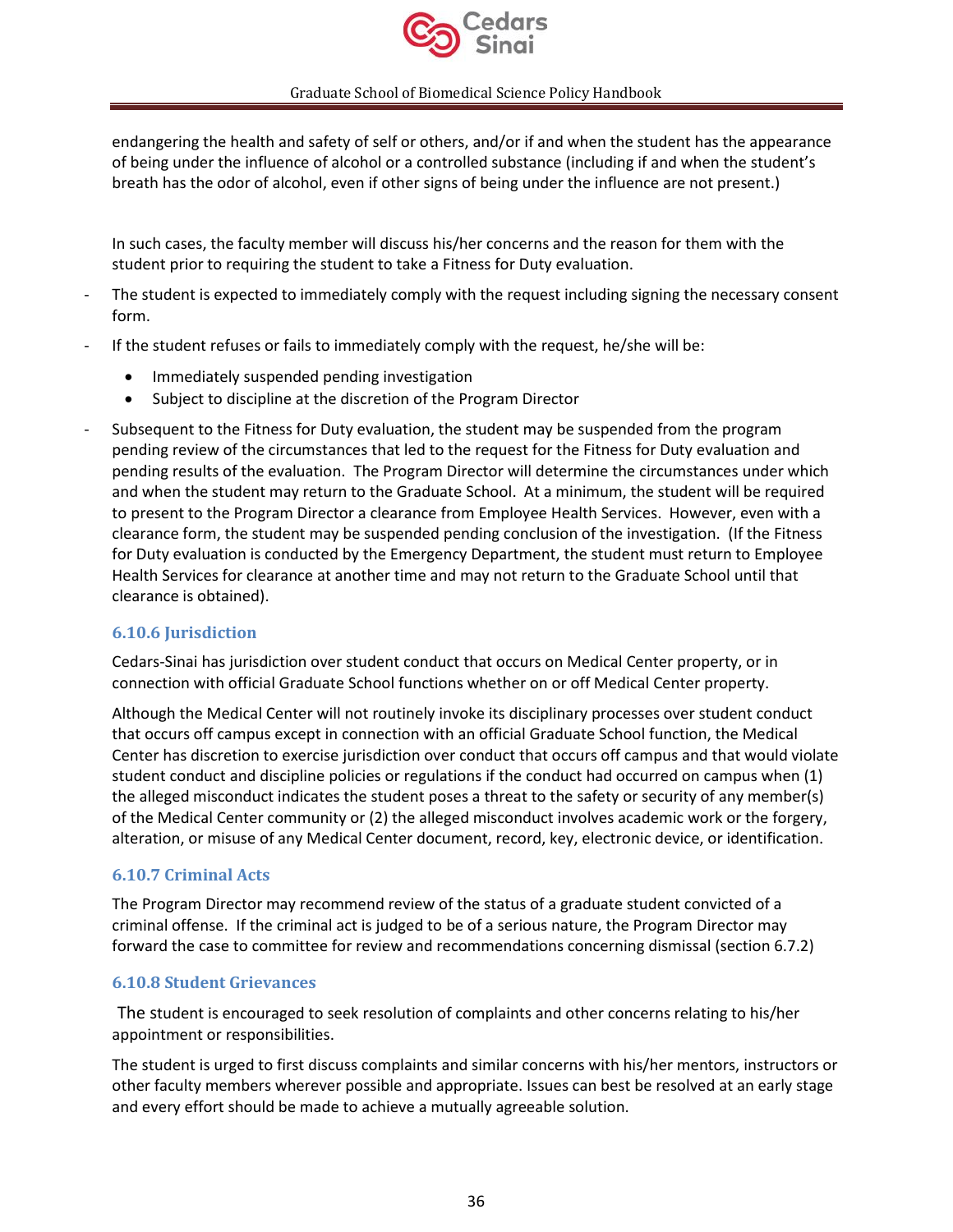

After thorough discussion, if the complaint or concern is not adequately addressed to the reasonable satisfaction of the student, the student may present the complaint or concern to the Program Director for the purposes of achieving a mutually agreeable solution.

Notwithstanding the foregoing, in situations in which the complaint or concern is related to faculty members and the student believes that a fair resolution cannot be attained by presenting the complaint or concern to these individuals, the student may present the complaint or concern directly to the Program Director.

If the complaint or concern is still not resolved to the reasonable satisfaction of the student after discussions pursuant to the foregoing provisions, the student may present the complaint or concern, in writing, to the Vice-Dean for Graduate Education for the purposes of achieving a mutually agreeable solution.

In addition to the foregoing, in situations where the complaint or concern relates to both the student's mentors, instructors or the Program Director and the student believes that a fair resolution cannot be attained by presenting the complaint or concern to those individuals, the student may present the complaint or concern in writing directly to the Manager of GRE or Academic Human Resources.

**More specifically, if any student is concerned that such student's research or the research performed by such student for his/her mentors or instructors is a potential conflict of interest; such student is encouraged to express such conflict of interest concerns in writing directly to the Program Director.**

An individual may contact the Bureau for Private Postsecondary Education for review of a complaint. The bureau may be contacted at 1625 North Market Blvd., Suite S-202, Sacramento, CA 95798-0818, (916) 431-6959, www.bppe.ca.gov.

### <span id="page-36-0"></span>**6.10.9 Student Travel Award (PhD Program)**

Each year the PhD Program will award *up to* 12 Travel Awards for up to a maximum of \$1000 each to those students who are pursuing a PhD degree. All PhD students are encouraged to apply annually. To qualify a student must be presenting a poster, giving a talk/presentation and/or receiving an award.

If chosen to receive a Travel Award it will cover flight, hotel accommodations, and registration/membership fees up to a maximum of \$1000. (Please note – meals, other transportation costs, and hotel incidentals will not be covered)

To qualify for the travel award, students must be in years 2-4 of the graduate program and must be in Good Academic Standing (section 6.5, Good Academic Standing).

To apply for a travel award, students must do the following:

- Complete the Travel Award Application form.
- Write a brief one-page summary stating why the conference/seminar is appropriate for your research, what you will be presenting (award receiving, talk you will be giving, etc.) and approximate costs.
- Turn in the Application, one-page summary to the Graduate School Office no later than 60 days prior to the date of the conference/seminar.

The Graduate School office will inform each student once the application has been reviewed and approved/disapproved. All unapproved travel reimbursements will be denied.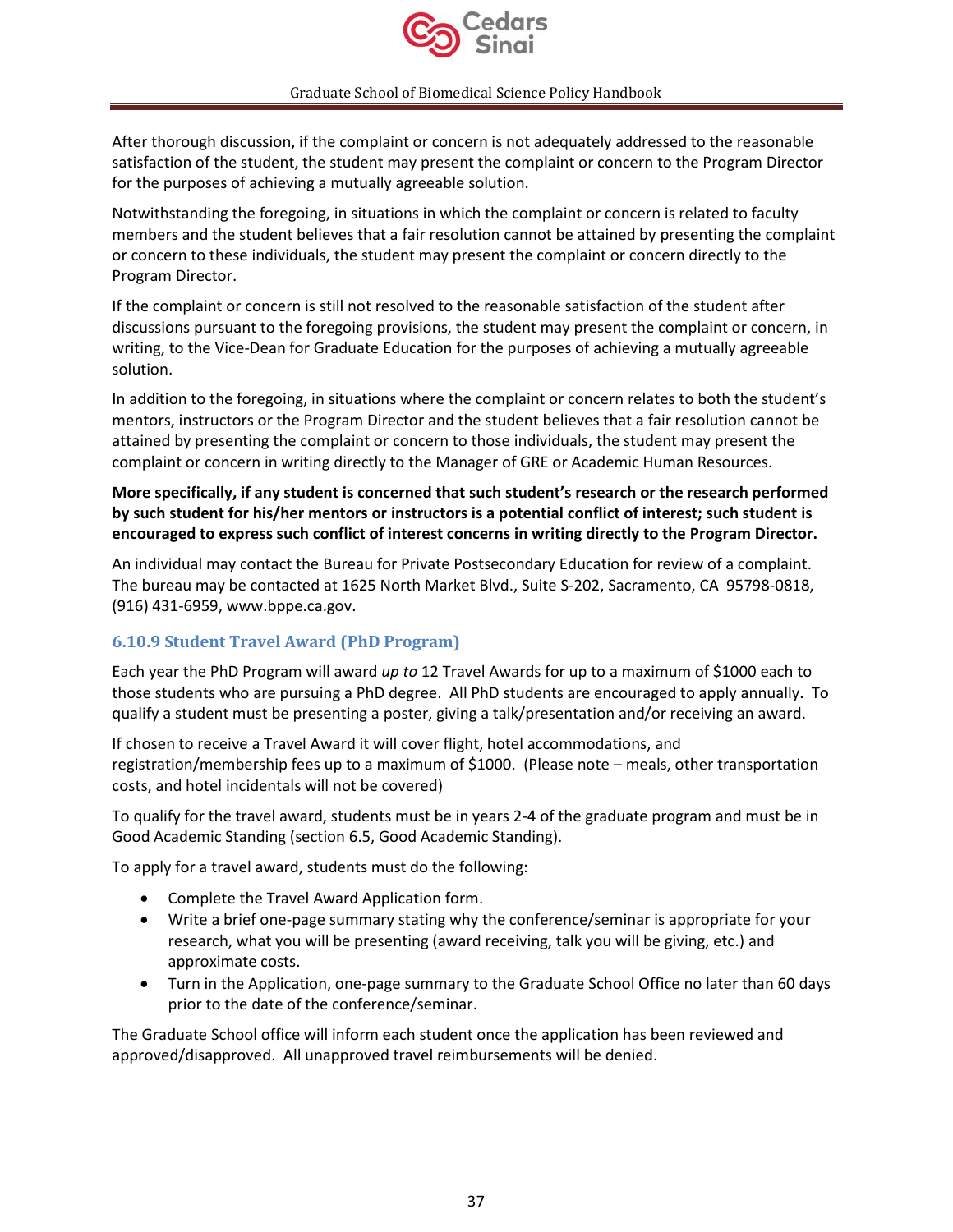

### <span id="page-37-0"></span>**6.10.10 Physicians in Doctoral Research (PDR Track)**

The PhD program offers a PDR Track for MDs enrolled in a specialty fellowship training program to earn a PhD degree in Biomedical and Translational Sciences.

### **Admission**

Applicants to the PDR track are required to have a Medical Doctor (MD) degree or its equivalent and be accepted into one of the specialty fellowship training programs at Cedars-Sinai. Fellows interested in this track will apply using the standard PhD Program application. Applicants must submit all PhD admissions requirements (section 3.1). Applications are evaluated by the Admissions Committee. The PDR Track Director participates in candidate interviews as well as the Admission Committee.

### **Student Stipend**

Financial support for the PDR Track fellows is the responsibility of either the mentor laboratory or the fellow's home clinical department. A commitment letter of funding must be provided as part of the application and signed by the fellow's fellowship director.

### **Coursework**

Applicants for the PDR Track who have completed graduate-level training during medical school (or other education activities) in areas covered by the Cedars-Sinai PhD Program coursework may not need to repeat the coursework as part of their program. Official transcripts from medical school are required. Where these are not available, written testimony that the relevant material has been covered previously must be provided by the applicant and endorsed by the PDR Program director. The decision of which program courses can be excused, and which are still required, will be made on an individual case-bycase basis with consideration of the type and rigor of courses taken before. Final decisions of coursework required must be made and signed by the PDR Program Director.

### **Dissertation Laboratory and Mentor**

Fellows interested the PDR track must choose their dissertation lab and mentor before applying to program (this is quite distinct from the conventional PhD program). It is expected that fellows will explore potential research opportunities either before or during the initial clinical training phase of their fellowship. Application and admission to the PDR Track is distinct from clinical fellowship application and can occur during or after the fellowship application process.

### **Doctoral Committee**

Once accepted into the PDR program, fellows will be required to form their Doctoral Committee following the guidelines and rules in the graduate handbook (section 2.5).

### **Qualifying Examination**

The PDR Track candidates in the PhD Program must complete the Qualifying Examination (QE) to advance to PhD Candidacy. The QE is written and oral defense of the fellow's dissertation research proposal, and both the written proposal and oral defense are evaluated by the fellow's Doctoral Committee. It is expected that the QE will be conducted within the first 10 months in the PDR program.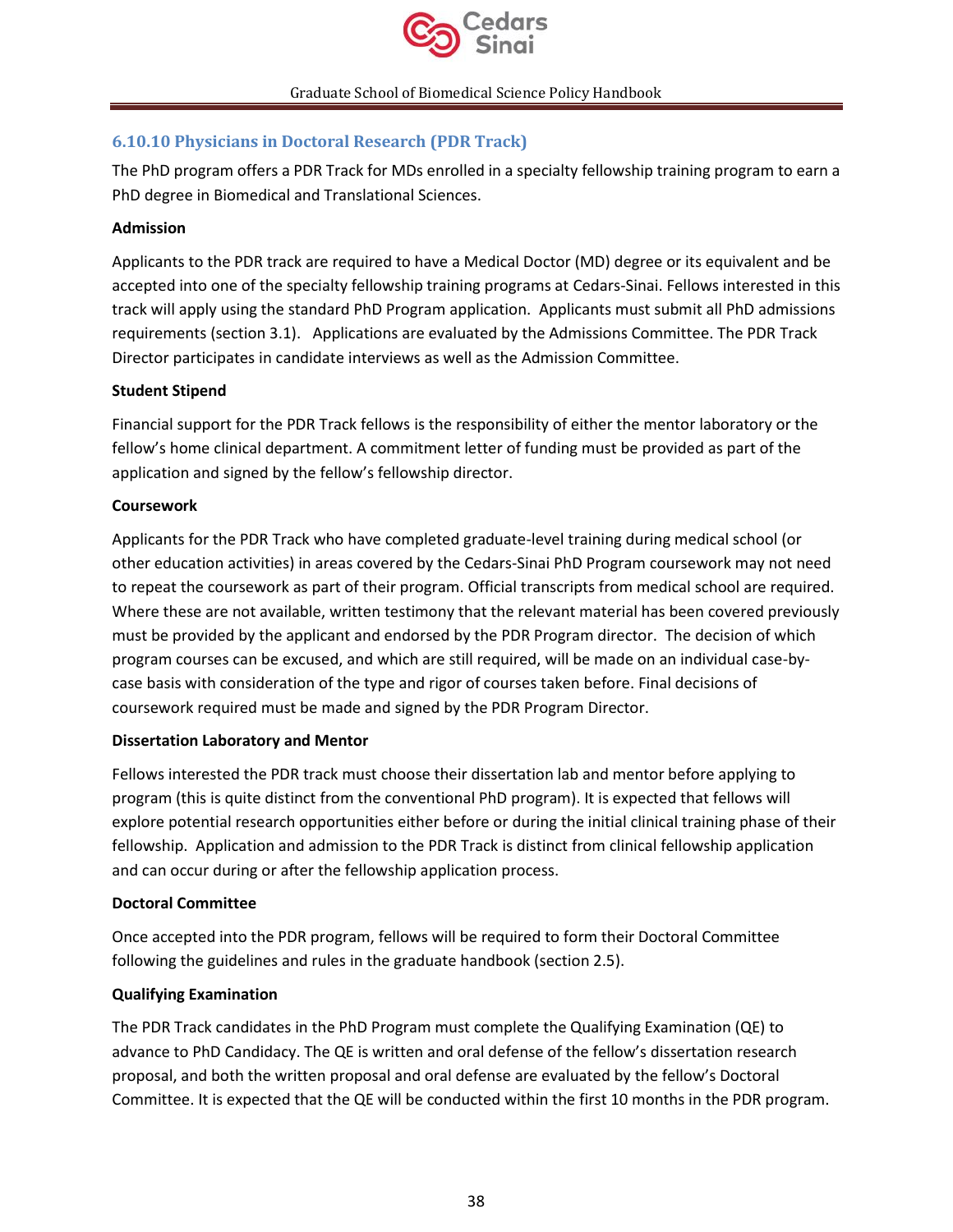

### **Dissertation:**

Fellows will spend at least 4 years in the laboratory working on their original research project. It is expected that their time and effort will be devoted to their PhD project, though modest time can be set aside for continued clinical training and responsibilities (e.g., continuity clinics, grand rounds, etc.). Within the PDR Track, a submitted first author manuscript to a peer-reviewed journal is a strong indicator of a successful dissertation project. A minimum of four years of participation and research activity is required for graduation. Participation in Journal Club is mandatory. It is the responsibility of the PDR Program Director to formally attest that the PDR student has completed the requirements for graduation in conjunction with the student's Doctoral Committee.

### **Career Progression / Funding:**

A key goal of the PDR Track is to prepare physicians in training as physician-scientists for careers in academic medicine, for which extramural funding is essential to early career development. Graduates of the PDR Track are strongly encouraged to submit career development award applications (e.g. NIH K08, K23, K99/R00, and other federal and society specific fellow-to-faculty transition awards) by the end or soon thereafter of the doctoral program.

# <span id="page-38-0"></span>**ARTICLE 7. STUDENT RECORDS**

# <span id="page-38-1"></span>**7.1 Maintenance of Student Records**

The Graduate School Office is responsible for maintenance of all official academic records of students. Each degree program maintains a file on each student. Included in a student's file are the original application form of the student for admission to the program, transcripts of any college records and test scores. Subsequent to the enrollment of the student into the Graduate School, the student file contains enrollment forms, grades, letters of correspondences, narrative summaries rendered by the faculty concerning the student's academic work, letters indicating actions of the any committees pertaining to the student, communications concerning scholarships and/or loans, and other correspondence relating to the student's education. In addition to written material kept in the student files, the Graduate School Office maintains electronic records on general information about each student: courses taken, grades, summary statements of academic actions, and enrollment information. The Graduate School's policy regarding creation and maintenance of student records is based upon practice recommended by the American Association of Collegiate Registrars and Admission Officers.

# <span id="page-38-2"></span>**7.2 Integrity of Grades**

It is institutional policy that the material contained in the student records is confidential; transfer of such information within the school is permitted only for legitimate academic purposes. No office maintaining an education record of students will disclose any personally identifiable information from that record to anyone other than the individual students themselves without the written consent of the student, except as provided below.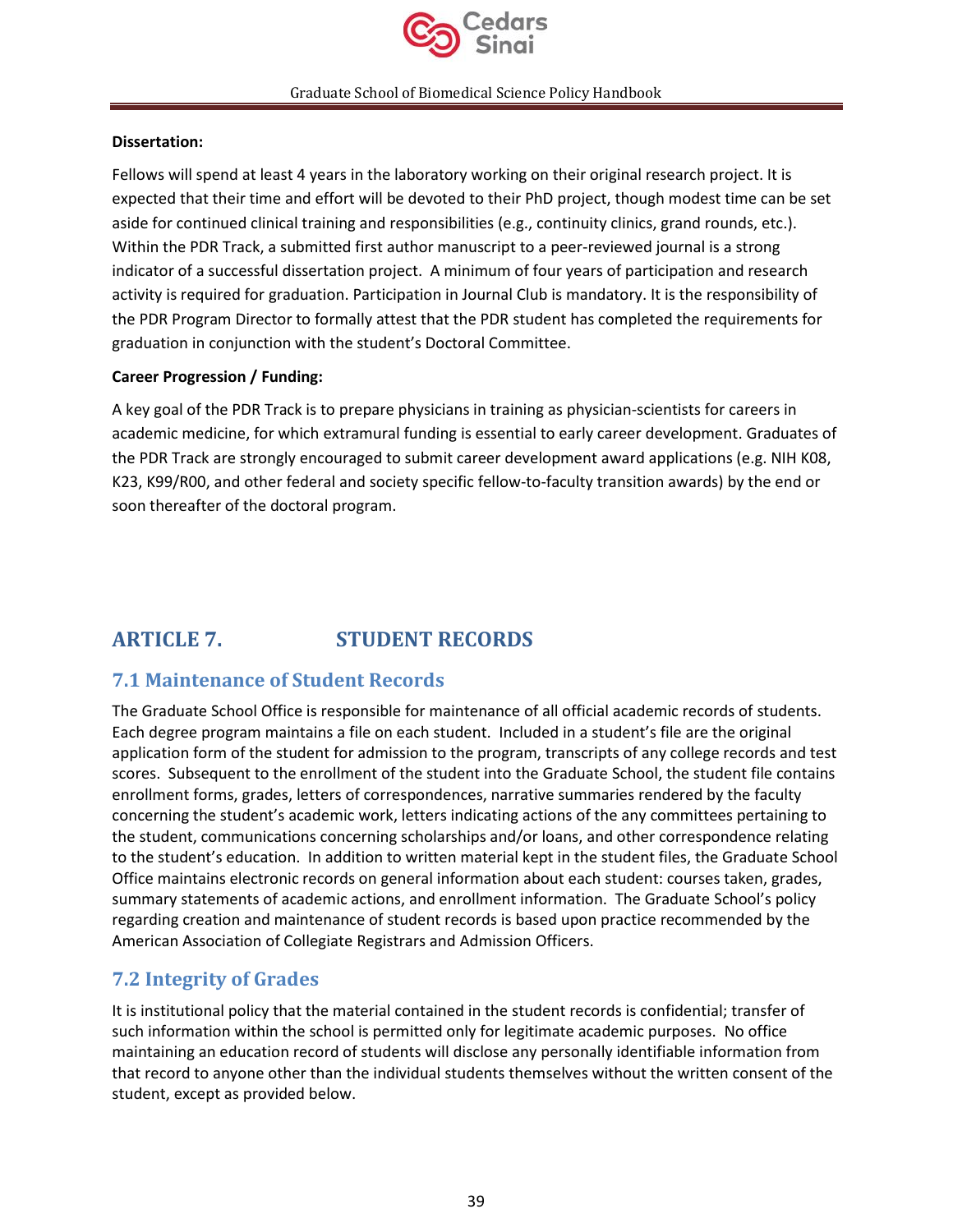

- The primary record of students may be disclosed without their written consent to faculty members and administration within each degree program who have a legitimate educational interest in the information.
- The Graduate School reserves the right to forward a student's educational records to another school in which it understands that the student is currently enrolled, or seeks, or intends to enroll, without the written consent of the student.
- The records of students may be disclosed without their written consent to those federal and state government agencies and officials to whom information is specifically required to be reported or disclosed by law.
- The records of students will be disclosed without their written consent as required to comply with a judicial order or subpoena.
- The records of students may be disclosed without their written consent in a health or safety emergency, if knowledge of the information is necessary to protect the health and safety of the student or other individuals.
- The following information related to students is considered "directory information": name, address, telephone number, date and place of birth, participation in officially recognized activities, dates of attendance, degrees and awards received and similar information. Legally this information can be disclosed without a student's permission however it is Graduate School policy not to release "directory information" except with the student's written consent.

The Graduate School Office will, for each request (except those from or to faculty members) and for each disclosure of personally identifiable information from the education records of a student to outside institutions or agencies, maintain a record which indicates the parties who have requested or obtained information and the legitimate interests of these parties. The records of disclosures may be inspected by the student.

If a student feels that the Graduate School is not complying with the requirements of the Family Educational Rights and Privacy Act of 1974, or the regulations issued by the Department of Health, Education and Welfare implementing that Act, he, or she may file a complaint in writing with:

Family Policy Compliance Office U.S. Department of Education 600 Independence Ave., SW l, Washington, D.C. 20202-4605

# <span id="page-39-0"></span>**7.3 Student Access to Records**

A student may examine their records by presenting a request to the Graduate School Office. These records shall be made available for review by the student as promptly as possible. The records shall be examined in the office in which they are kept, under observation of administrative personnel, and shall not be altered, destroyed, or carried away from the office by the student. Material which may relate to more than one individual shall not be made available for direct review, but the student shall be told the information contained in such records which related to him/her.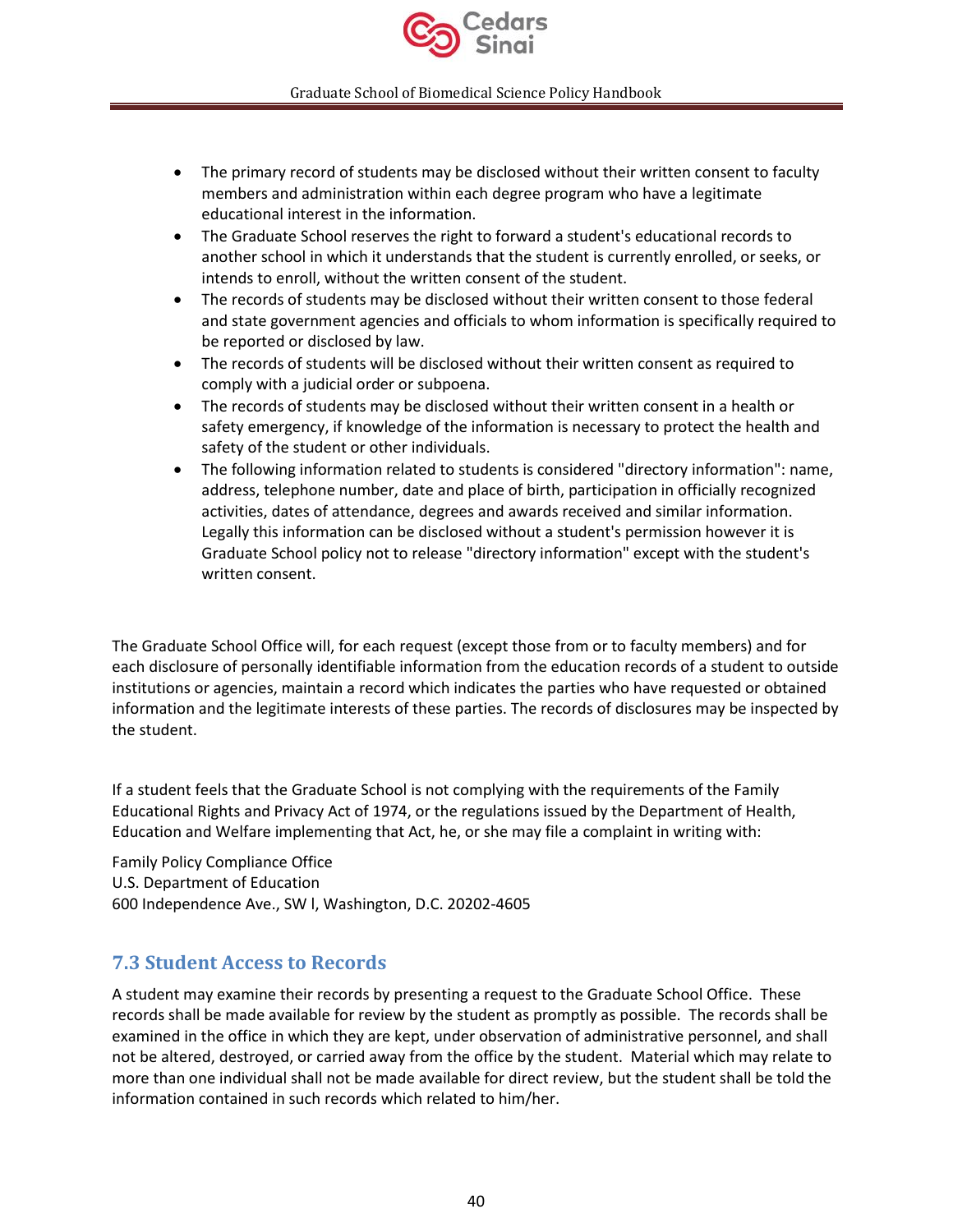

# <span id="page-40-0"></span>**ARTICLE 8. RESIDENCY**

# <span id="page-40-1"></span>**8.1 Leave of Absence (LOA)**

A leave of absence may be granted by the Graduate School to graduate students. The rules and limitations of LOA vary depending on the student's stage in their degree program. All LOA requests must be submitted in writing to the Graduate School at least 2 weeks before the proposed start. For PhD student, time spent on the officially approved leave of absence is not counted in the seven-year time limit on degree completion.

For all students, a LOA will be granted only to students in Good Academic Standing. Any student on Good Academic Standing who takes an unapproved LOA that extends 10 working days or more may be subject to dismissal. Any student not on Good Academic Standing who takes an unapproved LOA that extends beyond 10 working days or more may be dismissed from the Graduate School without appeal.

If a student fails to return to their program after being on official leave of absence or leaves the Graduate School without an official leave of absence, the student must apply for readmission to their respective degree program.

This policy does not supersede Family Care and Medical Leave of Absence ("FCML") policy in accordance with the federal Family and Medical Leave Act ("FMLA") and the California Family Rights Act ("CFRA") which Cedars-Sinai provides for eligible employees.

# <span id="page-40-2"></span>**8.2 Withdrawals**

Official withdrawal is required if a student chooses to leave the Graduate School at any time during his/her education.

If, at the time of the withdrawal, the student is not making satisfactory progress towards the degree, or is failing any aspect of the program, a grade of "F" may assigned to the current course(s) and may be kept in the student's permanent record.

Withdrawal from the Graduate School is not equivalent to a formal leave of absence. A student who receives a medical withdrawal may be required to produce a medical clearance before being readmitted.

If a student wishes to withdraw from any degree program, then the following procedure must be followed:

- 1. The student must notify the Program Director of his/her wish to withdraw.
- 2. The student must complete and submit the Withdrawal Form, as well as provide a detailed letter as to why the withdrawal is requested, and submit to the Graduate School office.
- 3. The student must return any property belonging to Cedars-Sinai, if applicable.

The Withdrawal Form will be kept in the student's permanent record. There will be a transcript notation of the withdrawal.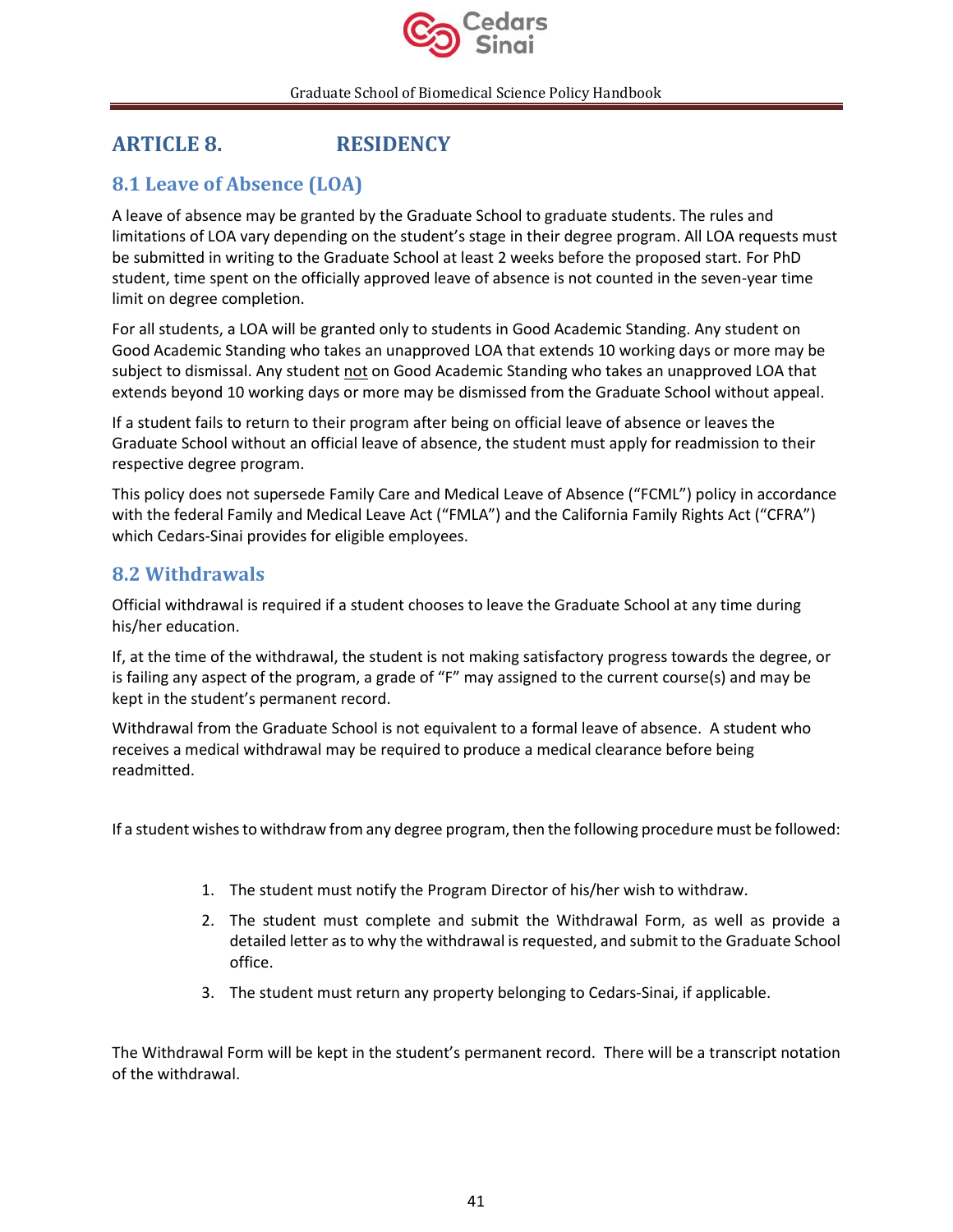

# <span id="page-41-0"></span>**8.3 Remote Student Status**

PhD and MHDS students who wish to leave Cedars-Sinai (CS) Graduate Programs with their major advisor and continue their studies as a full-time Cedars-Sinai graduate student may do so by becoming a remote student. A remote student's advisor remains on the student's doctoral committee and must attend each meeting of the doctoral committee and the defense. A local CS advisor must also be appointed to serve as a local contact as needed. The CS advisor must also be a member of the student's doctoral committee. The following procedure must be adhered to:

- 1. A Remote Student Form must be completed prior to departure.
- 2. Students on remote status without permission may be subject to dismissal.
- 3. Before a PhD student can be put on remote status, they must be admitted to candidacy.
- 4. Remote students are responsible for all requirements expected of other graduate students (i.e. status reports, symposium abstracts, etc.).
- 5. Remote students and remote advisors are required to meet with their doctoral committee (PhD) every twelve months, or their Preceptor (MHDS) for a pre-determined number of meetings.
- 6. If traveling to Cedars-Sinai once a year presents financial or logistical problems and if approved by the Program Director, remote faculty advisor, and local faculty advisor at the time of the remote status, a PhD student may be permitted to hold the status report meetings by communicating with committee members over the telephone, or via email, and the doctoral committee progress report can be completed by email.
- 7. The remote advisor must be physically present at the PhD student's dissertation defense. The required travel to Cedars-Sinai for the student and the remote advisor for at least one thesis committee meeting per year and for the final dissertation defense is the financial responsibility of the remote advisor.

### <span id="page-41-1"></span>**8.4 Reinstatement of Admission**

Students who withdraw or are dismissed for academic reasons from the Graduate School may be required to reapply for admissions before they are reinstated as a student. A student who is dismissed based on misconduct may be ineligible to reapply. A student who withdraws or is dismissed for medical reasons may be required to produce a medical clearance from Employee Health Services before being readmitted.

# <span id="page-41-2"></span>**8.5 Pursuit of Concurrent Degrees (PhD)**

Students pursuing the PhD degree are not expected to pursue a concurrent degree while enrolled in the PhD Program. Students cannot, under any circumstances, receive more than one stipend while enrolled in graduate study.

# <span id="page-41-3"></span>**8.6 Time Off Policy (PhD)**

Students enrolled in the first year of the PhD Program receive a 2-week break between the Fall and Winter trimesters and a 1-week break between the Winter and Summer trimesters. Should a 1<sup>st</sup>-year student need time-off within any trimester, they must obtain *prior* approval from their course director as well as from the mentor of the laboratory in which the student is rotating and notify the Graduate School office. In the event of an illness or injury that results in absence from class or lab, it is the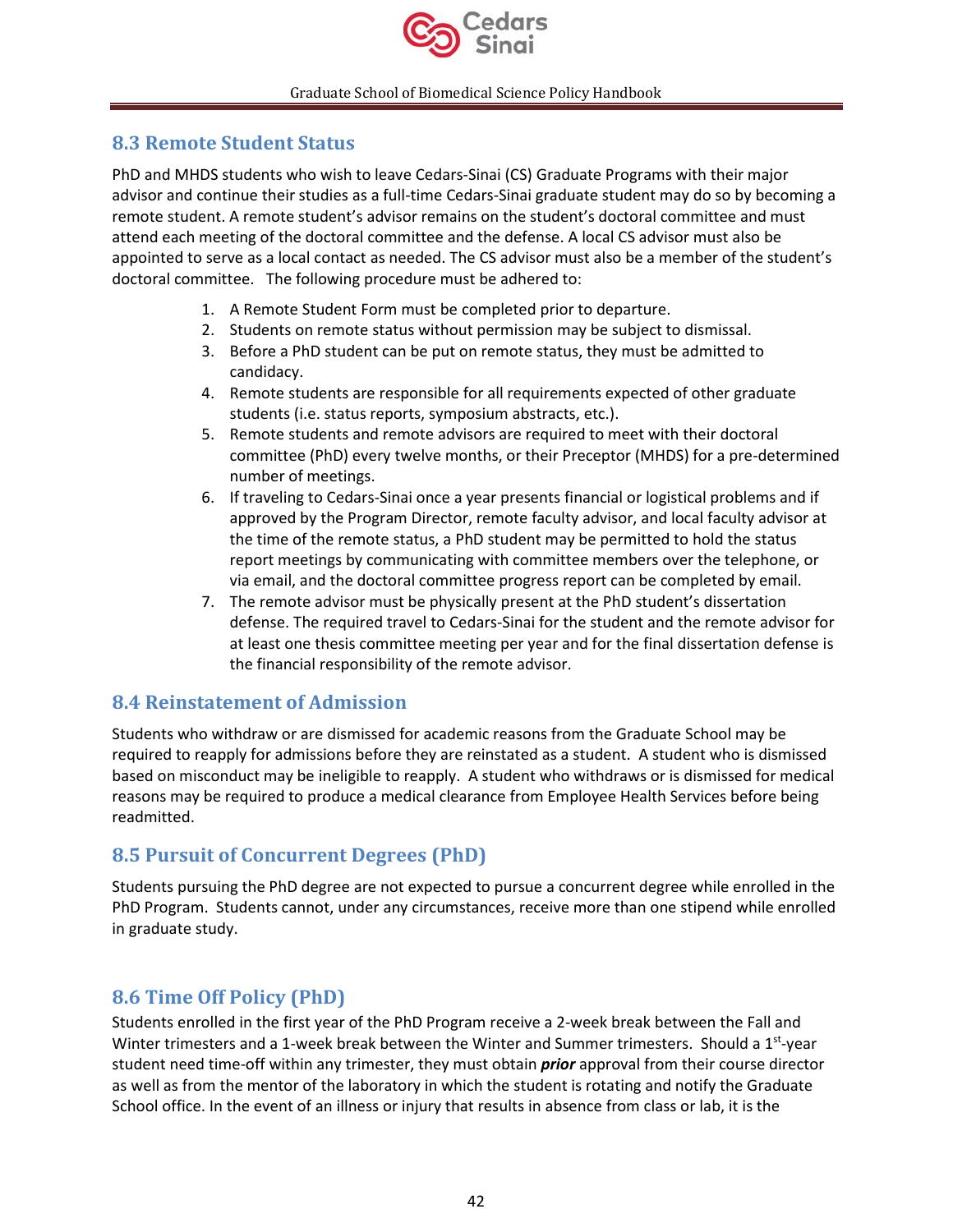

student's responsibility to contact their instructors and mentor as soon as possible to let them know of their absence. For a prolonged absence (more than 1 week), the student must also notify the Graduate School office.

Students who have successfully completed the first-year curriculum do not have designated breaks between trimesters. All time-off/vacations, regardless of length, must be approved *in advance* by the student's PI/mentor. In the event of an illness or injury that results in an absence, it is the student's responsibility to contact their mentor as soon as possible. If the requested time-off exceeds 1 week, the Graduate School office must also be notified. If a student needs to request a formal leave of absence for any reason, they should refer to Policy 8.1, Leave of Absence (LOA).

PhD students are paid a yearly stipend and are obligated to commit to a full-time schedule. Students are expected to discuss any absences with their mentor prior to taking time-off. Should any issues arise regarding time-off, students should direct their concerns to the Graduate School Office.

# <span id="page-42-0"></span>**8.7 Teach-Out Policy**

The decision to close a degree program requires substantial planning and careful consultation with all those affected. Every effort should be made to inform everyone affected as fully as possible about the conditions leading to a decision of such importance, and all available information should be shared. As the immediate interests of current students are most directly affected, their present and future prospects require sensitive and timely attention and involvement. The institution's teach-out policy aims to protect the interest of students.

If the institution decides to close a degree program, one of the following will occur:

- Execute a Teach-Out Plan. The teach-out option occurs when the institution "teaches out" currently enrolled students; no longer permanently admits students to programs and terminates the educational program and the operations of the instructional site.
- Develop and implement a Teach-Out Agreement. The teach-out agreement option occurs when the institution enters into a contract with another institution or organization to teach out the educational programs or program. This will include making arrangements for a new Principal Investigator/Laboratory for those students who require them.

The teach-out plan should make appropriate distinctions between prospective and currently enrolled students. As soon as the decision to terminate a program is made, the institution will provide WASC (Western Association of Schools and Colleges) with the teach out plan for approval, including any teach agreements with other institutions.

> -Prospective graduate students are those with active applications awaiting admission decisions to the terminated degree program. As soon as the decision to terminate the program is made, the institution will immediately suspend admission of new students and advise students who have already been accepted into the degree program to complete their training within the teach-out period.

-Graduate students currently enrolled in a terminated degree program will be given the opportunity to complete their degree programs. Program Directors will work with each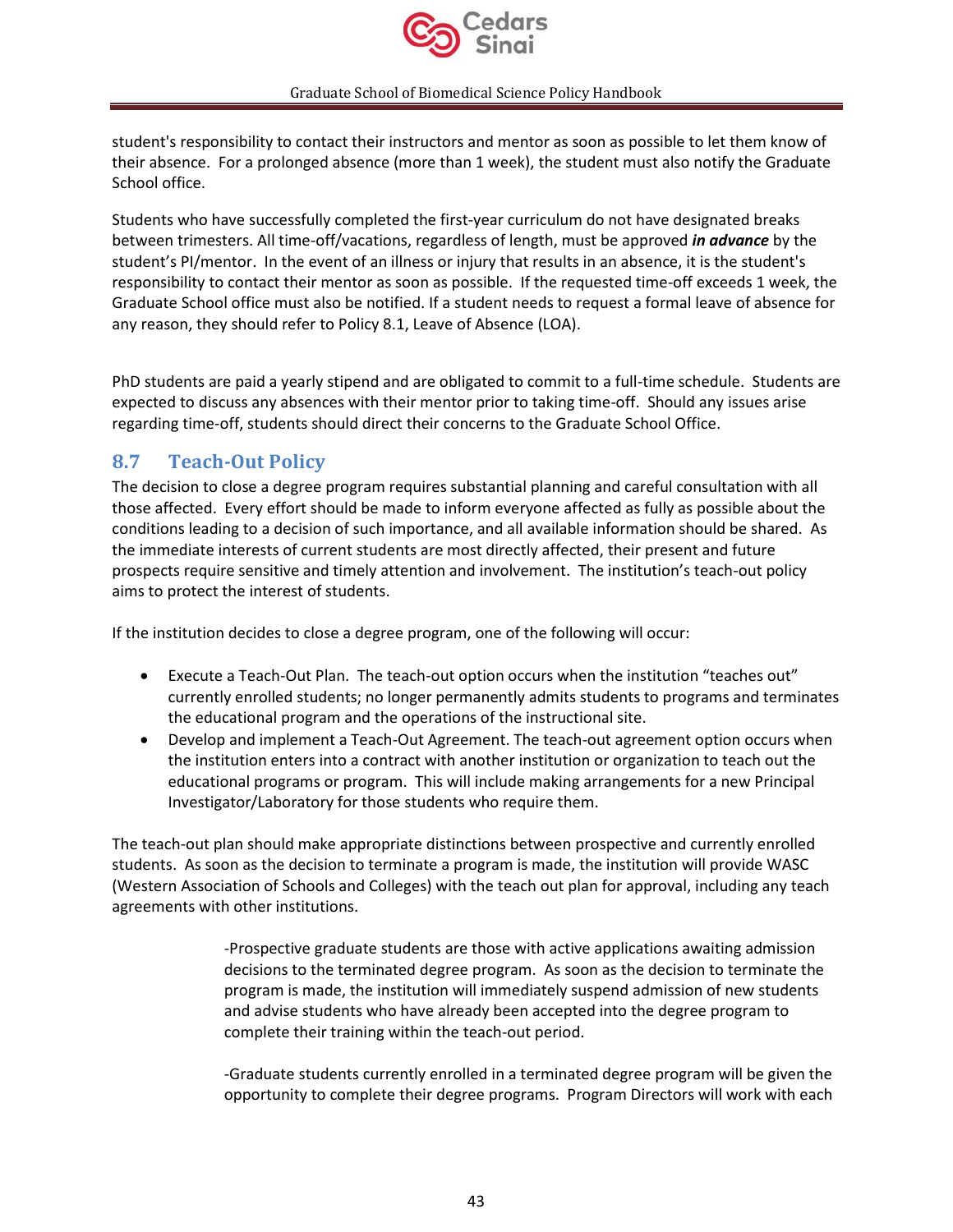

student to develop a strategy for completion within the teach out period. The graduate degree will be completed in the teach out period.

The Vice Dean for Graduate Research Education whose scope of authority involves degree programs considered for termination shall inform and involve affected students and faculty at the earliest possible stage of consideration. Once the decision to pursue closure of a degree program has been made, the Vice Dean shall forward a proposal to the Vice President of Academic Affairs, Dean of Medical Faculty. The proposal should be developed with the involvement of faculty and students as possible and should outline the:

- 1) Nature of the program
- 2) Reasons for termination
- 3) Number of students currently enrolled
- 4) Progression statistics of students in the program
- 5) Resources used to offer the program
- 6) Financial savings, if any, realized from the termination
- 7) Explanation of how any student enrolled in the program will be helped to complete their degree program
- 8) Explanation of how affected individuals will be informed of the planned termination

The Vice Dean should be available to brief the VP of Academic Affairs, Dean of Medical Faculty, the CEO as well as the WSCUC accreditation liaison of the pending decision. The Vice President of Academic Affairs, Dean of Medical Faculty will develop and coordinate presentations on the termination proposal to the Board of Governors. Once the termination agreement has been approved, the Vice Dean will then notify the WSCUC Accreditation Liaison of the proposal and subsequent teach-out arrangements for approval. The Vice Dean is responsible for ongoing monitoring and reporting on implementation of teach-out plans.

# <span id="page-43-0"></span>**ARTICLE 9. PROGRESS TOWARD THE DEGREE**

### <span id="page-43-1"></span>**9.1 Normal Progress to the PhD Degree**

The PhD student must maintain "normal progress toward the degree." "Normal progress" is moving through the series of steps in the program necessary to obtain a PhD degree at a realistic pace and with the level of performance required of doctoral students. The steps are as follows:

- 1. Maintain a 3.0 grade point average in all core coursework.
- 2. Selection of laboratory dissertation mentor and a doctoral committee.
- 3. Successful completion of both the written and oral portion of the Qualifying Examination by the end of the second year of study.
- 4. Successful completion of dissertation research, a written dissertation and an oral presentation defending the dissertation.
- 5. Annual meetings with the doctoral committee.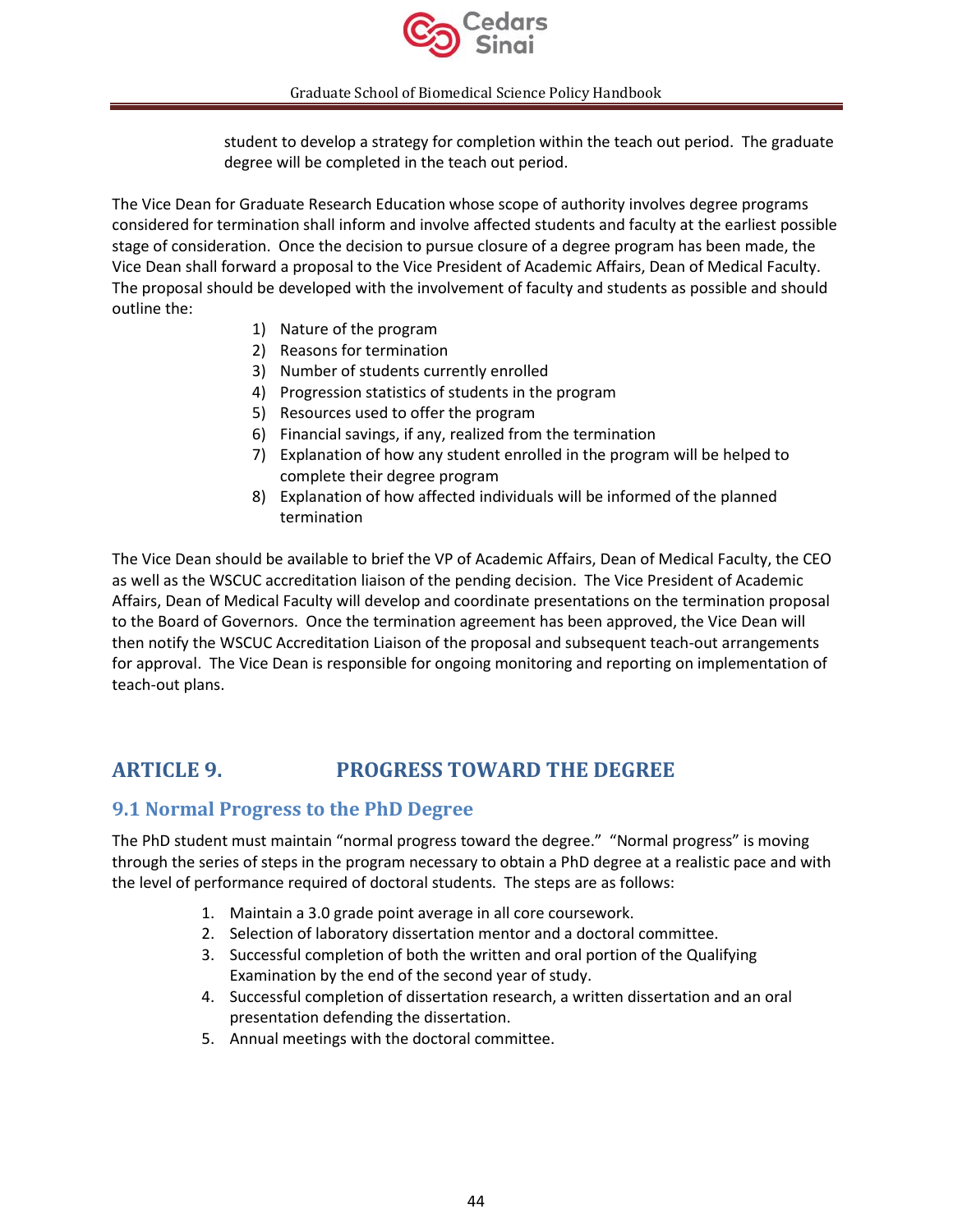

### <span id="page-44-0"></span>**9.1.1 PhD Doctoral Committee Progress Reports**

Upon selecting a Doctoral Committee, students are required to meet with their Doctoral Committees at least once per calendar year, inclusive of their first meeting that functions as the Qualifying Exam, to maintain their Good Academic Standing. Failure to maintain Good Academic Standing may result in loss of graduate student privileges, including the travel allowance (section 6.7) and the ability to proceed to their dissertation defense.

- 1. Students are responsible for scheduling and organizing annual meetings with their Doctoral Committee, including reserving space for the meeting (the GRE staff can help with room reservation, if needed). Students will notify GRE staff that the meeting has been scheduled and when. If a student has not arranged for an annual Doctoral Committee meeting, they will be prompted by the Graduate School staff to do so 11-12 months following their last meeting.
- 2. Should a student fail to meet with his/her Doctoral Committee at least once every 12 months after their first meeting, they may not receive approval for proceeding to their defense (section 10.1, PhD Graduation Requirements).
- 3. Exceptions to the every 12-month rule can be made if approved jointly by the student's mentor, Doctoral Committee members, and Program Director.
- 4. If needed, students are encouraged to hold Doctoral Committee meetings as often as they and their mentor(s) deem necessary. That is, Doctoral Committee meetings can be held more than once per year.
- 5. Students are encouraged but not required to meet often with their individual Doctoral Committee members to provide informal updates on their research progress, career development, publications, etc.
- 6. If a student fails to meet with their Doctoral Committee within the prescribed time frame, the student and mentor will be notified that they have two (2) months to arrange such a meeting. Failure to do this may result in loss of Good Academic Standing, and the consequences that that entails. Good Academic Standing will be reinstated after the Doctoral Committee has met and the Program Director, in consultation with the Doctoral Committee, has deemed the student's progress to be satisfactory.
- 7. Doctoral Committees should run 1-2 hours and, as reflected in the sections of the Doctoral Committee Meeting Report form, are meant to address and evaluate the student's:
	- **•** Progress with their dissertation research
	- Mastery of their subject and experimental skills
	- Presentation skills
	- Publications
	- Participation in meetings
	- Career development and expectations.
- 8. The Program Director will receive and review each Doctoral Committee Progress form soon after it is completed by the Doctoral Committee Chair. If the student is not progressing satisfactorily, the student is required to meet with Program Director and the Doctoral Committee Chair to discuss the required follow-up steps.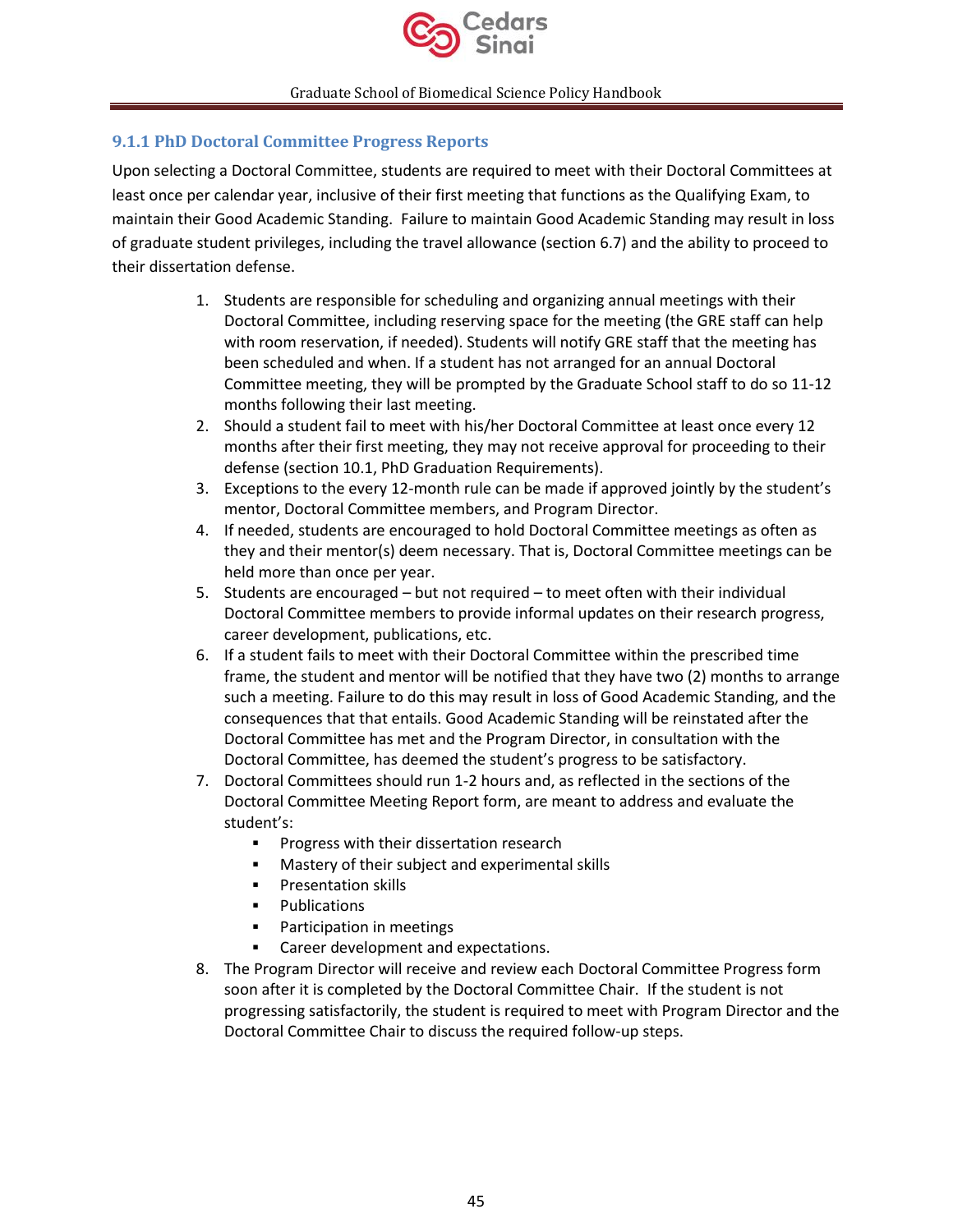

### <span id="page-45-0"></span>**9.1.2 PhD Final Doctoral Committee Meeting**

When the student and the mentor feel that the student's work is sufficiently advanced, a final committee meeting should be scheduled. At this meeting, the student will present their work in its entirety and outline the contents of a proposed dissertation. Doctoral Committees, at their discretion, may request a written outline of the proposed dissertation. At this meeting, special attention should be given to demonstrating the scope and quality of the research, the hypothesis being tested, and the conclusions that have been reached.

The student should have a reasonable expectation that the dissertation will ultimately be approved if the final recommendations of the committee are fulfilled. It is important for the committee to reach an agreement upon the design and implementation procedures of the research. This meeting will be greatly facilitated if the Doctoral Committee has been kept informed of the student's research progress on a regular basis. If the committee agrees that the research phase is complete, the student usually begins to write the dissertation full-time. It should be noted that the writing can begin at any time in the graduate student's career and that bench work can continue during the writing phase.

Once the Doctoral Committee has agreed that the research phase is complete, the chair of the committee should inform the PhD Program Director and the Director for Graduate Research Education and the student should complete the **Notification of Dissertation Examination Intent Form.** *This form will include the name and contact information of the External Member and must be received by the Graduate Program Office no later than eight (8) weeks prior to the earliest anticipated date of the defense***.** 

### <span id="page-45-1"></span>**9.1.3 Permission to Write**

By granting "permission to write," the PhD student's doctoral committee acknowledges that all key experiments have been completed and that a thesis outline was presented and reviewed which described a sufficient body of work to merit a PhD if the dissertation and defense are satisfactorily completed.

A student must be in good academic standing when granted permission to write. "Permission to write" status does not relieve the student from any academic requirements including attendance at seminars, retreats, and other activities required by the Graduate Programs.

### <span id="page-45-2"></span>**9.1.4 Master's Degree (BTS) Thesis Meetings**

Students pursuing a master's degree are expected to meet with the master's Degree Program Director each month for progress reports. The director, along with the student's mentor, will supervise the written thesis along with the research project chosen by the student.

### <span id="page-45-3"></span>**9.2 PhD Degree Completion Time Limit**

It is the expectation of the program that PhD students will complete their doctoral degree within 4-5 years from initial registration. A PhD student has a maximum of 7 calendar years from the date of first registration to complete the doctoral degree. Once a student has been enrolled for 6 years (including time for LOA or academic suspension), the student will meet with the Director, Program Director and thesis mentor to discuss the best course of action. An extension of the 7-year time limit can only be granted by the Director for Graduate Research Education.

Those students pursuing a master's degree are expected to complete the degree within the 2-year, lockstep framework.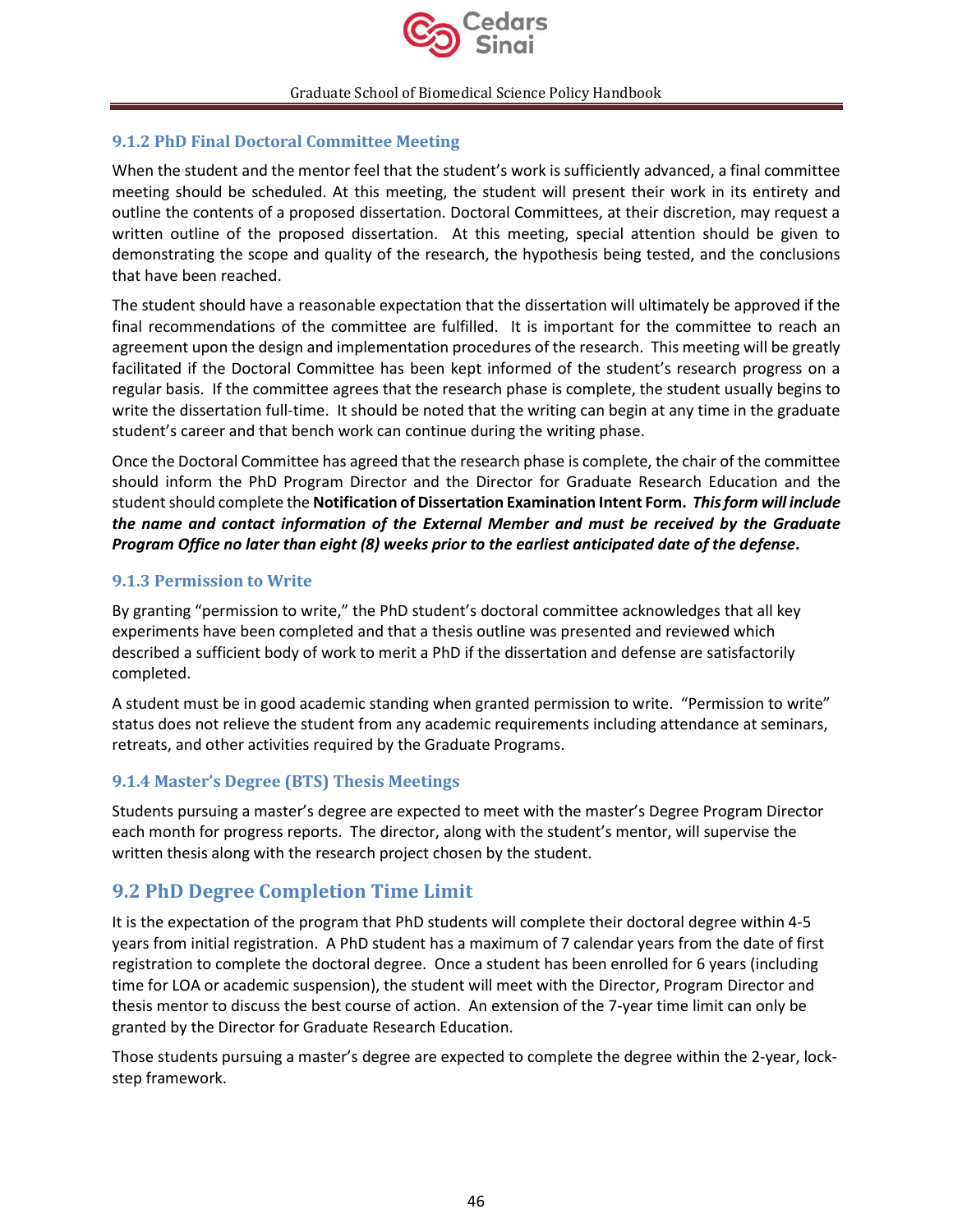

# <span id="page-46-0"></span>**9.3 Credit Requirements**

Students are required to complete 40 credits to advance to PhD candidacy and are required to complete a minimum of 64 credits to graduate.

Master's students in the Biomedical and Translational Sciences program are required to complete 40 credits to select their thesis laboratory and thesis project. They are required to complete a minimum of 56 credits to graduate.

Students pursuing a Master's in Health Delivery Science degree are expected to complete a minimum of 33 credits and those students pursing a Master of Science in Magnetic Resonance in Imaging are expected to complete a minimum of 70 credit hours.

# <span id="page-46-1"></span>**9.4 The Qualifying Examination (PhD and MSBTS Programs)**

**Purpose:** The Qualifying Examination (QE) assesses if a student is ready to advance to PhD Candidacy and to gauge their potential for successfully completing an independent research project. Successful completion of the QE is required before students can advance to PhD Candidacy. A key goal of the QE is to assess the student's ability to:

- − Demonstrate command of their research field
- − Think critically and creatively
- − Formulate testable, mechanistic hypotheses
- − Design a sound, rigorous, well-controlled experimental strategy to test their ideas
- − Express themselves clearly, both orally and in writing
- − Answer unanticipated questions concerning their research.

**Prerequisites:** To be eligible for the QE, students must;

- − Have completed the Core Module Courses.
- − Have completed three (3) laboratory rotations.
- − Have identified their dissertation lab and mentor.
- − Formed their Doctoral Committee.
- − Be in Good Academic Standing (see Policy 6.5, Graduate Programs Policy Handbook)

### <span id="page-46-2"></span>**9.4.1 Results of the Qualifying Examination**

All PhD and MSBTS students will take both the written and oral portions of the Qualifying Examination. Evaluation will consider performance on both portions of the examination.

After the oral exam, the committee will make one of the following recommendations:

- − **High Pass:** The student has performed in an exemplary manner in all aspects of the exam.
- − **Full Pass:** The student has successfully completed all aspects of the examination.
- − **Conditional Pass:** The committee is satisfied with the student's performance in the exam, but significant weaknesses are identified. The student will be required to modify portions of their proposal, such as clarifying details, strengthening aims and approach, or extensive reading in a neglected area. *Requested changes must be completed within 2 weeks. Reexamination is not required.*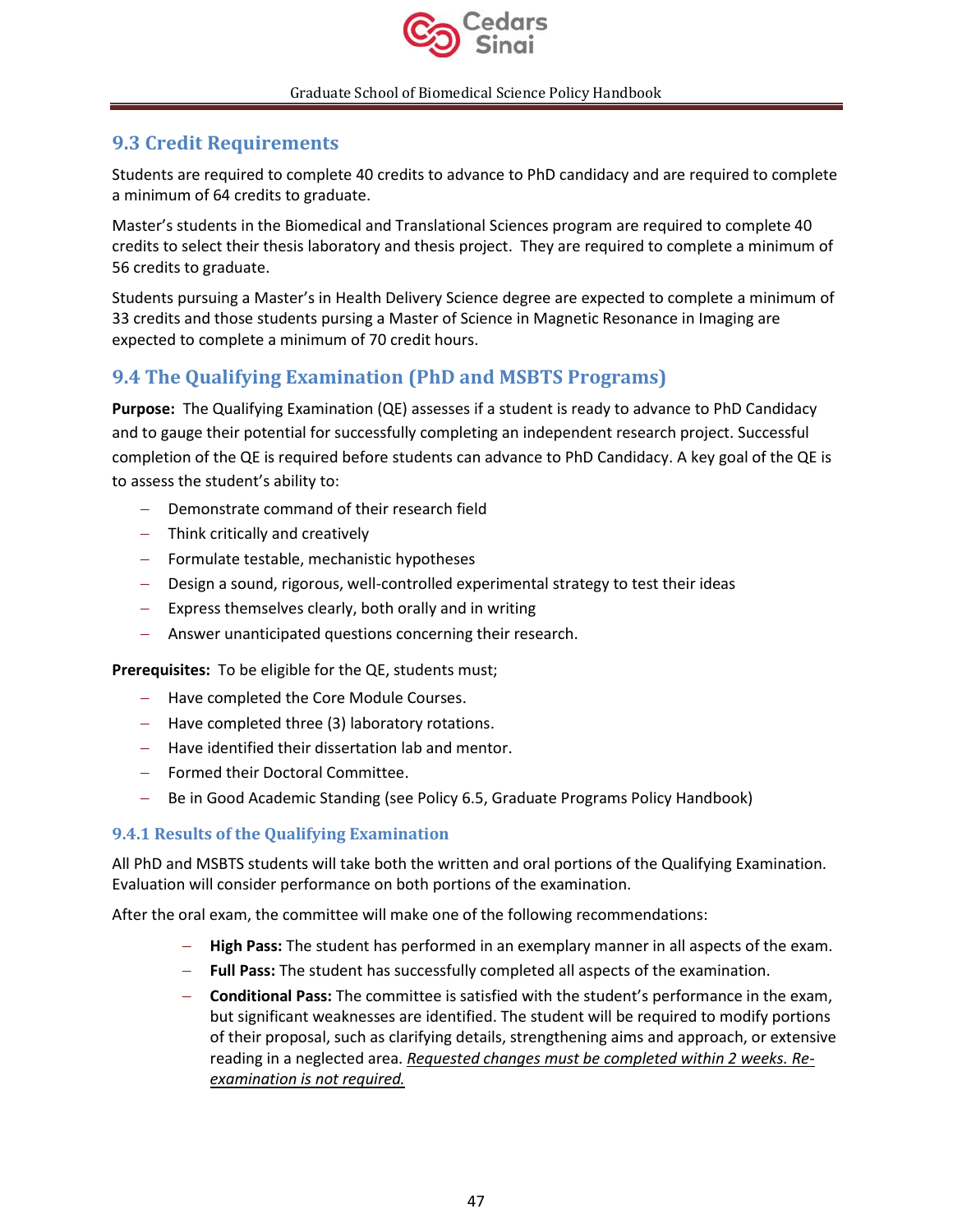

- − **Re-examination:** The student has not satisfied the requirements of either the written or oral component of the examination, leading to significant modifications of the proposal. *Full re-examination is required and must be completed within 2 months.*
- **Fail:** The student has not completed the exam successfully and is not given the option of retaking it.

**Outcome.** After completion of the oral and written component of the examination, the Doctoral Committee members will confer to determine the outcome. Specific feedback will be provided to each student about their performance on the various components of the examination. If students pass the Qualifying Examination, they will be advanced to candidacy. **If a student fails the Qualifying Examination s/he will be dismissed from the program.**

# <span id="page-47-0"></span>**ARTICLE 10. GRADUATION**

# <span id="page-47-1"></span>**10.1 PhD Graduation Requirements**

A student is required to meet the following criteria prior to receiving approval to graduate:

- A minimum of 64 credit hours
- At least three (3) Doctoral Committee progress reports (unless waived)
- Be in Good Academic Standing

# <span id="page-47-2"></span>**10.2 Dissertation Defense (PhD Program)**

The student must contact all members of the Doctoral Committee and the External Member to schedule a date for the dissertation defense. **All members of the Doctoral Committee and the External Member must be present during the dissertation defense.** The Graduate Program will send announcements of the final examination to the Doctoral Committee members and to the student.

The student will schedule a room and date in which the defense will be held and notify the Graduate School office. This is a public seminar and the campus community will also be notified of the date, time, place and title of the dissertation defense.

At the final examination, all members of the Doctoral Committee will be given identical copies of the dissertation. The student is expected to demonstrate a detailed knowledge of his/her field of study and to defend the conclusions of the dissertation. There are four (4) outcomes of resulting from the defense of the dissertation:

- 1. Students can successfully pass the defense with all examination members in approval.
- 2. Students can conditionally pass the defense, but the mentor's approval is withheld until necessary changes are made to the document as specified by the committee.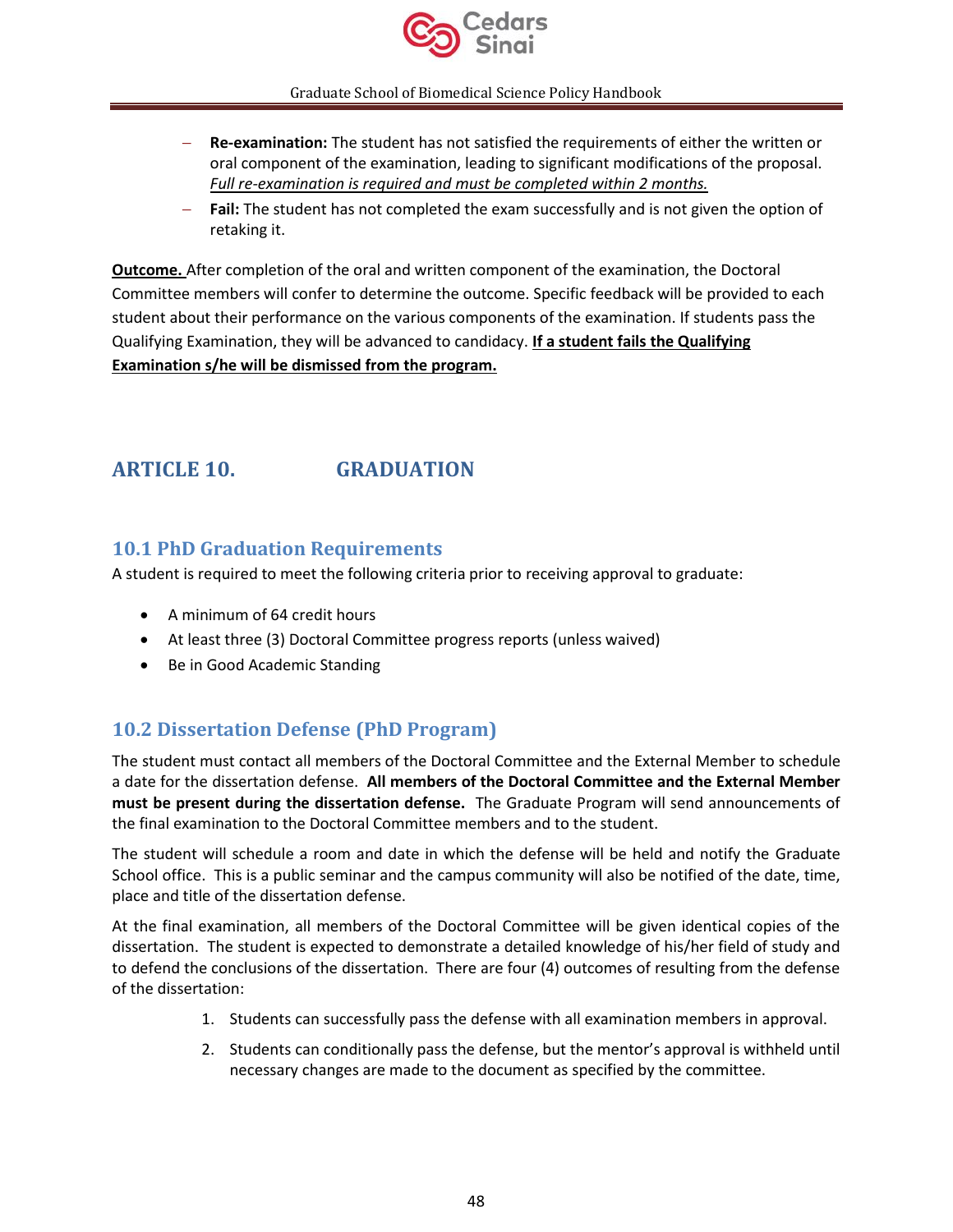

- 3. Students can be told that major revisions need to be incorporated into the dissertation and that the defense meeting is being broken into two (2) parts, with the committee reconvening to assess changes that the student makes.
- 4. The student fails. Failure would result because of gross incompetence, plagiarism, unethical behavior, or some other major unforeseen situation which in the eyes of the faculty nullify the process and the product of the dissertation. This is a highly unusual circumstance which should come about only in exceptional cases, if all other aspects of the dissertation process have been followed successfully.

# <span id="page-48-0"></span>**10.3 The PhD Dissertation**

The PhD dissertation represents an authoritative contribution to scientific knowledge and demonstrates that the student has the intellectual and technical ability to conduct an independent and scholarly research project. The PhD dissertation is an academic document submitted by the student to the Graduate Program.

The dissertation shall consist of original scientific research carried out by the student. Collaborations or participation by others and the conduct of the work should be clearly defined. The dissertation shall reach conclusions that are a logical result of the experiments performed. Sufficient experimental details shall be included to allow the work to be reproduced by an individual skilled in the methodology, form the information provided. The dissertation can include information already published by the student, but this fact must be acknowledged by appropriate references, and the text and data presentations must be reformatted to conform to the dissertation style. Any experimental results obtained by others and included in the original publication must either be expunged from the dissertation or attributed by name in footnotes or text citations to the original experimenter. The form of the dissertation shall follow a standard format (section 10.2.1).

All members of the Doctoral Committee are required to complete a **Dissertation Evaluation Form** and indicate whether a student passes, conditionally passes or fails. If a student is required to submit revisions of a dissertation based on a conditional pass, the revisions are due in the amount of time as indicated by a majority vote of the Doctoral Committee members.

The student will receive a copy of the evaluation form used by the Doctoral Committee. This evaluation form will include quantitative and commentary elements.

### <span id="page-48-1"></span>**10.3.1 PhD Dissertation Format & Organization**

Detailed instructions for completing the dissertation, its defense, submission and text format are available from the Graduate School Office in the "Dissertation Format Guidelines." In those instances, when published work is to be incorporated in the dissertation suitable adjustments in style shall be made to all sections of the document into a uniform presentation style, including bibliographic citations.

### <span id="page-48-2"></span>**10.3.2 Scheduling the PhD Dissertation Defense**

It is the sole responsibility of the student to arrange the time/date of the dissertation defense. The student is expected to arrange the meeting sufficiently in advance to allow for arrangements to be made for the External Member. Once the defense is scheduled, the student will provide the Graduate School Office with the External Member details so that travel arrangements can be made.